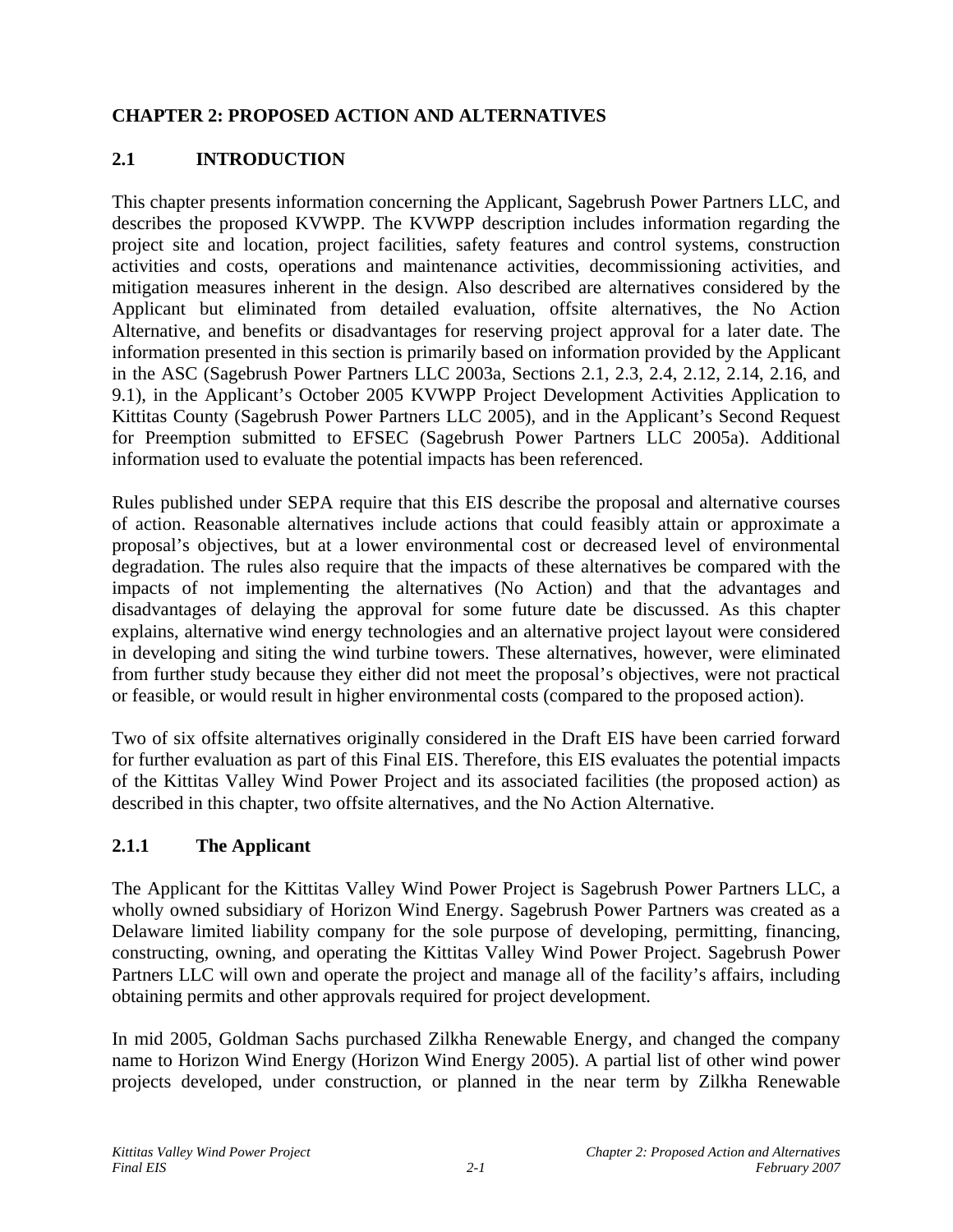Energy/Horizon Wind Energy include the following (Taylor, pers. comm., 2003; Horizon Wind Energy 2006a, 2006b):

## Completed projects

- 1999: Tierras Morenas, Costa Rica (24 MW);
- 2001: Somerset and Mill Run, Pennsylvania (24 MW);
- October 2001: Top of Iowa Wind Farm, Iowa (80 MW);
- 2003: Pine Tree Wind Project, California (120 MW);
- Summer 2003: Meyersdale Wind Energy Center, Pennsylvania (30 MW);
- December 2003: Blue Canyon Wind Farm, Oklahoma, (75 MW);
- December 2005 January 2006: Maple Ridge Wind Farm, New York (300 MW);
- Purchased in 2005: Madison Wind Farm, New York (11.5 MW);
- December 2006: Wild Horse Wind Power Project, Washington (229 MW).

## Projects under construction (expected date of completion)

- Early 2007: Lone Star Wind Farm, Texas (400 MW);
- Spring 2007: Elkhorn Wind Farm, Oregon (101 MW);
- December 2007: Twin Groves Wind Farm, Illinois (396 MW).

## Projects under development

- Cloud County Wind Farm, Kansas (200 MW);
- Spring 2007: Marble River Wind Farm, New York (218 MW);
- Spring 2008 to December 2008: Blackstone Wind Farm, Illinois (600 MW);
- 2008: Dairy Hills Wind Farm, New York (120 MW).

# **2.1.2 Scope of this EIS**

The scoping phase of the EIS process was completed on March 14, 2003. Based on the comments received and information compiled during the scoping phase, EFSEC, the SEPA lead agency, determined that the scope of this EIS consists of a description of the proposed action and alternatives; a discussion of the affected environment; an evaluation of the project's potential direct, indirect, and cumulative impacts; and an identification of suitable mitigation measures associated with the construction, operation, maintenance, and decommissioning of all components (and connected actions) of the proposed project, including the turbines, electrical collector infrastructure, substations, access roads, operations and maintenance facility, and meteorological towers.

In evaluating potential impacts from construction and operation of these components and connected actions, the following elements of the natural and built environment are addressed in this EIS: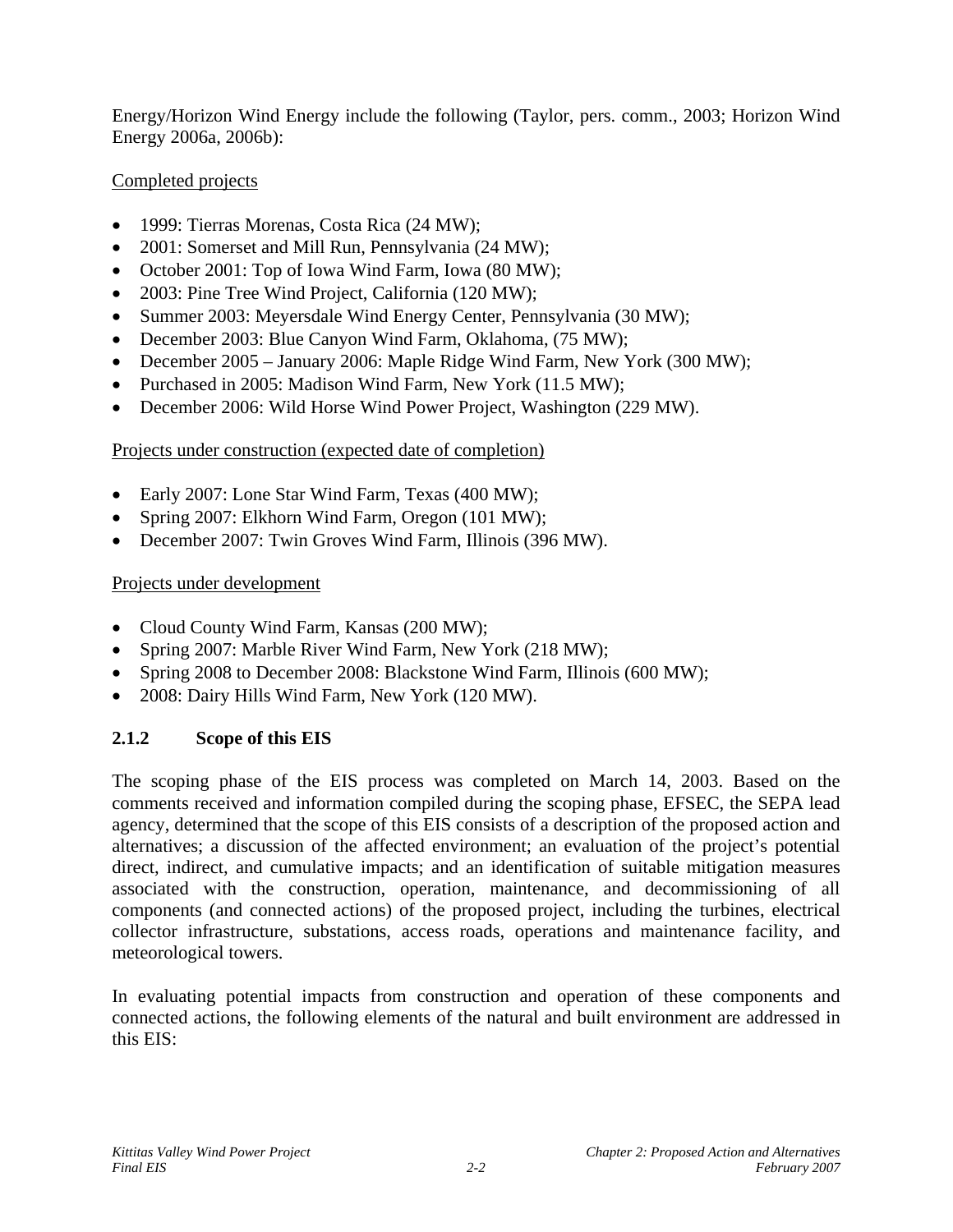- Earth Resources:
- Vegetation, Wetlands, Wildlife and Habitat, Fisheries, and Threatened and Endangered Species;
- Water Resources;
- Health and Safety;
- Energy and Natural Resources;
- Land Use and Recreation;
- Socioeconomics:
- Cultural Resources:
- Visual Resources;
- Transportation;
- Air Quality;
- Noise:
- Public Services and Utilities.

# **2.2 DESCRIPTION OF PROPOSED ACTION**

## **2.2.1 Project Overview**

Sagebrush Power Partners LLC proposes to construct and operate a series of wind turbines that would harness the natural wind at the proposed Kittitas Valley Wind Power Project site in Kittitas County, Washington. Energy from the spinning turbines will be turned into approximately 97 to 195 megawatts of power, which would be sold through long term power purchase contracts. Although these contracts have been proposed to a number of local and regional utilities, as of the time this Final EIS was published no contracts had been negotiated or executed. Elements of the project include wind turbine generators, roads, foundations, underground and overhead electrical lines, grid interconnection facilities, one or two substations, an operations and maintenance (O&M) facility, and associated supporting infrastructure and facilities. Figure 2-1 illustrates the general site layout of these key elements, and a turbine layout representative of the largest turbines that could be selected (see below). Project construction could begin in the spring of 2007 immediately after obtaining site certification from EFSEC, and it is anticipated that it would take approximately one year to construct the facility. The expected service life of the facility is 20 years. Refer to Section 2.2.6 for details addressing upgrade of older equipment with more efficient turbines (repowering) after the initial 20-year period.

The project would install three-bladed wind turbines on tubular steel towers ranging approximately in size from 1.5 MW to 3 MW (generator nameplate capacity) in the project area.

The final selection of the exact make and model of wind turbine to be used for the project depends on a number of factors including equipment availability at the time of construction. The number of turbines and the resulting nameplate capacity of the project would depend on the type of technology used. In addition, since the time the environmental analysis was originally started for this project, the nominal capacity of wind turbines currently on the market no longer directly correlates with their physical dimensions (Taylor 2006). Therefore, to capture a "reasonable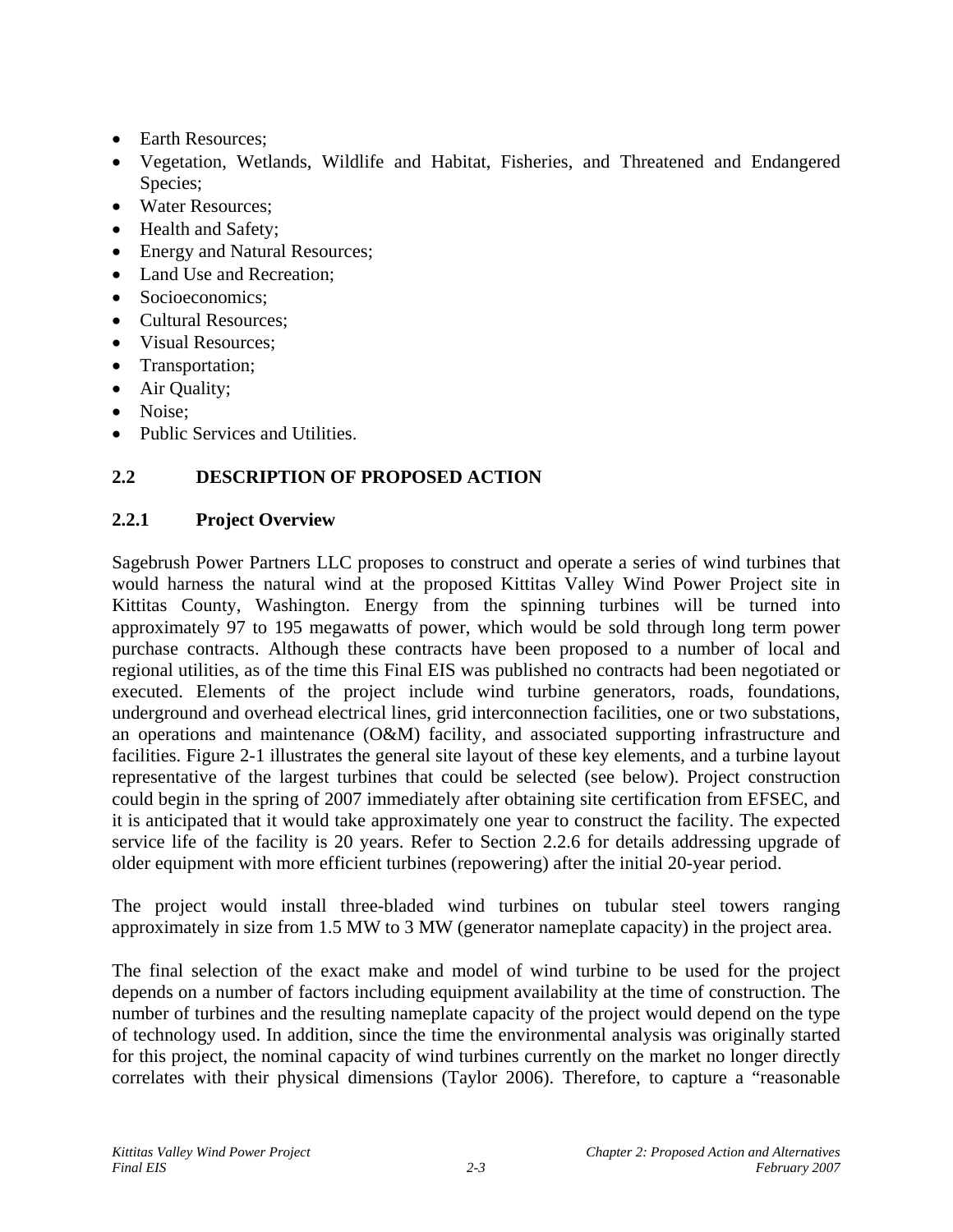range" of potential project impacts, this EIS defines and evaluates the following proposed action scenarios:

- 330-foot Turbine Scenario: This scenario represents the project configuration that would be chosen based on pricing and performance for wind turbine technology currently on the market. Up to 65 turbines would be constructed. This scenario is best represented by turbines with a nameplate capacity of approximately 1.5 to 2 MW, resulting in a total nameplate capacity of 97.5 to 130 MW;
- 410-foot Turbine Scenario: This scenario represents the project configuration with the largest dimension of proposed turbines, not to exceed a tip height of 410 feet. With an approximate nameplate capacity of 3 MW each, up to 65 turbines would be constructed for a total approximate nameplate capacity of 195 MW.

Figure 2-2 illustrates the maximum dimensions not be exceeded of the range of the proposed action scenarios. For comparison purposes, Figure 2-2 also depicts, to scale, a Bonneville transmission tower that presently occupies the project area.

Tables 2-1 and 2-2 summarize the proposed project facilities and the total temporary and permanent area occupied by the project elements for the two action scenarios. The permanent project footprint (for the life of the project) would occupy approximately 108 acres for wind turbines, access roads, substations, and other facilities. Approximately 211.2 acres would be temporarily occupied during construction by facilities such as staging areas and equipment laydown areas. Turbines greater than 1.5 MW require wider 34-foot wide roads between individual turbines to accommodate larger construction cranes. The amount of land disturbance required for the operations and maintenance facility, substations, and meteorological towers would not change depending on the size of turbine selected.

Up to 65 turbines would be arranged in "strings" labeled A through J throughout the project site, for a maximum of 23 total miles of turbine strings (Figure 2-1). The length of the 9 turbine strings would remain constant under the two proposed action scenarios. The height of the turbines (referred to as the "tip height") would range from about 330 feet, not to exceed 410 feet from the ground to the blade tip in its highest position, depending on the turbine size selected (see Figure 2-2). In any scenario chosen by the Applicant only a single size of turbines would be used throughout the project; different sizes of turbines would not be mixed.

To access and service the wind turbines and other facilities at the site, up to 8 miles of existing private roads would be improved, and up to 13 miles of new access roads would be constructed. One O&M facility, approximately 5,000 square feet on a 5-acre site, also would be constructed. Electrical lines would be installed to connect the turbines and strings (see Figure 2-1). Lines connecting individual turbines in each string would be located underground, and lines connecting the strings primarily would be underground with some overhead.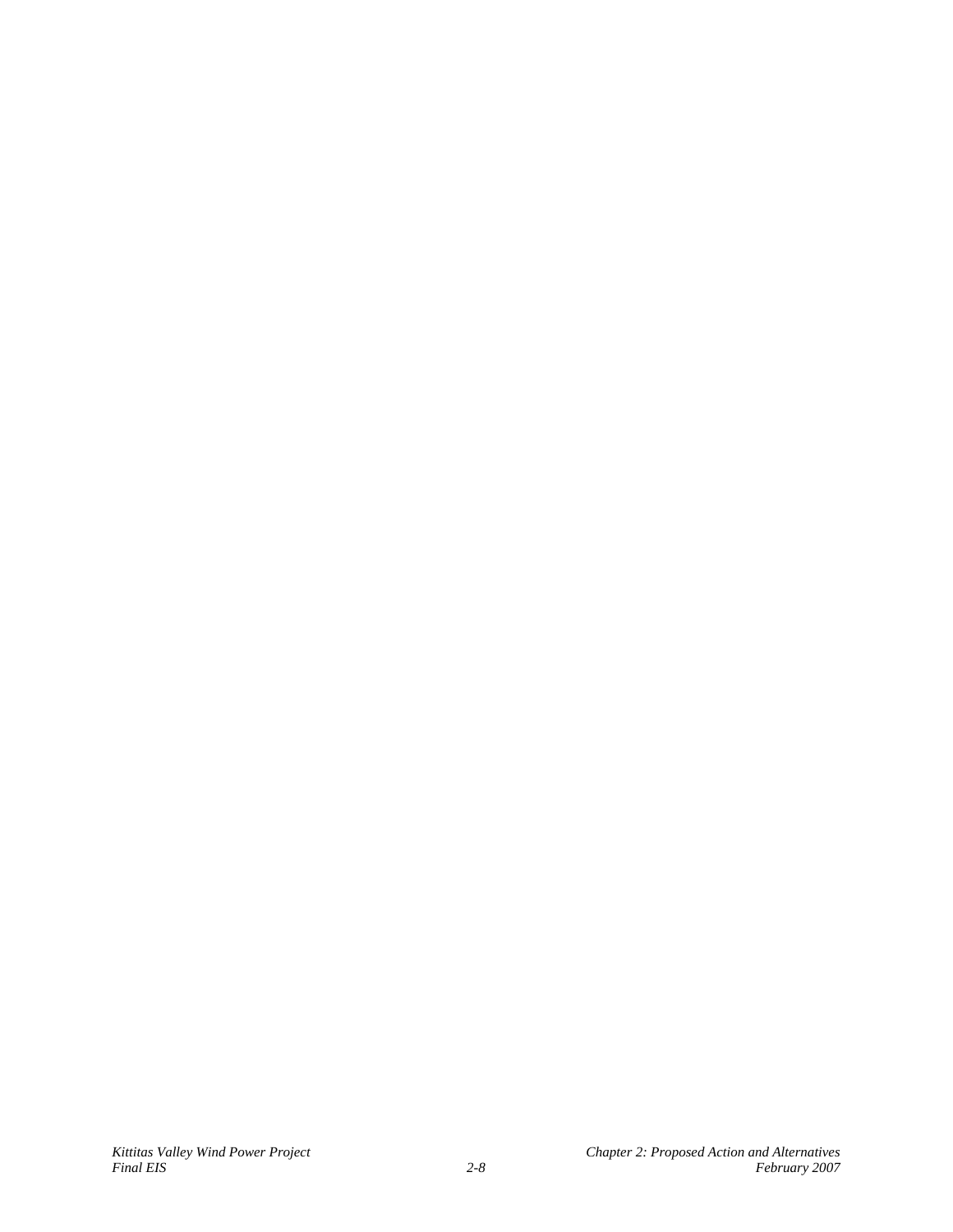## **2.2.2 Project Location and Project Site**

The project site is located on open ridgetops between Ellensburg and Cle Elum, about 12 miles northwest of the City of Ellensburg in Kittitas County, Washington. The estimated 108-acre project site lies within an area covering approximately 3.5 miles (east-west) by 5 miles (northsouth). For purposes of this EIS, the terms "project site" and "project area" are defined as follows:

- Project site: Actual locations within the project area where construction and operation activities would occur. As shown in Tables 2-1 and 2-2, below, the size of the project site depends on the project phase (i.e., construction vs. operations) and the proposed action scenario;
- Project area: The general area that surrounds the project site; this includes the tax parcels where all project facilities are proposed.

Project site ridges rise as high as 1,300 feet above the surrounding valley floor. Strong northwest winds in the project area are compressed as they pass by Lookout Mountain and are further accelerated as they pass over the site's ridgetops. The center of the site is located approximately at the intersection of the main Bonneville and PSE east-west transmission line corridors with US 97.

|                                      |                                 | <b>Approximate Footprint Area (total acres)</b> |                                     |  |
|--------------------------------------|---------------------------------|-------------------------------------------------|-------------------------------------|--|
| <b>Facilities</b>                    | <b>Number</b>                   | 330-foot Turbine<br><b>Scenario</b>             | 410-foot Turbine<br><b>Scenario</b> |  |
| Project site roadways <sup>1</sup>   | Existing: 8 miles New: 13 miles | 82.6                                            | 82.6                                |  |
| Turbines and crane pads <sup>2</sup> | up to $65$                      | 4.4                                             | 4.4                                 |  |
| O&M facility with parking            |                                 |                                                 |                                     |  |
| Overhead line pole footprint         | 50                              | 0.25                                            | 0.25                                |  |
| Step up substation                   |                                 | 6                                               | 6                                   |  |
| Turn-around areas                    | 18                              | 9                                               | 9                                   |  |
| Meteorological towers                | Up to $5^3$                     | 0.42                                            | 0.42                                |  |
| Total Footprint (acres)              |                                 | 108                                             | 108                                 |  |

#### **Table 2-1: Permanent Disturbance Footprint for Range of Proposed Turbines**

Source: Sagebrush Power Partners LLC 2003e; Brown 2006; Sagebrush Power Partners LLC 2006b.

1 6.06 miles of road at 24 feet wide, and 14 miles of road at 38 feet wide (with additional 4 feet allowed for underground utility trenches on all roads).

2 0.066 acres of permanent disturbance is required per turbine for crane pads.

3 The Applicant further committed to installing up to 5 meteorological towers in its final adjudicative briefs submitted to EFSEC.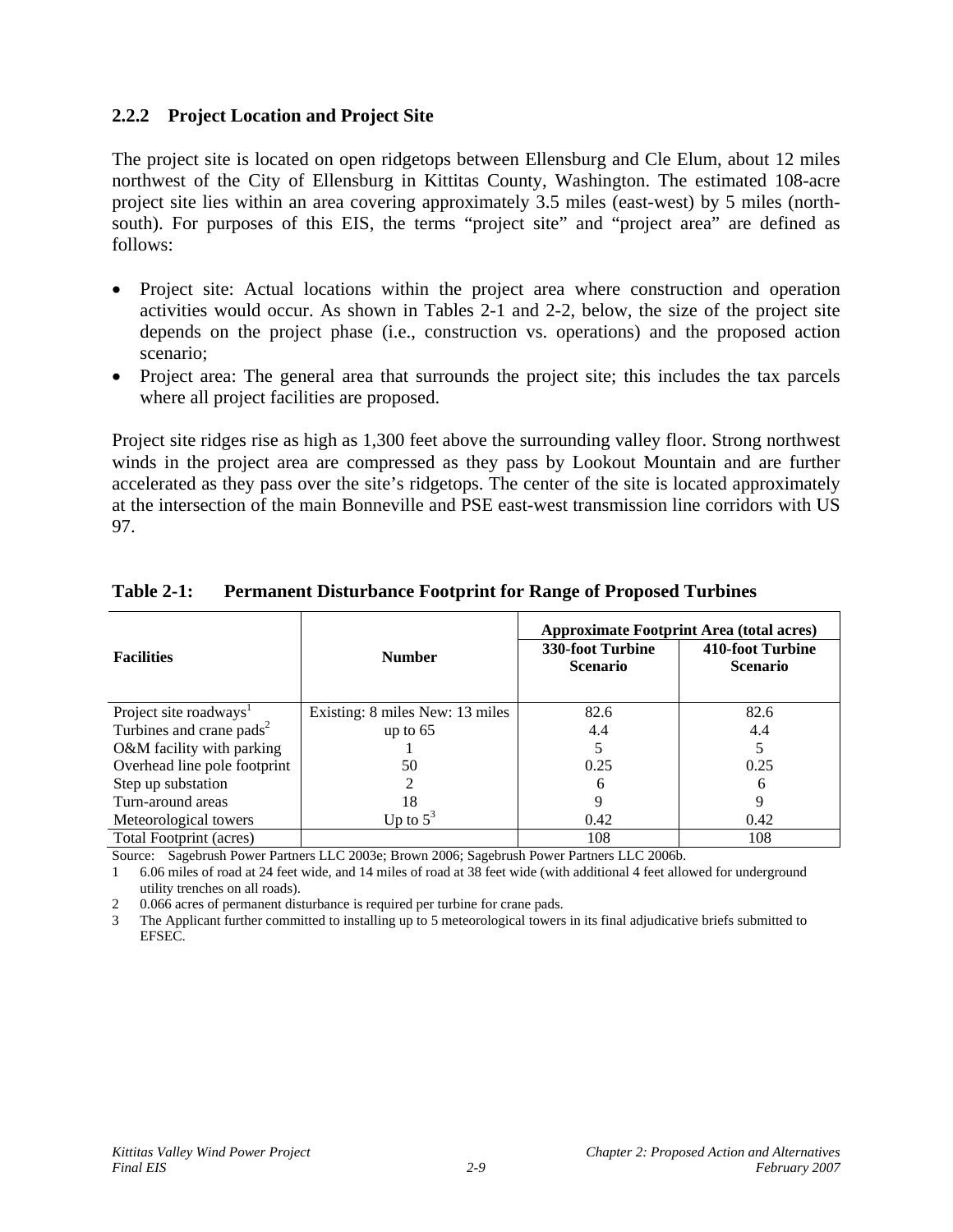|                                          | <b>Approximate Footprint Area (total acres)</b> |                           |  |  |
|------------------------------------------|-------------------------------------------------|---------------------------|--|--|
| <b>Facilities</b>                        | <b>330-foot Turbine Scenario</b>                | 410-foot Turbine Scenario |  |  |
|                                          |                                                 |                           |  |  |
| Disturbance beside roads <sup>1</sup>    | 49.4                                            | 49.4                      |  |  |
| Laydown area at turbines <sup>1</sup>    | 134.3                                           | 134.3                     |  |  |
| Material laydown area at substation      |                                                 |                           |  |  |
| Meteorological tower temporary footprint | 3.7                                             | 3.7                       |  |  |
| Temporary overhead line pole footprint   | 8.8                                             | 8.8                       |  |  |
| Temporary area at O&M facility           | 10                                              | 10                        |  |  |
| Total Footprint (acres)                  | 211.2                                           | 211.2                     |  |  |

## **Table 2-2: Temporary Disturbance Footprint for Range of Proposed Turbines**

Source: Sagebrush Power Partners LLC 2003e; Brown 2006.

1 20-foot wide roads require a temporary disturbance of 40 feet wide; 34-foot wide roads require a temporary disturbance of 60 feet wide.

2 2.066 acres of permanent disturbance is required per turbine for laydown area.

Under either the 330- or 410-foot turbine scenarios wind turbines would be installed along the roadways shown in Figure 2-1. The layout design shown in Figure 2-1 is based on 410-foot high wind turbines with a rotor diameter of approximately 295 feet. Because of possible variances that may be discovered during the final site survey, some flexibility in determining the exact facility locations is required. Generally, it will not be necessary to relocate roads significantly from their proposed locations; however, the exact location of the turbines along the planned roadways may need to be altered from the plan shown in Figure 2-1 because of a number of factors including:

- The results of geotechnical investigations to be conducted at each surveyed turbine location may reveal underground voids or fractures. In this case, the turbine location may need to be altered or eliminated;.
- The final onsite field survey with the meteorologists may dictate that turbines be spaced slightly closer together in some areas and farther apart in other areas;
- If, at the time of construction, a turbine with a larger rotor diameter is to be used (i.e., under the 410-foot turbine scenario), the turbine spacing would be increased. Conversely, if a turbine with a smaller rotor diameter is to be used (i.e., under the 330-foot turbine scenario), turbine spacing would be decreased;
- The final field measurement test surveys of communication microwave paths may require that some turbine locations be adjusted slightly to avoid line-of-sight interference.

Given that rotor diameters proposed for the wind turbines would range from approximately 230 feet to 295 feet, turbines would not vary from their proposed locations by more than 350 feet. Adjustments to final turbine tower locations would take into account set backs to roads, powerlines, property lines of nonparticipating landowners, or residences.

Figure 2-1 shows property ownership at the time the Applicant submitted their Development Activities Application to Kittitas County (Sagebrush power Partners LLC 2005). Table 2-3 identifies new property owners in the KVWPP area since original issuance of the Draft EIS in December 2003.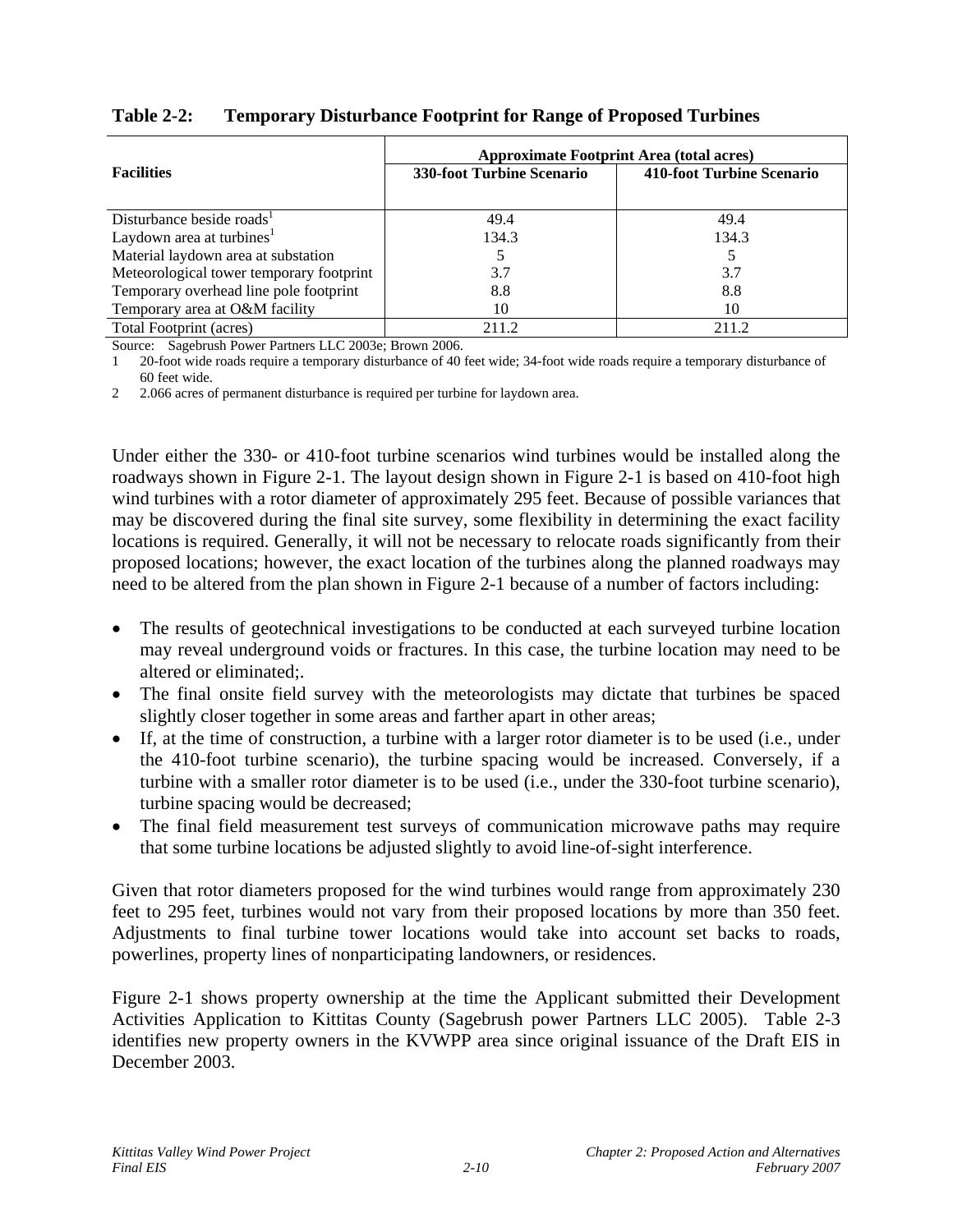| Location             | <b>Previous Owner</b> | <b>New Owner</b>                 |
|----------------------|-----------------------|----------------------------------|
| T19, R17, Section 1  | <b>Brooke</b>         | Aronicha                         |
| T19, R17, Section 1  | Creech                | <b>Brinkman</b>                  |
| T19, R17, Section 2  | Mathias               | Oberhamsley                      |
| T19, R17, Section 2  | Sambrano              | Morraitis                        |
| T19, R17, Section 3  | <b>Burke</b>          | <b>Ranch on Swauk Creek</b>      |
| T19, R17, Section 4  | Archambeau            | The Henley Group (7 Parcels)     |
| T19, R17, Section 4  | Archambeau            | P Ahles                          |
| T19, R17, Section 4  | Archambeau            | W Fitzgerald                     |
| T19, R17, Section 4  | Archambeau            | T Yeager                         |
| T19, R17, Section 4  | Archambeau            | R Thayer (4 Parcels)             |
| T19, R17, Section 4  | <b>Brett</b>          | <b>Bisnett</b>                   |
| T19, R17, Section 9  | <b>Brett</b>          | <b>Bisnett</b>                   |
| T19, R17, Section 9  | Archambeau            | The Henley Group (6 Parcels)     |
| T19, R17, Section 9  | Archambeau            | C Holtz                          |
| T19, R17, Section 9  | Boyd & Twogood        | A Stafford                       |
| T19, R17, Section 9  | Boyd & Twogood        | <b>Nelsen Creek Visions</b>      |
| T19, R17, Section 9  | Zeller                | Shorett                          |
| T19, R17, Section 9  | <b>Estes</b>          | Arriola                          |
| T19, R17, Section 9  | Taylor                | WB Bell (2 Parcels)              |
| T19, R17, Section 12 | Pentz                 | Gabrielson                       |
|                      |                       |                                  |
| T19, R17, Section 12 | Gagnon                | Henry                            |
| T19, R17, Section 12 | <b>Best</b>           | Schaut                           |
| T19, R17, Section 12 | Gorski                | Littlejohn                       |
| T19, R17, Section 13 | Vlasic                | Kirchman                         |
| T19, R17, Section 13 | Gallagher/Steinman    | E. Garrett                       |
| T19, R17, Section 13 | Garrett               | C. Wilkins                       |
| T19, R17, Section 14 | Los Abuelos           | Whiteley                         |
| T19, R17, Section 14 | Los Abuelos           | M Miller                         |
| T19, R17, Section 14 | Los Abuelos           | Romero                           |
| T19, R17, Section 14 | Steinman/Giesick      | Thompson                         |
| T19, R17, Section 15 | Los Abuelos           | D. Smith                         |
| T19, R17, Section 15 | Los Abuelos           | L Storwick                       |
| T19, R17, Section 15 | Los Abuelos           | Mark Miller                      |
| T19, R17, Section 15 | Los Abuelos           | Ackerson                         |
| T19, R17, Section 15 | Los Abuelos           | Romero                           |
| T19, R17, Section 22 | Schober               | <b>Sage Brush Power Partners</b> |
| T19, R17, Section 23 | Bowman                | Whiteley                         |
| T19, R17, Section 23 | Kimbler               | Blume                            |
| T19, R17, Section 23 | Price                 | Hawley                           |
| T19, R17, Section 26 | Anderson              | Olsen                            |
| T19, R17, Section 26 | <b>Brennan</b>        | Freeman                          |
| T19, R17, Section 26 | Clayburn              | <b>Brown</b>                     |
| T19, R17, Section 26 | Heistand              | Char                             |
| T19, R17, Section 26 | Heistand              | Kinsman                          |
| T19, R17, Section 26 | Rhoden                | McGrew                           |
| T19, R17, Section 26 | Letson                | Lewis                            |
| T19, R17, Section 27 | Schober               | 170 LLC - Elliott                |
| T19, R17, Section 27 | Schober               | <b>Sage Brush Power Partners</b> |
| T19, R17, Section 27 | Pearson               | Henson                           |
| T19, R17, Section 27 | Pearson               | Hevens                           |

**Table 2-3: Property Ownership Changes in KVWPP Area (as of November 2006)** 

Source: Foote 2003; Schafer 2006a; Potter 2006.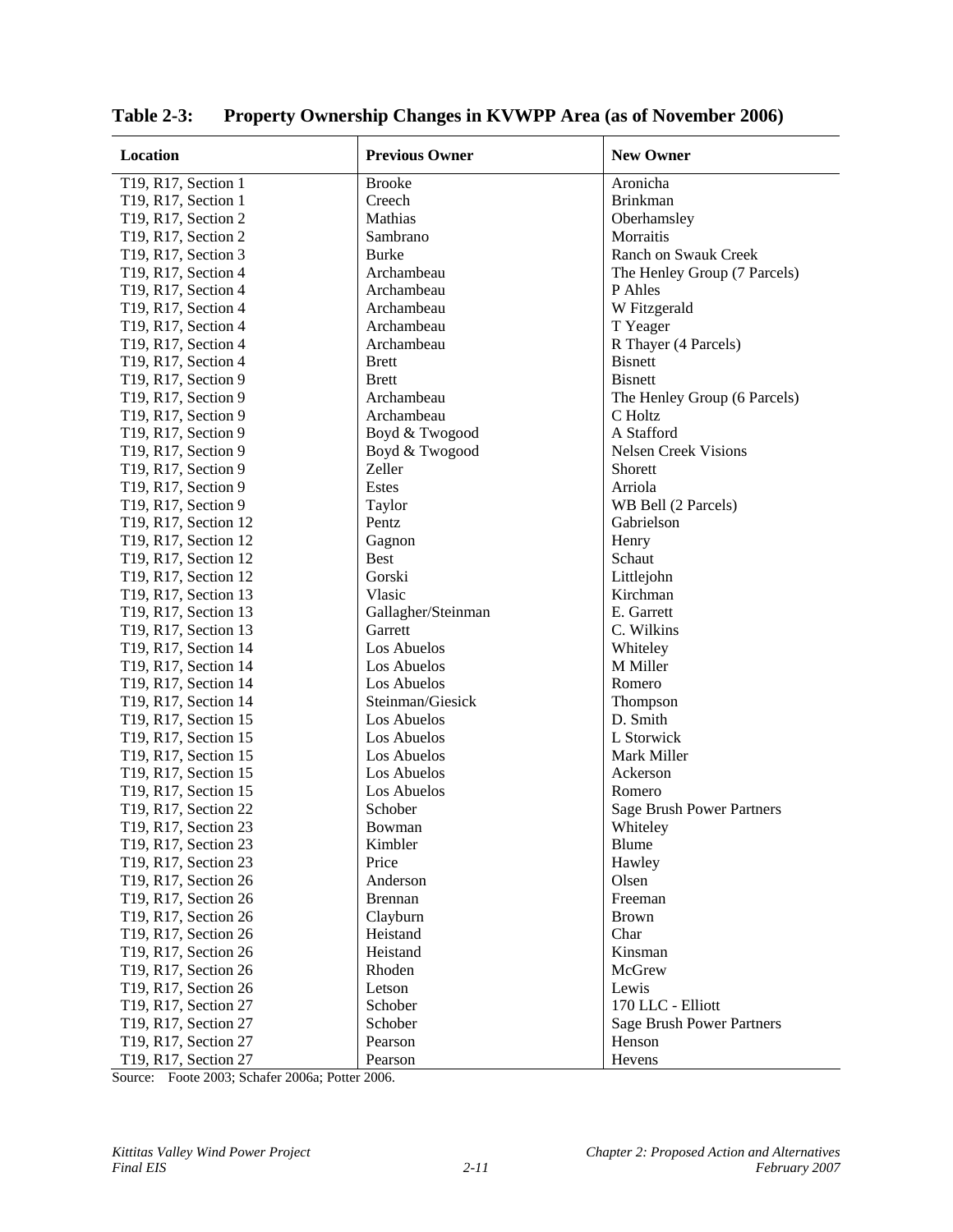| <b>Location</b>                                | <b>Previous Owner</b> | <b>New Owner</b>   |
|------------------------------------------------|-----------------------|--------------------|
| T <sub>19</sub> , R <sub>17</sub> , Section 28 | Pearson               | Hevens (4 Parcels) |
| T <sub>19</sub> , R <sub>17</sub> , Section 28 | Pearson               | McFarland          |
| T20, R17, Section 35                           | J Duncan              | J Steffansson      |
| T20, R17, Section 35                           | S. Oslund             | P. Stewart         |
| T20, R17, Section 35                           | Korthanke             | T. Sween           |
| T20, R17, Section 35                           | Amundson              | T Shirey           |
| T20, R17, Section 35                           | Gausman               | R.Hawk             |
| T <sub>20</sub> , R <sub>17</sub> , Section 35 | Hershberger           | P. Abson           |
| T20, R17, Section 35                           | Kendig                | Nelson             |
| T20, R17, Section 35                           | W. Flowers            | J. Hunter          |

#### **Table 2-3 Continued**

Source: Foote 2003; Schafer 2006a; Potter 2006.

#### **Project Setbacks**

The minimum setbacks incorporated into the proposed project layout are based on several factors, including safety and avoidance of nuisance concerns, industry standards, and on the Applicant's experience in operating wind power projects. Some are fixed distances (i.e., 1,000 feet) that are based on estimates or modeling of potential nuisance impacts such as noise and shadow-flicker. Others, such as tip height, relate to the size of the actual turbines to be installed (see Figure 2-2). (Tip height refers to the total distance from the base of the turbine to the tip of the blade at its highest point.) Tip height setbacks are primarily safety-related (e.g., if an entire tower and turbine were to collapse from a massive earthquake and/or hurricane force wind, they would not fall on a public road or a neighbor's property). The proposed setbacks for the project's proposed turbine towers are as follows (Sagebrush Power Partners LLC 2003c, Section 2.3.12; 2006a; 2006b):

- Setback from residences of neighboring landowners (i.e., those without signed agreements with the Applicant): 1,320 feet;
- Setback from property lines of neighboring landowners: 541 feet beyond the tip of the blade at its closest point to the property line;
- Setback from county/state roads: Turbine tip height;
- Setback from residences with signed agreements with the Applicant: At least blade tip height. However, it may be less, based on the property owner's approval. Some landowners want to have turbines closer than 1,000 feet to their residence in exchange for more turbines on their land and the revenue generated by them;
- Setback from property lines of landowners with signed agreements with the Applicant: None. All property owners with signed agreements with the Applicant have agreed to a zero setback from property lines, as this allows the most efficient and lowest impact of wind turbines on various landowners' property;
- Setback from Bonneville/PSE transmission lines: Blade tip height.

Minor adjustments would be made to the proposed project layout such as moving the turbine tower foundations to maintain the setbacks described above. The proposed setback for the meteorological towers from public roads and residences is tip height. There are no designated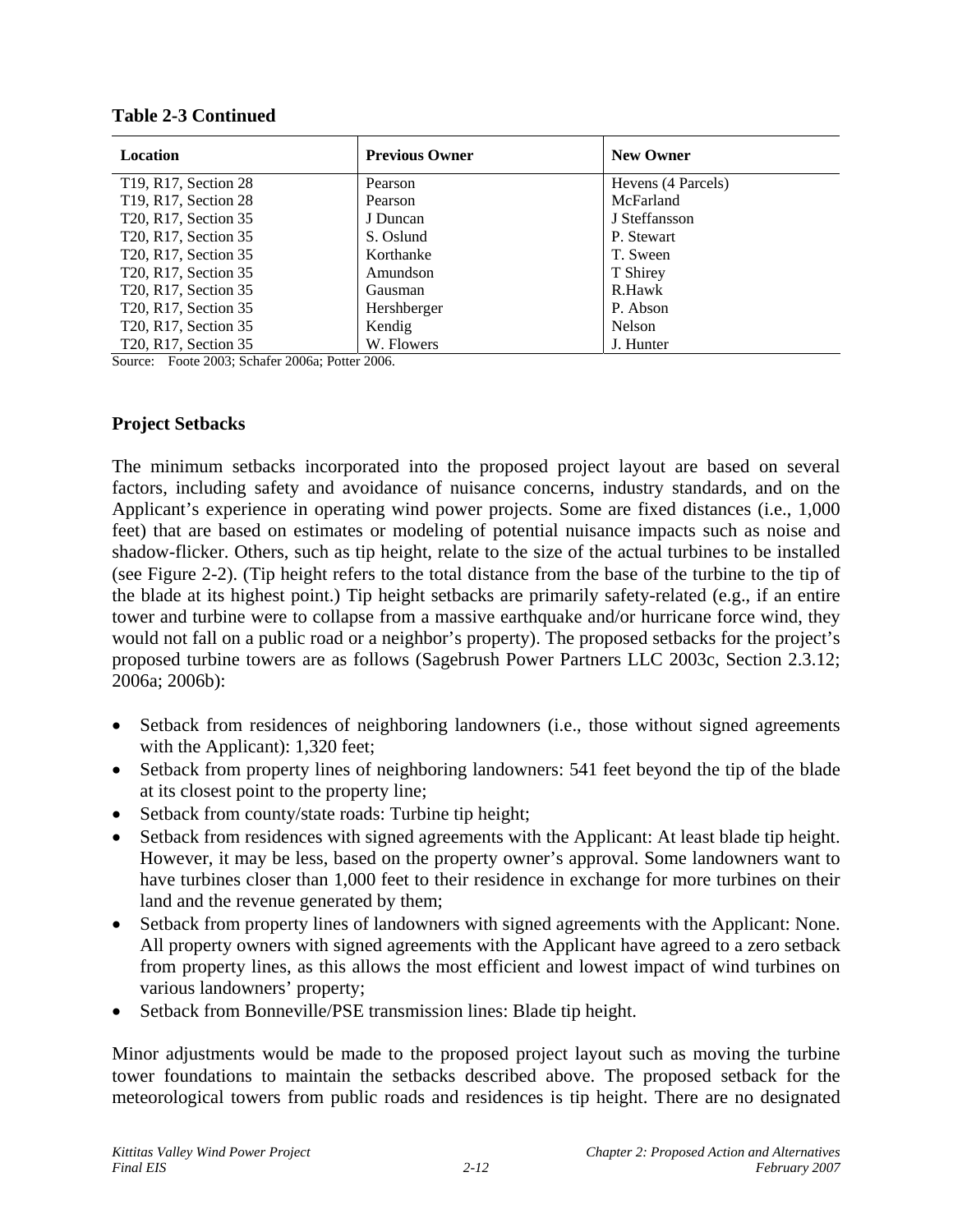setbacks for the other project components such as the O&M facility, substations, and gravel access roads.

## **2.2.3 Facilities**

The project would be located on privately-owned open rangeland and rangeland owned by DNR pursuant to leases negotiated between the landowners and the Applicant. These leases would allow construction and operation of wind facilities for a negotiated term. In exchange, each landowner leasing property would receive financial compensation.

The project would consist of wind turbines, associated electrical systems (including an electrical collector system, substations, and interconnection facilities), meteorological towers, access roads, and an operation and maintenance building (see Figure 2-1). Each of these features is described in more detail below.

## **Wind Turbines**

Wind turbines consist of three main components: the turbine tower, nacelle, and rotor blades. A typical wind turbine tower is shown in Figure 2-3. The nacelle is the portion of the wind turbine mounted at the top of the tower, which houses the wind turbine itself, the rotor, hub, and gearbox (Figure 2-4). The 1.5- to 3-MW wind turbines under consideration for the project have the design features shown in Table 2-4.

| Design Feature                         | Description                   |                                  |
|----------------------------------------|-------------------------------|----------------------------------|
|                                        | 330-foot Turbine Scenario     | 410-foot Turbine Scenario        |
| Rated output of turbine                | 1.5 MW                        | 3 MW                             |
| Number of turbines                     | 65                            | 65                               |
| Axis                                   | Horizontal                    | Horizontal                       |
| Rotor orientation                      | Upwind                        | Upwind                           |
| Minimum wind speed for turbines to     | 7-10 miles per hour           | 7-10 miles per hour <sup>1</sup> |
| begin operating                        |                               |                                  |
| Number of blades                       | Three                         | Three                            |
| Rotor (blade) diameter                 | $231$ feet                    | $295$ feet                       |
| Tower type                             | Tubular steel                 | Tubular steel                    |
| Tower hub (nacelle) height             | $215$ feet                    | $265$ feet                       |
| Total (tip) height (to top of vertical | 330 feet                      | $410$ feet                       |
| rotor)                                 |                               |                                  |
| Rotational speed                       | 10-23 rotations per minute    | 17-20 rotations per minute       |
| <b>Nacelle</b>                         | Fully enclosed steel or steel | Fully enclosed steel or steel    |
|                                        | reinforced fiberglass         | reinforced fiberglass            |
| Color                                  | Neutral gray                  | Neutral gray                     |

## **Table 2-4: Wind Turbine Features, Kittitas Valley Wind Power Project**

Source: Sagebrush Power Partners LLC 2003a, 2005, 2006a, 2006b.

Wind turbines rotate in winds as low as 2-3 mph, but generator cut-in occurs at 7-10 mph.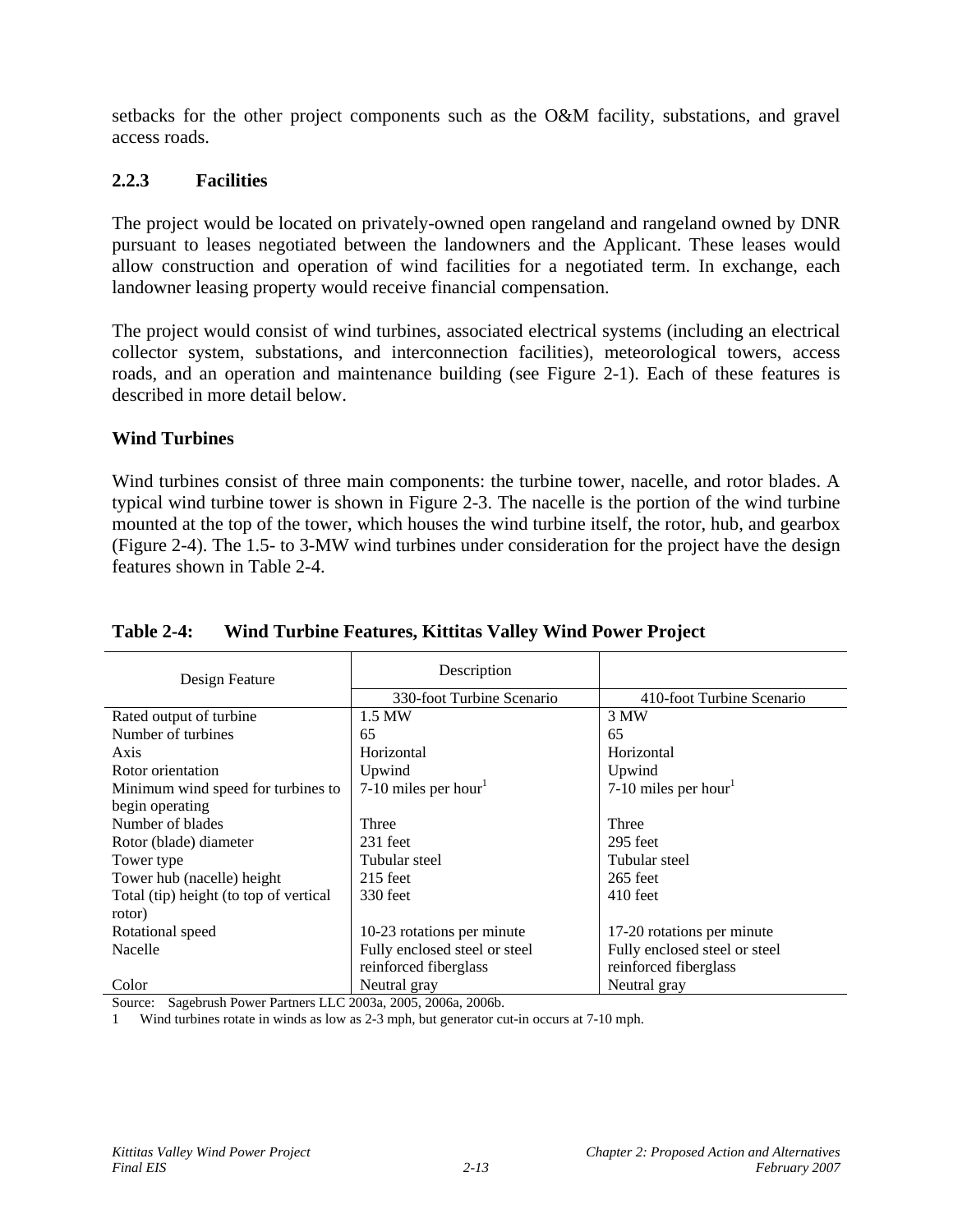## Towers

Towers would be approximately 215 to 263 feet tall at the turbine hub (referred to as the "hub height"). With the nacelle and blades mounted, the total height of the wind turbine ("tip height") would be approximately 330 to 410 feet with a blade in the vertical position. The towers would be a tubular conical steel structure manufactured in multiple sections depending on the tower height and approximately 12 to 16 feet in diameter at the base. The towers would be painted a neutral gray color to be visually less obtrusive. A service platform at the top of each section would allow for access to the tower's connecting bolts for routine inspection. A ladder inside the structure would ascend to the nacelle to provide access for turbine maintenance. The tower would be equipped with interior lighting and a safety glide cable alongside the ladder.

The towers would be fabricated and erected in two to three sections. Turbine tower sections would be transported to the site on trailers that could each carry one tower section per truck. Tower sections would be delivered by truck to a staging area and then to each tower location. They would be erected using a large construction crane.

#### Nacelle

The nacelle houses the main mechanical components of the wind turbine generator—the drive train, gearbox, and generator. The nacelle would be equipped with an anemometer and a wind vane that signals wind speed and direction information to an electronic controller. A mechanism would use electric motors to rotate (yaw) the nacelle and rotor to keep the turbine pointed into the wind to maximize energy capture. An enclosed steel-reinforced fiberglass shell houses the nacelle to protect internal machinery from the elements.

## Rotor Blades

Modern wind turbines have three-bladed rotors. The diameter of the circle swept by the blades would range from approximately 230 to 295 feet (that is, each blade would be approximately 115 to 150 feet long). The blades would turn at about 10 to 23 rotations per minute (RPM). Newer turbines representative of those considered for the 410-foot turbine scenario turn at about 17 to 20 RPM. Generally, larger wind turbine generators have slower rotating blades, but the specific RPM values depend on aerodynamic design and vary across machines. The rotor blades would be typically made from glass-reinforced polyester composite.

## Electrical System

The project's electrical system would have two key elements: (1) a collector system, which would collect energy at between 575 and 690 volts (V) from each wind turbine (depending on the type of turbine used), increase it to 34.5 kilovolts (kV) through a pad-mounted transformer, and connect to the project substations; and (2) the substations and interconnection facilities, which would transform energy from the collection lines (at  $34.5 \text{ kV}$ ) to the transmission level (230 kV for the PSE line and Bonneville's Columbia to Covington line or 287 kV for Bonneville's Grand Coulee to Olympia line). A schematic of the electrical collection system and interconnection facilities is shown in Figure 2-5.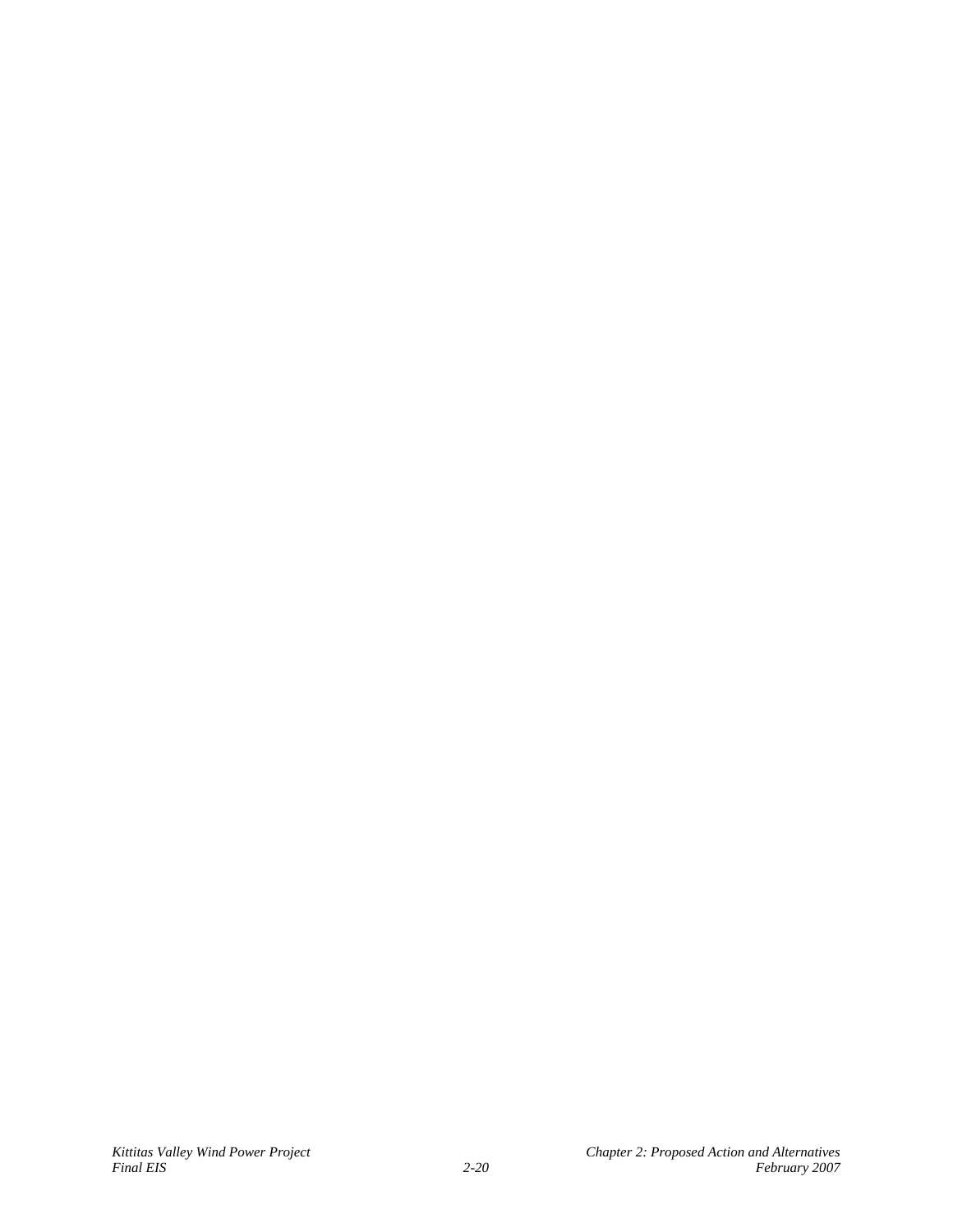#### Collector System

Power from the wind turbines would be generated at 575 V to 690 V depending on the type of wind turbine used for the project. A set of heavy gauge, armored, flexible drop cables would connect to the generator terminals in the nacelle and would pass from the nacelle into the tower where they would drop down to a cable support saddle located about 20 to 30 feet below the top tower platform. From the support saddle, the cables would be directed along the side of the tower, along the internal ladder in cable trays, or they would be hung straight down to the base bus cabinet and breaker panel inside the base of the tower. The drop cables would terminate inside the bus cabinet. Another set of cables would run from the bus cabinet through conduits in the foundation to the pad transformer, ranging in size from 50 to 120 square feet in area; the pad transformer would step up the voltage to 34.5 kV. Some wind turbine generators, such as the Vestas V-80, have the transformer in the nacelle. For the V-80, the drop cables would be at 34.5 kV, and the base bus cabinet would be a switchgear breaker panel. Some generator models may require that the transformer be mounted on an adjacent outdoor concrete pad (Sagebrush Power Partners LLC 2003c, Section 2.3.4; Sagebrush Power Partners LLC 2005).

From the transformer, power from the turbine would be transmitted by underground 34.5-kV electrical cables installed in a trench typically 3 to 4 feet deep, depending on the underlying soil and rock conditions, and up to 3 feet wide. Multiple circuit trenches would be spaced 7 feet apart (Young 2006). Underground collection cables would be used in most areas; overhead collectors on wood structures would be used where there are steep slopes or canyons to cross (see Figure 2- 1). Approximately 23 miles of underground and 2 miles of overhead 34.5-kV electrical power lines would be used to collect power from the turbines and terminate at the main substation.

An estimated 1.2-mile section of the overhead system would be along Bettas Road parallel to two existing sets of overhead transmission lines and the access road that serves them. Another overhead section is proposed to link turbine strings B and C. In the original site layout (Figure 2- 1), this connection was shown as either underground or overhead. Based on subsequent input from the Washington Department of Fish and Wildlife, the Applicant proposes to build this as part of the overhead system to minimize impacts on the riparian habitat between the two ridgetops. For these short overhead portions of the electrical collection system, wooden poles, nonreflective conductors, and nonrefractive insulators would be used (Sagebrush Power Partners LLC 2003d). Overhead poles typically would be approximately 60 feet tall and positioned so that poles and electrical conductors are spaced at least 200 feet apart. The poles would be buried 8 to 10 feet deep. Pole insulators would be spaced four feet apart. Anti-perching devices would be installed on the poles to limit potential raptor use.

The electrical collection system would include junction boxes and pad-mounted switchgear panels that would be installed to connect cables coming from different directions and to allow for the isolation of particular turbine strings. In total, it is estimated that 15 junction boxes and 10 switch panels would be required for the electrical collection system (Sagebrush Power Partners LLC 2003c, Section 2.3.4).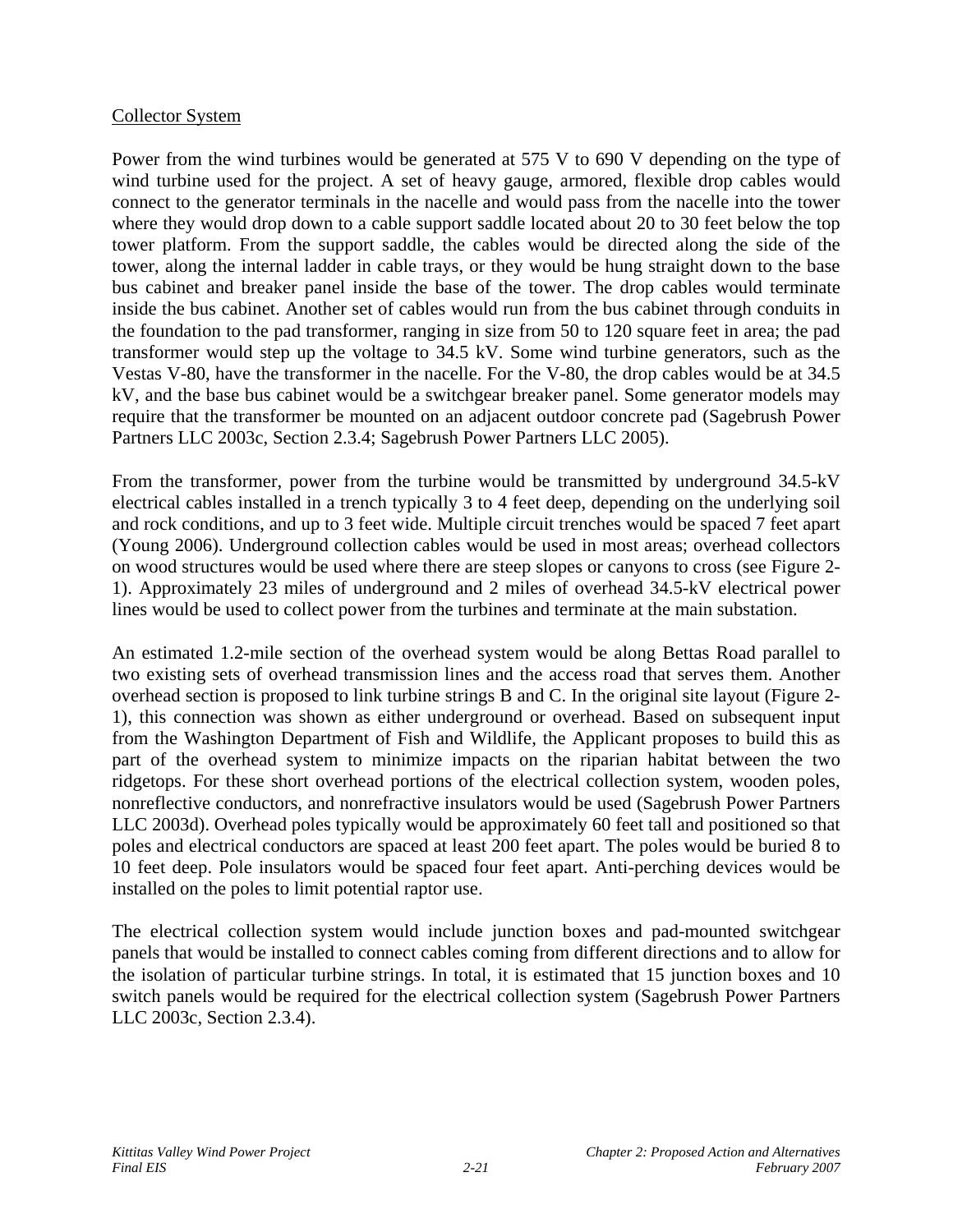### *Junction Boxes*

The junction boxes would be either steel-clad or fiberglass panels mounted on pad foundations roughly 4 feet wide, 6 feet long, and 6 feet high. The pad foundation would have an underground vault about 3 feet deep where the underground cables come in. The junction boxes also would have a buried grounding ring with grounding rods tied to the collection system and a common neutral.

#### *Switch Panels*

The switch panels would be steel-clad enclosures mounted on pad foundations roughly 7 feet wide, 7 feet long, and 5 feet high. Switches would allow particular collector lines and turbines strings to be turned off or isolated. This isolation would allow maintenance and repair to take place without shutting down the entire project. The pad foundation would have an underground vault about 3 feet deep where the underground cables come in. Switch panels also would have a buried grounding ring with grounding rods tied to the collection system and a common neutral.

#### Substations and Interconnection Facilities

The Applicant is seeking a permit for and is designing the project so that it could interconnect with either the PSE or Bonneville electrical transmission lines traversing the site or possibly both. If connected to Bonneville's system, the project would interconnect directly with either the Grand Coulee to Olympia 287-kV line or the Columbia to Covington 230-kV line. If connected to PSE's system, the project would interconnect directly with PSE's Rocky Reach to White River 230-kV line. There is the possibility that power would be fed to both the PSE and Bonneville systems; therefore, this analysis evaluates the need to construct two substations since the lines have different voltages.

The Applicant would build and maintain up to two fenced substation sites, each occupying approximately 3 acres. The proposed PSE substation would be in the northwest corner of the intersection of US 97 and Bettas Road, and the Bonneville substation would be approximately 2,200 feet southwest of the PSE substation, south of Bettas Road near the Bonneville transmission lines. The main function of the substations and interconnection facilities would be to step up the voltage from the collection lines (at 34.5 kV) to the transmission level (230 or 287 kV) to interconnect to the appropriate utility grid. The basic elements of the substation and interconnection facilities are a control house, two main transformers, outdoor breakers, relaying equipment, steel support structures, and overhead lightning suppression conductors. All of the elements would be installed on concrete foundations designed for site-specific soil conditions.

## **Meteorological Towers**

Meteorological towers are used to measure wind conditions, including wind speed and direction, and temperature. The Applicant proposes to erect up to five permanent meteorological towers in the project area (Sagebrush Power Partners LLC 2006). The potential proposed locations of the permanent meteorological towers is shown in Figure 2-1 (although nine locations are shown, a maximum of five towers would be constructed). The permanent meteorological towers installed for the project would be approximately as tall as the turbine tower hub height (i.e., 215 to 262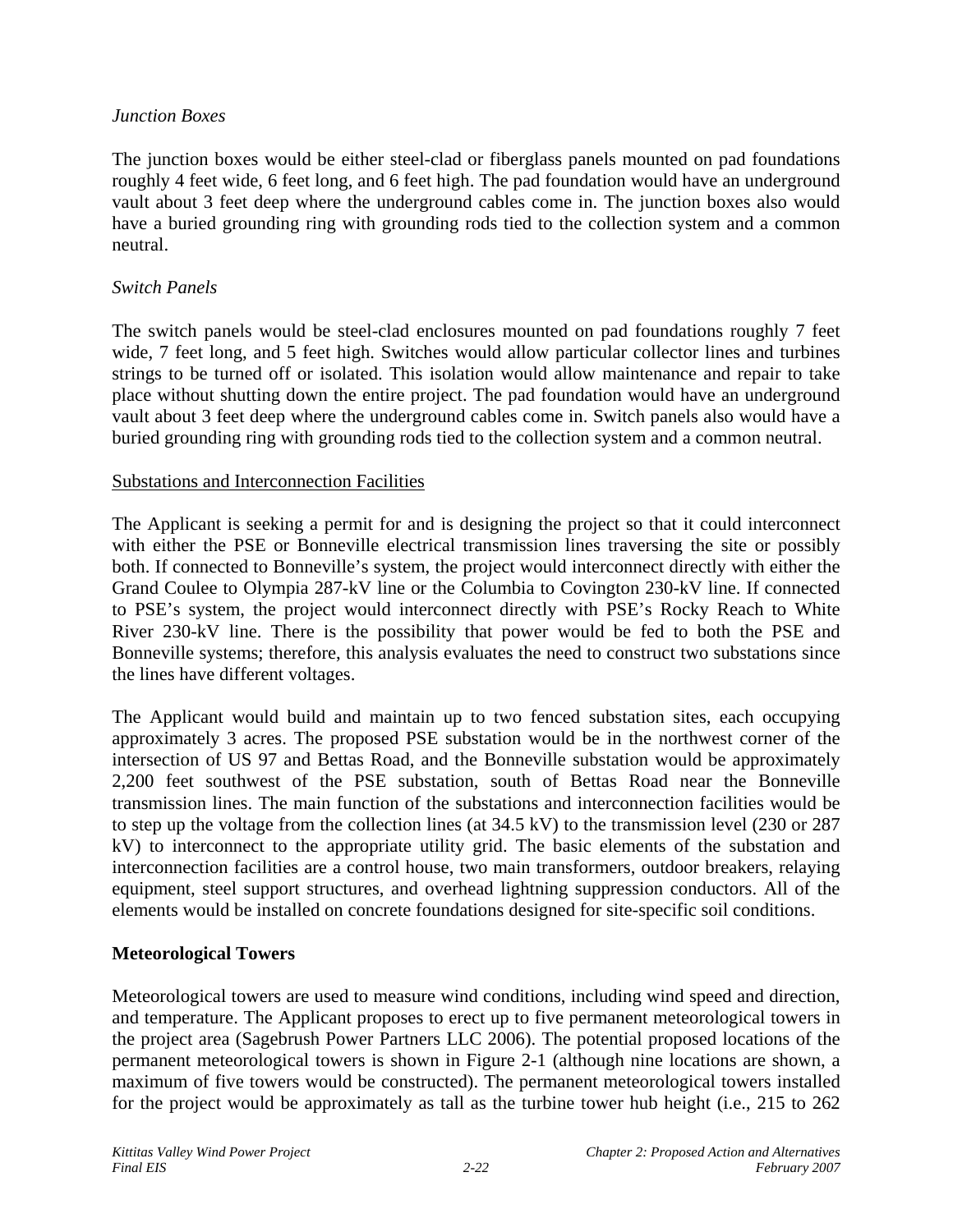feet). The towers would be free-standing. The meteorological towers would be constructed upwind of turbine strings or groups of turbine strings to monitor wind strength and to confirm turbine performance. Meteorological towers taller than 200 feet would require lighting in compliance with the Federal Aviation Administration's (FAA) aircraft safety lighting requirements (see the lighting discussion below for further detail).

Meteorological towers would be installed with a grounding system that protects the meteorological sensors and loggers from electrostatic discharge and lightning. Lightning dissipaters or rods would be installed at the tops of the towers to provide an umbrella of protection for the upper sensors (Sagebrush Power Partners LLC 2003c, Section 2.3.8).

## **Access Roads**

Access to the various rows of turbines would be achieved by graveled access roads branching from US 97 and two county roads—Bettas and Hayward roads. The project would improve some existing private roads and construct new gravel roads to provide access for construction vehicles and equipment. Up to approximately 8 miles of existing private roads would need to be improved and up to 13 miles of new roads would be constructed (Brown 2006). Turbines larger than 1.5 MW typically require wider 34-foot roads between the turbines to accommodate the cranes required for turbine installation. Roads between individual turbines would be 34 feet wide, but access roads between the turbine strings would be 24 feet wide. In areas of steeper grades, cut and fill slopes would be kept to below 15% to prevent erosion. After the project is constructed, use of the improved and new access roads on private lands would be limited to the landowner and to project maintenance staff.

## **Operation and Maintenance Facility**

A permanent O&M facility would be constructed near the northwest corner of US 97 and Bettas Road. It would consist of approximately 5,000 square feet of enclosed space, including offices, spare parts storage, kitchen, restrooms, and a shop area. Water for the bathroom and kitchen would be obtained from a new domestic well; anticipated water use would be less than 1,000 gallons a day. Wastewater from the facility would be discharged to an onsite domestic septic tank. There also would be graveled outdoor parking, a turnaround area for larger vehicles, outdoor lighting, and gated access with either partial or full perimeter fencing. The overall area of the building and parking would be approximately 5 acres. Vehicle access to the O&M facility would occur from Bettas Road.

## **Information Kiosk**

An information kiosk and public viewing area near the proposed O&M facility off Bettas Road would be constructed. Signs would be provided to direct tourists to this site (Sagebrush Power Partners LLC 2003c, Section 5.3). Vehicle access to the information kiosk and public viewing area would occur from Bettas Road at the same location as the access to the O&M facility.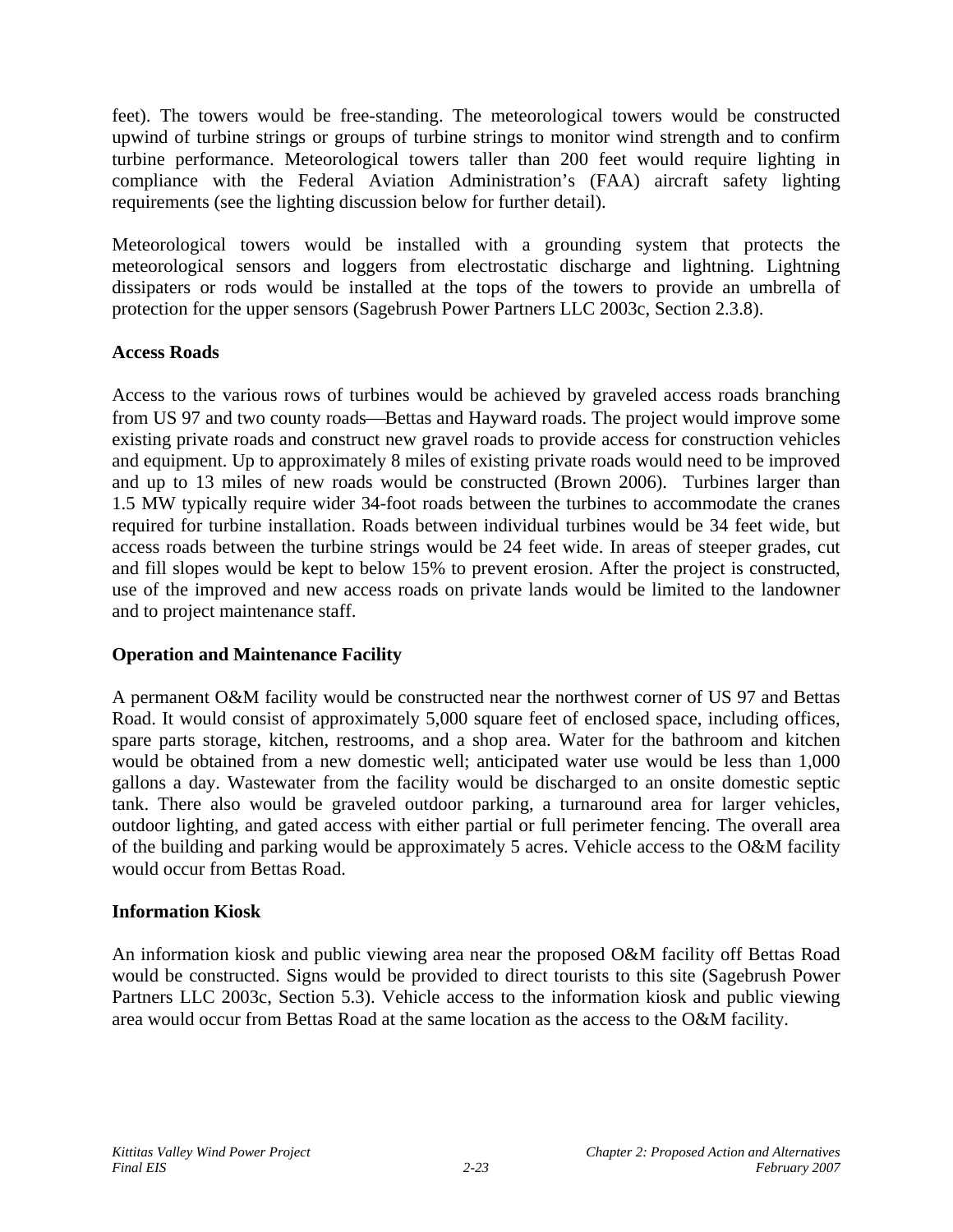### **Safety Features and Control Systems**

#### Turbine Control Systems

Wind turbines would be equipped with sophisticated computer control systems that would constantly monitor variables such as wind speed and direction, air and machine temperatures, electrical voltages, currents, vibrations, blade pitch, and yaw angles. The main function of the control system would be nacelle and power operations. Generally, nacelle functions include yawing the nacelle into the wind, pitching the blades, and applying the brakes if necessary. Power operations controlled at the bus cabinet inside the base of the tower include operation of the main breakers to engage the generator with the grid as well as control of ancillary breakers and systems. The control system would always run to ensure that the machines operate efficiently and safely.

Each turbine would be connected to a central Supervisory Control and Data Acquisition (SCADA) system. The SCADA system would allow for remotely controlling and monitoring individual turbines and the wind plant as a whole from both the central host computer or from a remote personal computer. In the event of faults, the SCADA system can also send signals to a fax, pager, or cell phone to alert operations staff. The turbine towers and foundations would be designed to survive a gust of wind more than 90 miles per hour (mph) with the blades pitched in their most vulnerable position. The 100-year expected peak gust is 115 mph in the project area, and the recent maximum recorded gust is 56 mph.

#### Braking Systems

The turbines would be equipped with two fully independent braking systems that can stop the rotor either acting together or independently. The braking system is designed to be fail-safe, allowing the rotor to be brought to a halt under all foreseeable conditions. The system would consist of aerodynamic braking by the rotor blades and by a separate hydraulic disc brake system. Both braking systems would operate independently such that if there is a fault with one, the other can still bring the turbine to a halt. Brake pads on the disc brake system would be spring loaded against the disc, and power would be required to keep the pads away from the disc. If power is lost, the brakes would be mechanically activated immediately. The aerodynamic braking system also would be configured such that if power is lost it would be activated immediately using backup battery power or the nitrogen accumulators on the hydraulic system, depending on the turbine's design.

After an emergency stop is executed, remote restarting is not possible. The turbine must be inspected in-person and the stop-fault must be reset manually before operation could be reactivated. The turbines also would be equipped with a parking brake used to keep the rotor stationary while maintenance or inspection is performed.

#### Built-in Fire Safety

Each turbine's nacelle would be equipped with an internal fire detection system with sensors located in the nacelle as well as at the tower base. The fire detection system would be connected to the main controller and the central SCADA system. In the event of a fire, the turbine would be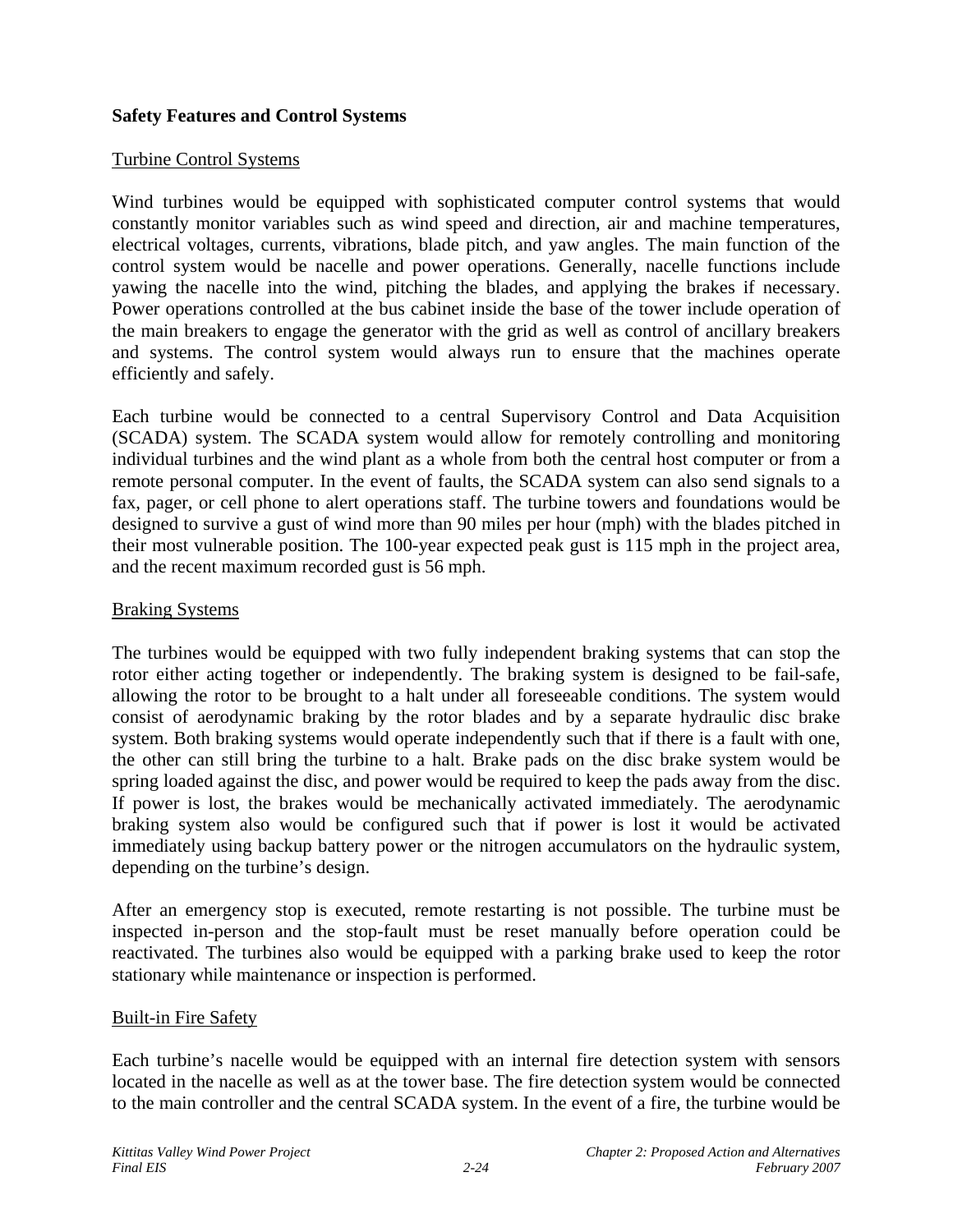immediately halted and an alarm activated in the control system that can send a page or message to a cell phone of the on-call operators and/or the local fire district as required.

## Climbing Safety

Normal access to the nacelle would be accomplished with a ladder inside the tower. Standard tower hardware would include equipment for safe ladder climbing including lanyards and safety belts for service personnel. Internal ladders and maintenance areas inside the tower and nacelle would be equipped with safety provisions for securing lifelines and safety belts.

## Lightning Protection

The turbines would be equipped with an engineered lightning protection system that connects the blades, nacelle, and tower to a grounding system at the base of the tower. The grounding system would include a copper ring conductor connected to grounding rods driven down into the ground at diametrically opposed points outside the tower foundation. The system would provide a firm grounding path to divert harmful stray surge voltages away from the turbine. The blades would be constructed with an internal copper conductor: an additional lightning rod will extend above the wind vane and anemometer at the rear of the nacelle; both would have conductive paths to the nacelle bed frame, which in turn would connect to the tower.

## **Lighting**

The Draft EIS explained that to comply with the Federal Aviation Administration's (FAA) aviation safety lighting requirements, the project turbines and met towers greater than 200 feet tall must be marked with lights. The Draft EIS anticipated that white lights would be required during the day, and red lights at night (at 2,000 candela, the candela being a unit of luminous intensity). The lights would be designed to concentrate the beam in the horizontal plane, minimizing light diffusion downward toward the ground and upward toward the sky.

Under recently released guidelines, the FAA would no longer require daytime lighting of the turbines if turbines are painted a light color. Nighttime lighting would be limited to the first and last turbine of every string, and to turbines located every 1000 to 1400 feet between the ends of the strings (Patterson 2005). As a result of these FAA changes, the KVWPP would no longer install white daytime aviation warning lights, and the number of red nighttime aviation warning lights would be significantly reduced. For example, as shown in Addendum Figure 3.9-6, only 16 nighttime warning lights would be required. After it has reviewed final project plans, the FAA would specify the exact number of turbines that would require lighting.

The substations and O&M facility would be equipped with nighttime and motion-sensor lights for safety and security. Sensors and switches would be used to keep lights turned off when not required. Emergency lighting with backup power is included to allow personnel to perform manual operations during an outage of normal power sources.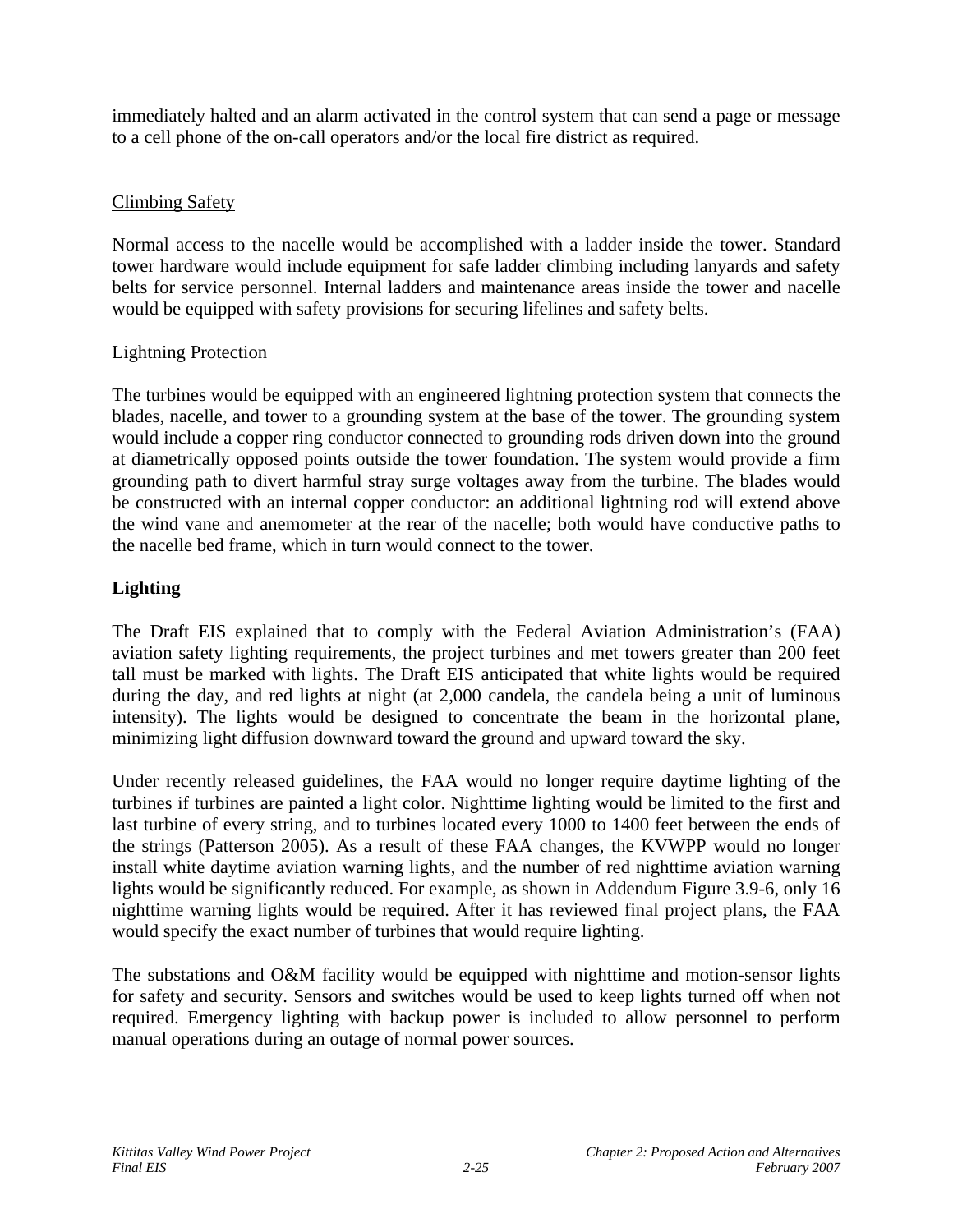## **2.2.4 Construction Activities**

Project construction would be performed in several stages and would include the following main activities:

- Grading the field construction office and substation areas (also used for the O&M facility);
- Constructing site roads, turnaround areas, and crane pads at each wind turbine location;
- Constructing turbine tower foundations and transformer pads;
- Installing the electrical collection system—underground and overhead lines;
- Constructing and installing the substations;
- Transporting and assembling wind turbines;
- Commissioning and energizing the plant; and
- Cleaning up the site.

The Applicant intends to enter into two primary agreements for project construction including an agreement for the supply, erection, and commissioning of the wind turbines as well as an engineering, procurement, and construction (EPC) contract for all other project facilities and infrastructure such as the roads, electrical collection system, substations, and O&M facility. Table 2-5 lists the estimated type, number, and duration of construction equipment needed during project construction. These estimates would not change depending on whether the 330 or 410-foot turbine scenario is ultimately selected. (Sagebrush Power Partners LLC 2003f).

| <b>Construction Phase</b>                     | <b>Estimated Average Number of Vehicles</b><br><b>Onsite Daily during Construction</b> | <b>Estimated Duration</b><br>(Months) |  |
|-----------------------------------------------|----------------------------------------------------------------------------------------|---------------------------------------|--|
| <b>Site Preparation and Road Construction</b> |                                                                                        |                                       |  |
| Bulldozer                                     | 4                                                                                      | 3                                     |  |
| Dump truck                                    | 10                                                                                     |                                       |  |
| Excavator                                     |                                                                                        |                                       |  |
| Front end loader                              |                                                                                        |                                       |  |
| Motor grader                                  |                                                                                        |                                       |  |
| Vibratory roller                              |                                                                                        |                                       |  |
| Water truck                                   |                                                                                        | 8                                     |  |
| <b>Foundations</b>                            |                                                                                        |                                       |  |
| Backhoe                                       | 4                                                                                      | 4                                     |  |
| Crane and boom truck                          |                                                                                        |                                       |  |
| Concrete pump truck                           |                                                                                        |                                       |  |
| Concrete truck                                | 8                                                                                      |                                       |  |
| Drill rig                                     |                                                                                        |                                       |  |
| Dump truck                                    |                                                                                        |                                       |  |
| Trackhoe excavator                            |                                                                                        |                                       |  |
| Front end loader                              |                                                                                        |                                       |  |
| Small loader                                  |                                                                                        |                                       |  |
| Transportation truck – materials              |                                                                                        |                                       |  |

## **Table 2-5: Estimated Type, Number, and Duration of Project Construction Equipment**

Source: Sagebrush Power Partners LLC 2003c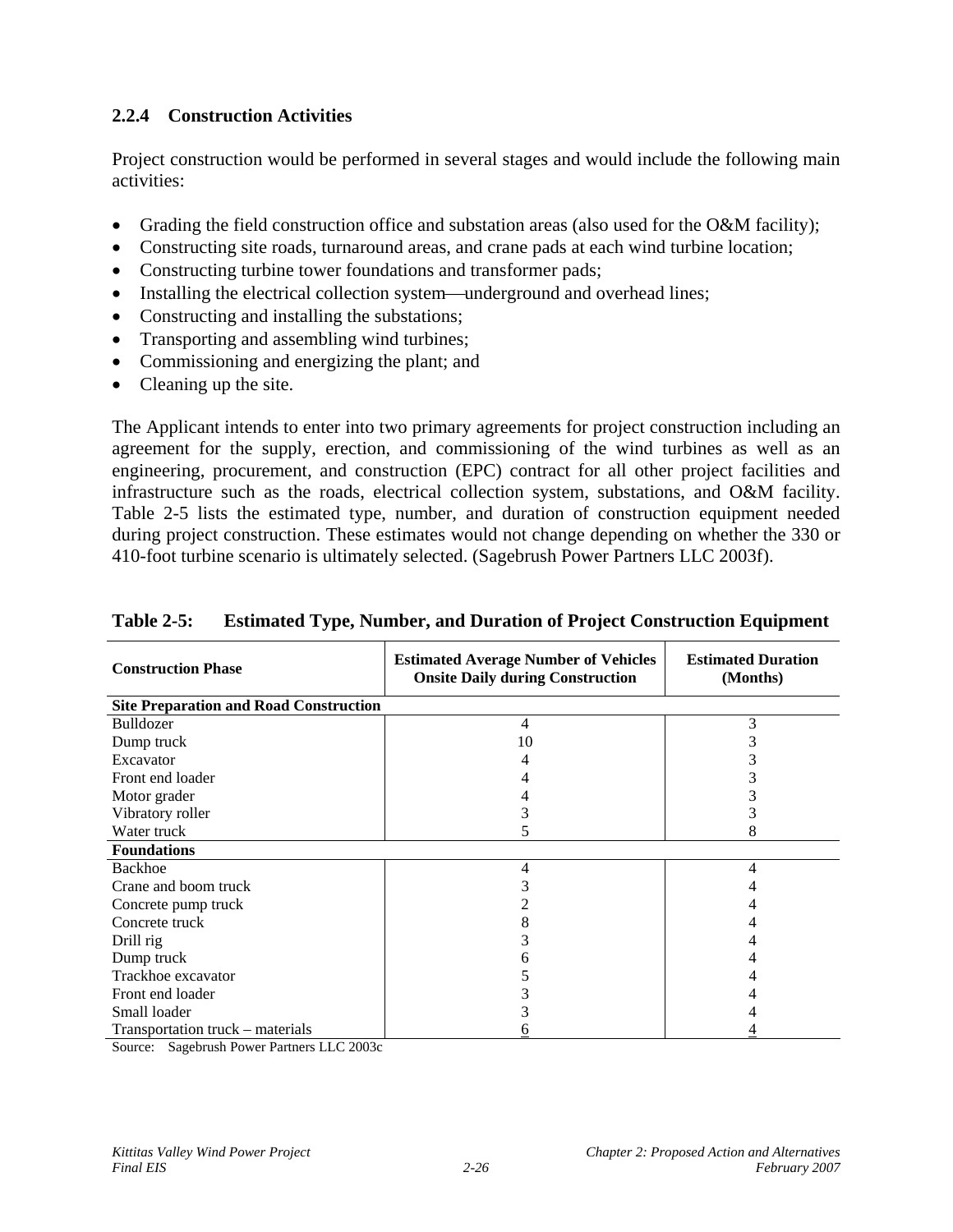| <b>Construction Phase</b>                                           | <b>Estimated Average Number of Vehicles</b><br><b>Onsite Daily during Construction</b> | <b>Estimated Duration</b><br>(Months) |  |
|---------------------------------------------------------------------|----------------------------------------------------------------------------------------|---------------------------------------|--|
| <b>Electrical</b>                                                   |                                                                                        |                                       |  |
| Cable spool truck                                                   | 3                                                                                      | 4                                     |  |
| Concrete truck                                                      | 3                                                                                      | 4                                     |  |
| Boom truck                                                          |                                                                                        | 4                                     |  |
| Fork truck to offload spools                                        |                                                                                        |                                       |  |
| Man lift bucket                                                     | 2                                                                                      |                                       |  |
| Rock trencher                                                       | 2                                                                                      |                                       |  |
| Transportation truck - materials                                    | 8                                                                                      |                                       |  |
| Winch truck                                                         | 3                                                                                      | 4                                     |  |
| <b>Substation and Interconnect</b>                                  |                                                                                        |                                       |  |
| <b>Backhoe</b>                                                      | 3                                                                                      | 3                                     |  |
| <b>Bulldozer</b>                                                    | $\overline{c}$                                                                         | 3                                     |  |
| Concrete truck                                                      | 4                                                                                      | 3                                     |  |
| Drill rig                                                           | 2                                                                                      | 3                                     |  |
| Dump truck                                                          | $\overline{4}$                                                                         | 3                                     |  |
| Man lift bucket truck                                               | 2                                                                                      | 3                                     |  |
| Trencher                                                            | 2                                                                                      | 3                                     |  |
| Winch truck                                                         | 1                                                                                      | 3                                     |  |
| Excavator                                                           | $\overline{c}$                                                                         | 3                                     |  |
| <b>Wind Turbine Assembly and Erection</b>                           |                                                                                        |                                       |  |
| Boom truck                                                          | 4                                                                                      | 4                                     |  |
| Forklift                                                            | 4                                                                                      |                                       |  |
| Rough terrain crane                                                 | 4                                                                                      |                                       |  |
| Transportation truck - materials                                    | 20                                                                                     |                                       |  |
| Truck mounted crane                                                 | 4                                                                                      | 4                                     |  |
| <b>Project Cleanup</b>                                              |                                                                                        |                                       |  |
| Dump truck                                                          | $\overline{2}$                                                                         | $\overline{2}$                        |  |
| Front end loader                                                    | 2                                                                                      | $\overline{c}$                        |  |
| Motor grader                                                        | $\overline{c}$                                                                         | $\overline{c}$                        |  |
| Transportation truck - materials/waste                              | 3                                                                                      | $\mathfrak{D}$                        |  |
| <b>Daily Construction Traffic</b>                                   |                                                                                        |                                       |  |
| Minimum of 20 full size pickups, FedEx,                             | 35                                                                                     | 10                                    |  |
| UPS, and other delivery trucks daily<br>$\mathbf{1}$<br>T T Q Q Q Q |                                                                                        |                                       |  |

## **Table 2-5: Continued**

Source: Sagebrush Power Partners LLC 2003c

#### **Field Survey and Geotechnical Investigations**

Before construction can begin, a site survey would be performed to identify the precise location of the wind turbines, site roads, electrical cables, access entryways from public roads, and substation areas. Once the surveys are complete, a detailed geotechnical investigation would be undertaken to identify subsurface conditions that would dictate much of the design work of the roads, foundations, underground trenching, and electrical grounding systems. Typically, the geotechnical investigation involves a drill rig that bores to the required depths (typically 8-inchdiameter drill, 30 to 40 feet deep) and a backhoe to identify the subsurface soil and rock types and strength properties by sampling and lab testing. Testing also would be conducted to measure the soil's electrical properties to ensure proper grounding system design. A geotechnical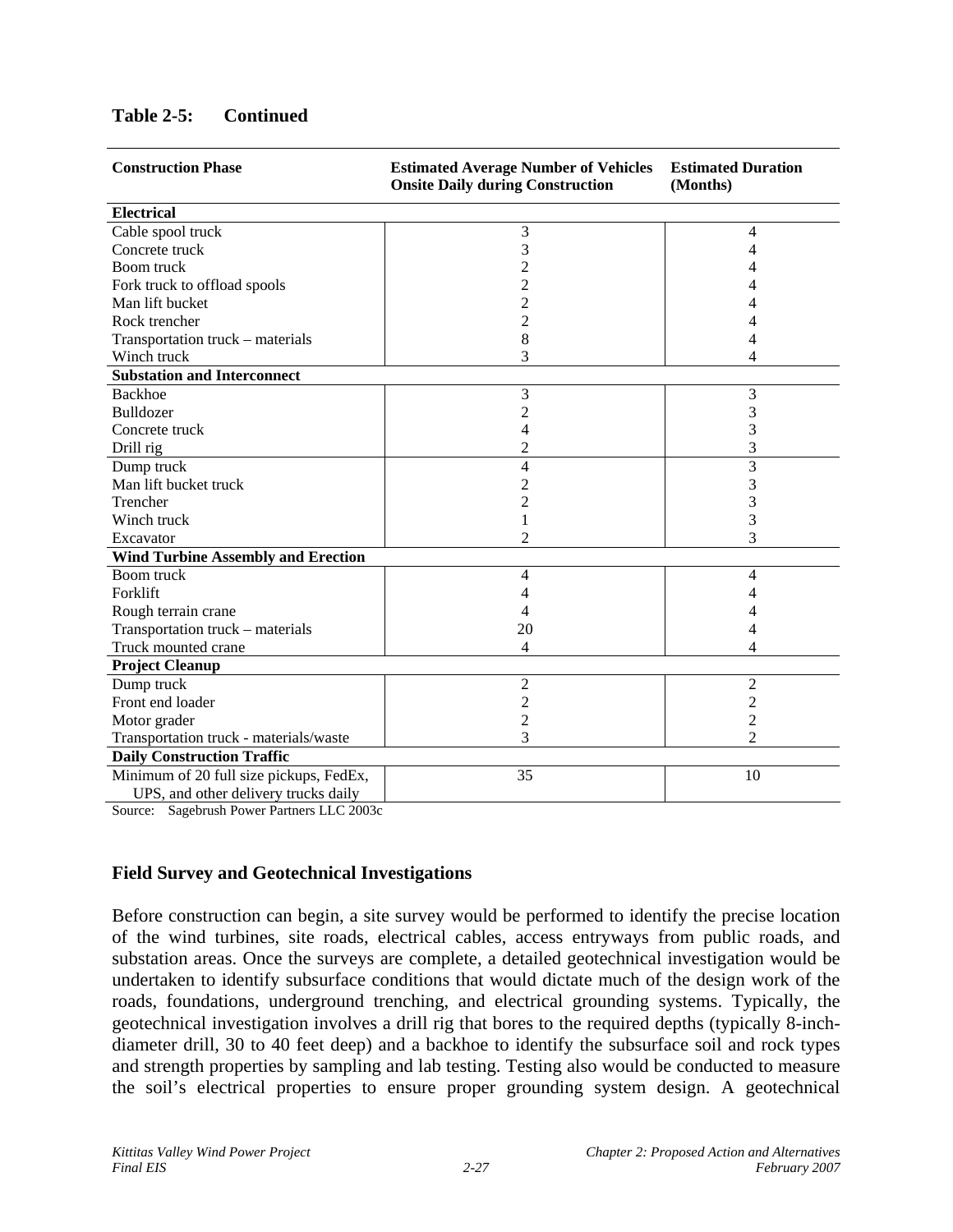investigation would be performed at each turbine location, at the substations, and at the O&M facility.

## **Design and Construction Specifications**

Using data gathered for the project including geotechnical information, site specific environmental and climatic conditions, and site topography, the Applicant's engineering group would establish a set of site-specific construction specifications for various portions of the project. The design specifications would be based on established sets of construction standards set forth by standard industry practice groups such as the American Concrete Institute, Institute for Electrical and Electronic Engineers, National Electric Code, National Fire Protection Agency, and Construction Standards Institute. The design and construction specifications would be custom tailored for site-specific conditions by technical staff and engineers. The project engineering team also would ensure that all aspects of the specifications, as well as the actual onsite construction, comply with applicable federal, state, and local codes and good industry practice.

Equipment procurement would be according to the project's site specifications. The primary EPC contractor would use the design specifications as a guideline to complete the detailed construction plans for the project. The design approach ensures that the project would be designed and constructed to meet the minimum 20-year design life.

## **Site Preparation: Road Construction and Staging and Laydown Areas**

Construction activities would begin with site preparation, including constructing project access entryways from public roads. The project roads would have a gravel surface and would be designed with a low profile without ditches to allow stormwater to pass over the top. Road construction would be performed in multiple phases starting with rough grading and leveling roadway areas. Once rough grade is achieved, base rock would be trucked in, spread, and compacted to create a road base. A capping rock would then be spread over the road base and compacted to the finished grade.

Once heavy construction is complete, a final pass would be made with the grading equipment to level out road surfaces, and more capping rock would be spread and compacted in areas where needed. Water bars, similar to speed bumps, would be cut into the roads in certain areas as needed to allow for natural drainage of water over the road surface and to prevent road washout. During grading activities, excavated soil and rock would be spread across the site to the natural grade and would be reseeded with native grasses to control erosion by water and wind. Larger excavated rocks would be disposed of offsite or crushed and reused onsite as backfill or roadway material. The Applicant does not propose to bring a rock crusher onsite, but would transport this material to the existing permitted quarry located just north of turbine F1 for crushing prior to reuse (Taylor, pers. comm., 2003).

During wind turbine installation, temporary staging and laydown areas would be required. These areas would include a 10-acre main staging area and a 5-acre material laydown area at the O&M facility location adjacent to the proposed PSE substation (Figure 2-1). These areas would be used for parking construction vehicles, construction employees' personal vehicles, and other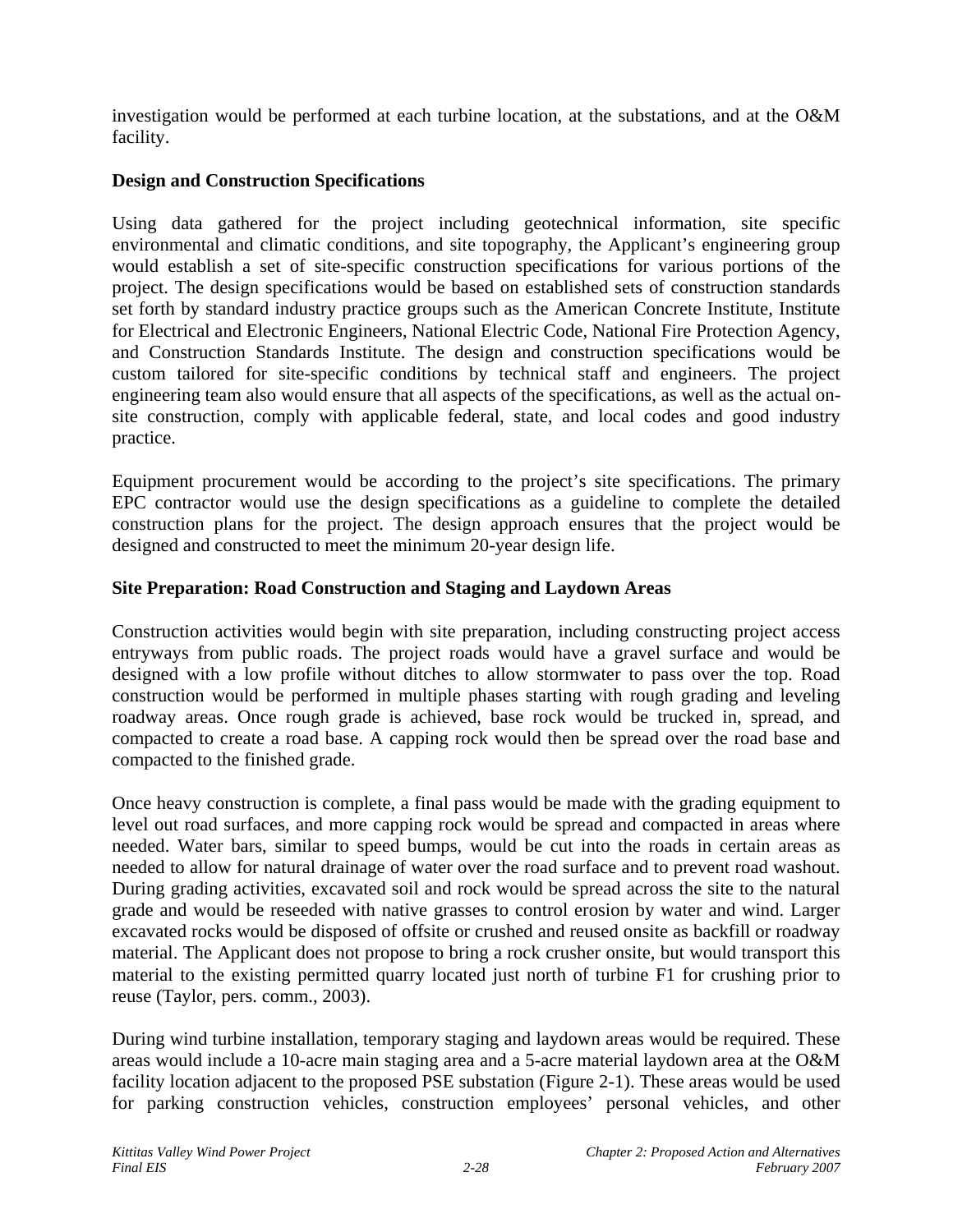construction equipment. Six to eight temporary office trailers powered by the existing local distribution line running along Bettas Road also would be installed at this location.

For the 330-foot turbine scenario, flat areas adjacent to each turbine location, approximately 30 feet by 60 feet (1,800 square feet), would be cleared, compacted, and laid with gravel as necessary to place turbine blades and other turbine components and to station a construction crane as each tower is erected. Wind turbine generators larger than 1.5 MW (e.g., the 410-foot turbine scenario) would require installation by a crawler crane operating on a crane pad approximately 50 feet by 100 feet (5,000 square feet). At the end of most turbine strings (except where a turbine string is adjacent to a through-traffic road), an area approximately 900 feet by 24 feet (21,600 square feet or 0.5 acres) also would be needed to allow construction equipment to turn around. After construction has been completed, laydown and staging areas would be graded and reseeded to restore the area as close as possible to its original condition.

## **Foundation Construction**

The project would require several foundations including bases for each turbine and pad transformer, substation equipment, and the O&M facility. Once the roads are complete for a particular row of turbines, turbine foundation construction would commence on that completed road section. Foundation construction occurs in several stages including drilling, blasting, and hole excavation, outer form setting, rebar and bolt cage assembly, casting and finishing concrete, removing the forms, backfilling and compacting, constructing the pad transformer foundation, and foundation site restoration.

Foundations for the turbine towers would consist of either spread footing-type foundation design or a vertical mono-pier foundation. The specific type of foundation would be determined based on site-specific geotechnical information to be collected after project approval. The foundation design would be tailored to suit the soil and subsurface conditions at the various turbine sites. Typical dimensions for spread footing-type foundation design are shown in Table 2-6.

For the 330-foot turbine scenario, spread footing foundations would require holes approximately 100 feet by 100 feet square and about 18 feet deep. Backfill would be compacted in the bottom of the hole and reinforced square concrete footing would be poured. A reinforced concrete pedestal approximately 10 feet high would be mounted on the concrete footing to hold the tower. The concrete footing would be covered with approximately 6 to 8 feet of compacted backfill and 4 to 6 inches of topsoil depending on soil conditions.

| Element                     | <b>330-foot Turbine Scenario</b> | 410-foot Turbine Scenario |
|-----------------------------|----------------------------------|---------------------------|
| <b>Foundation Base Line</b> | $60'$ x $60'$                    | $80' \times 80'$          |
| Pad Depth                   | 8'                               | $10^{\circ}$              |
| Pedestal Height             | $10^{\circ}$                     | 12'                       |
| Overall Depth               | 18'                              | 22'                       |
| Hole Dimensions             | $100'$ x $100'$                  | $120'$ x $120'$           |
| Hole Depth                  | 18'                              | 22'                       |

Source: Sagebrush Power Partners LLC 2003f.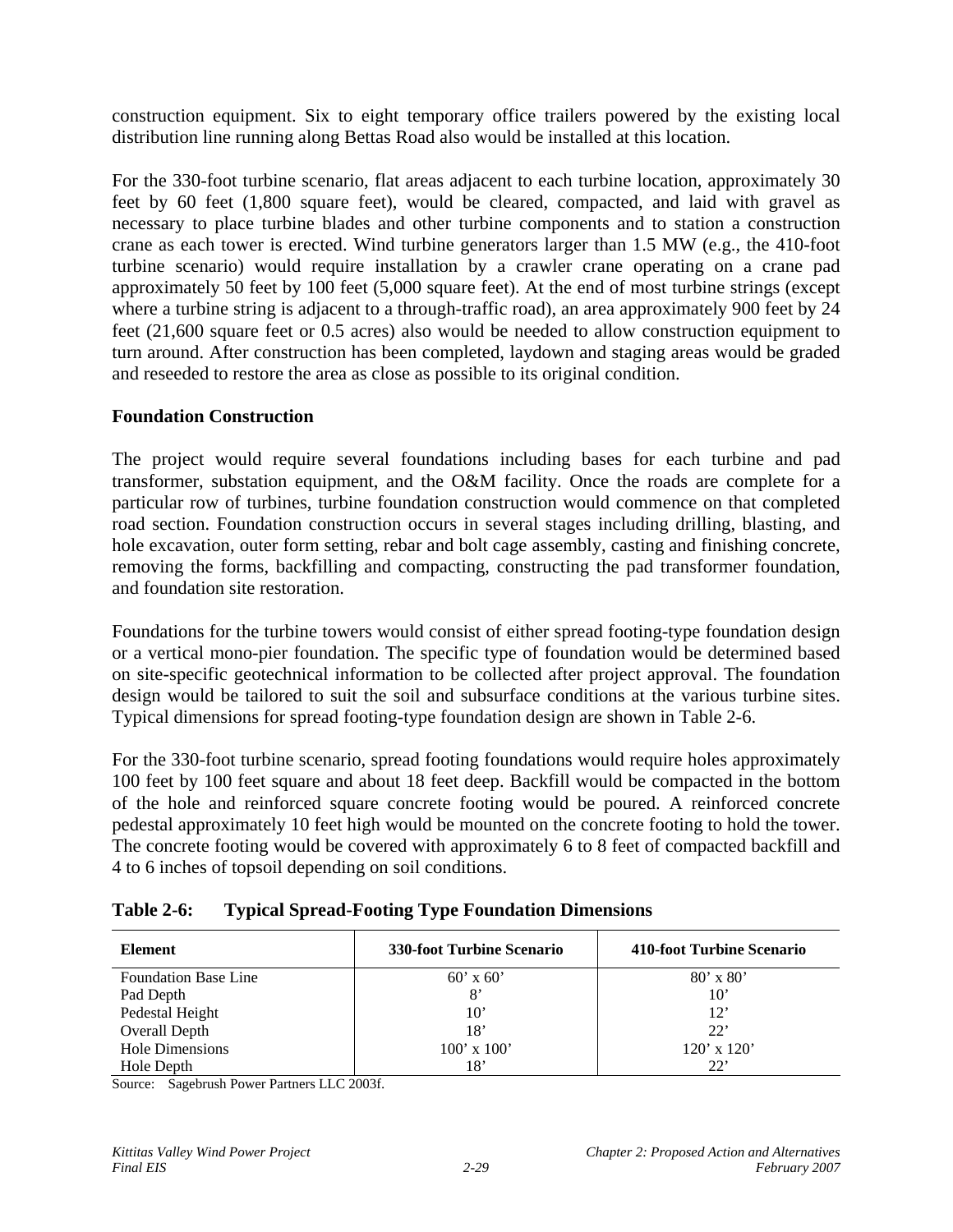Vertical mono-pier foundations would require excavating a hole up to 35 feet deep and up to approximately 18 feet in diameter. If the underlying rock is cohesive, competent and strong enough, rock anchors can be used which will allow the excavation to be as shallow as 15 feet deep.

The construction process for the foundations would vary depending on the foundation engineer's requirements and soil conditions found at the site. The construction process may have variances from site to site if soil conditions are different from location to location; however it generally follows the same main steps regardless of which turbine configuration is used for the project as follows:

## Mono-Pier Type Foundation

- Clearing and grubbing the area with a bulldozer at the exact surveyed turbine location;
- Initial excavation of the foundation hole with a track hoe;
- Drilling and setting of charges and blasting out excavation center and perimeter simultaneously;
- Loosen rock with hydraulic jack hammer;
- Excavation of foundation hole with the track hoe;
- Installation and setting of the outer corrugated metal pipe (CMP) form and backfill or slurry into place;
- Construct the bolt cage inside the CMP;
- Insert inner CMP;
- Backfill the inner CMP with remaining suitable spoils;
- Set outer forms for tower floor and electrical conduits:
- Pour concrete into place for foundation;
- Remove forms:
- Dispose of remaining spoils;
- Restore temporarily disturbed surfaces.

## Spread Footing Type Foundation

- Clearing and grubbing the area with a bulldozer at the exact surveyed turbine location;
- Initial excavation of the foundation hole with a track hoe;
- Drilling and setting of charges and blasting out excavation area center and perimeter;
- Loosen rock with hydraulic jack hammer;
- Full excavation of foundation hole with the track hoe:
- Installation and setting of the outer forms and pour concrete base mat  $(3-4$  inches thick);
- Construct reinforcement bar (rebar) mat and pedestal anchor bolt cage;
- Assemble forms in place for pedestal, Pour concrete, allow to set and remove forms;
- Backfill the excavation;
- Set outer forms for tower floor pad and electrical conduits and pour Concrete into place for floor;
- Dispose of remaining spoils;
- Restore temporarily disturbed surfaces.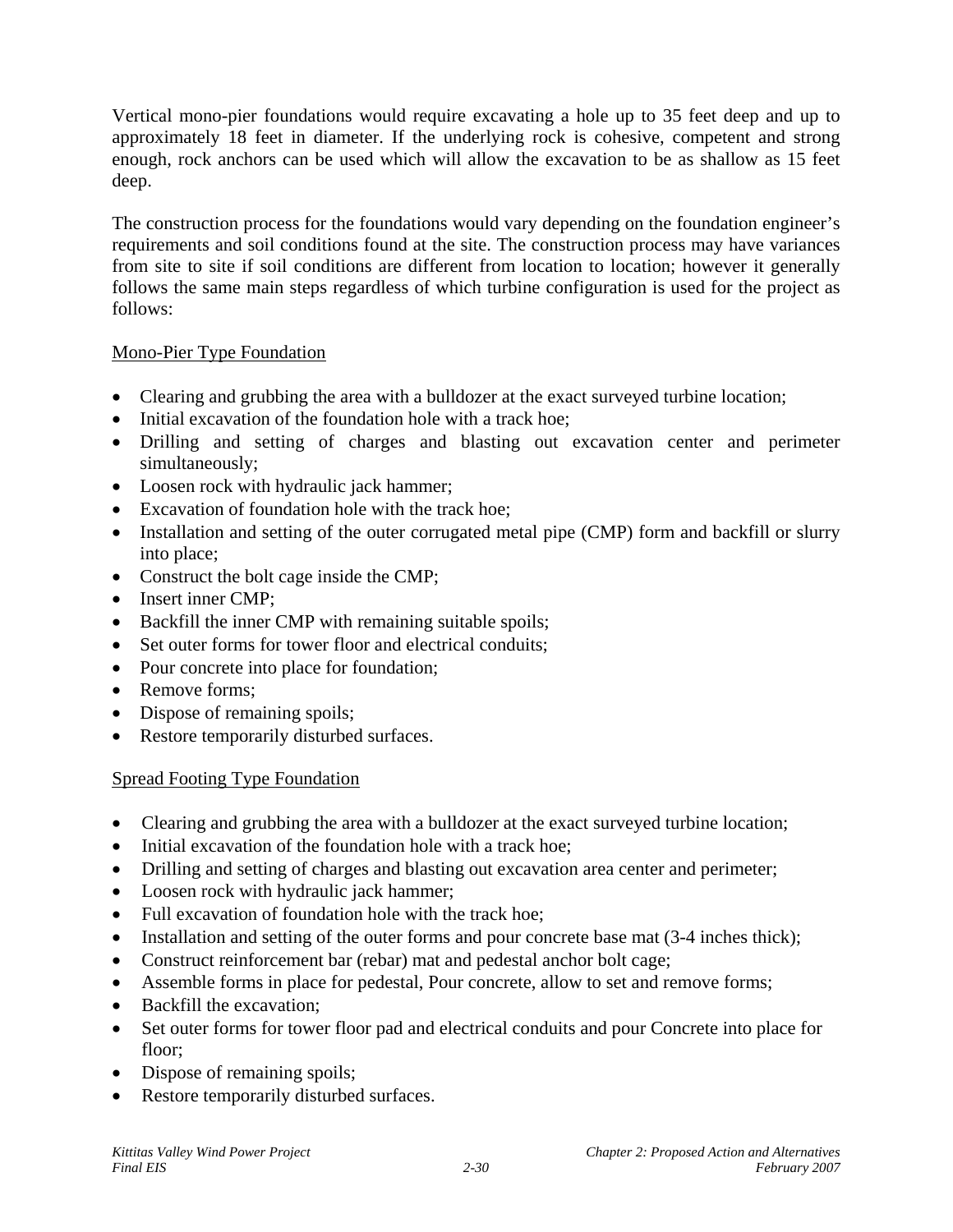Excavation and foundation construction would be conducted in a manner that would minimize the size and duration of excavated areas required to install foundations. Portions of the work may require overexcavation and/or shoring. Foundation work for a given site would commence after excavation of the area is complete. Backfill for the foundations would be installed immediately after approval by the engineer's field inspectors. The Applicant plans to use onsite excavated materials for backfill to the extent possible. The excess excavated materials not used as backfill for the foundations would be used to level out low spots on the crane pads and roads consistent with the surrounding grade. The top soil layer of the excavated materials would be reseeded with a designated mix of grasses and/or seeds around the edges of the disturbed areas. Larger cobbles would be disposed of offsite or crushed into smaller rock at the nearby existing permitted quarry for use as backfill or road material.

## **Electrical Collection System Construction**

#### Underground Cables

Once the roads, turbine foundations, and transformer pads are complete for a particular row of turbines, underground cables would be installed on that completed road section. First, a trench would be cut with a rock trencher typically 3 to 4 feet deep depending on the underlying soil and rock conditions and up to 3 feet wide. Native soils would be managed according to a specified procedure to ensure that they are retained for later restoration activities (Sagebrush Power Partners LLC 2006). Because of the rocky conditions at the site, clean fill would be placed above and below the cables for the first several inches of fill to prevent cable pinching. All cables and trenches would be inspected before backfilling. Once the clean fill covers the cables, the excavated material would be used to complete the backfilling. In areas where solid rock is encountered close to the surface, blasting would be performed or a shallower trench would be cut using rock-cutting equipment, and the cables would be covered with a concrete slurry mix to protect the cables and comply with code and engineering specifications. In areas where multiple circuit trenches of the collector system converge, trenches would be spaced 7 feet apart in order to comply with prudent engineering standards and electrical codes (Young 2006).

The high voltage underground cables would be fed through trenches and into conduits at the pad transformers at each turbine. The cables would run to the pad transformers' high voltage (34.5 kV) compartment and would be connected to the terminals. Low voltage cables would be fed through another set of underground conduits from the pad transformer to the bus cabinet inside the base of the wind turbine tower. The low voltage cable would be terminated at each end and the whole system would be inspected and tested prior to operation.

#### Overhead Cables

The two runs of overhead cable would require a detailed field survey to determine exact pole locations. Once the survey and design work are completed, the poles and cross-arms to support the conductors would be installed. The poles would be assembled and fitted with cross-arms, cable supports, and insulator hardware on the ground at each pole location. Holes, approximately 150 square feet (8 feet by 8 feet to 12 feet by 12 feet) in size and 8 feet to 10 feet deep for each pole, would be excavated or drilled and the poles would be erected and set in place using a small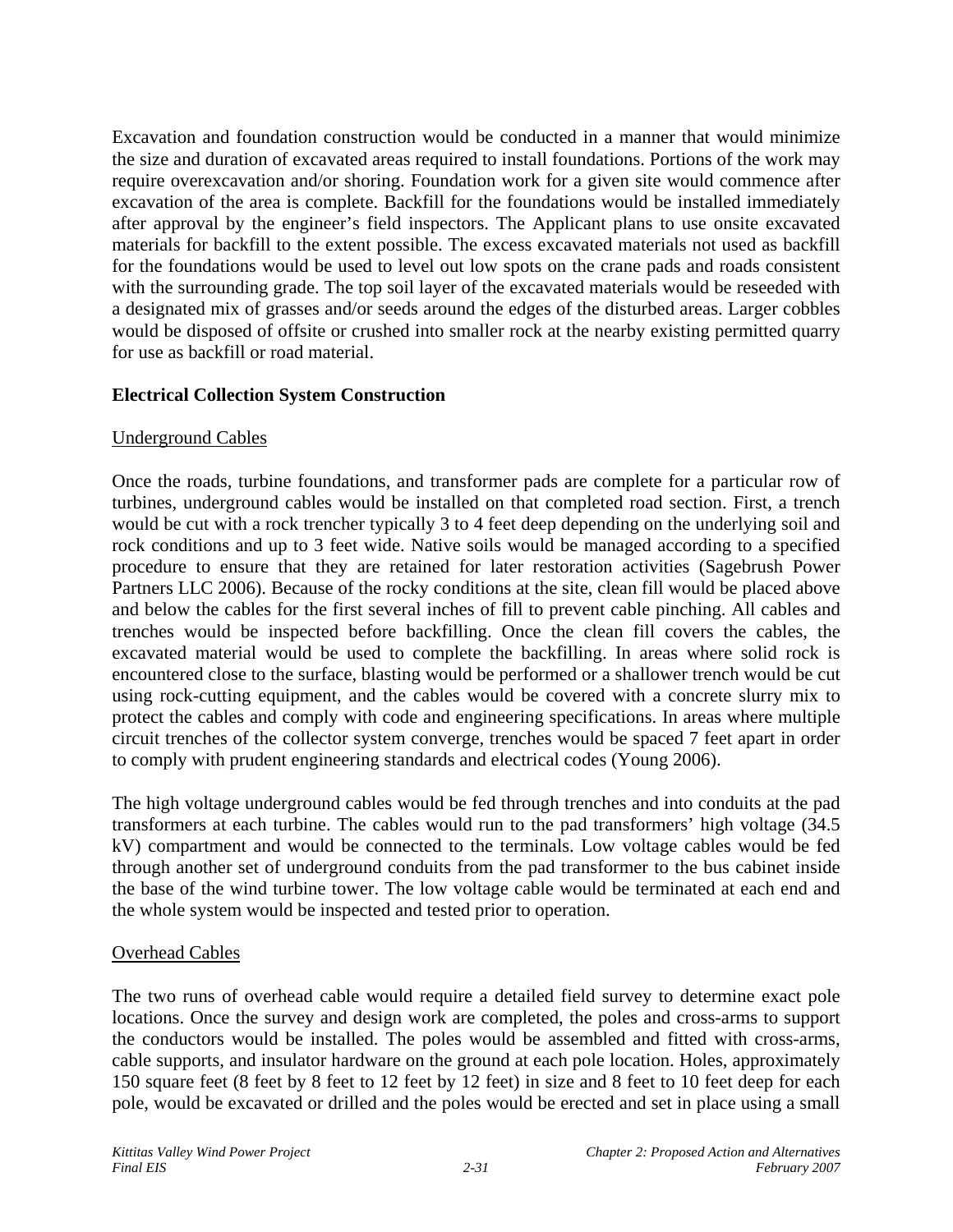crane or boom truck. Once set in place, concrete would be poured in place or a clean fill would be compacted around the tower base according to the engineer's specifications.

Excavated soil and rock not reused in backfilling the trenches would be spread across the site to the natural grade and be reseeded with native grasses to control water and wind erosion. Larger excess excavated rocks would be disposed of offsite.

## **Substation and Interconnection Facility Construction**

Constructing the substations and interconnection facilities would involve several stages of work including, but not limited to, grading; constructing foundations for the transformers, steel work, breakers, control houses, and other outdoor equipment; erecting the steel work and outdoor equipment; and completing electrical work for the required terminations. Once these activities are completed, an inspection and commissioning test plan would be executed prior to substation operation.

The utility (PSE or Bonneville) would be responsible for constructing the interconnection facilities because they would remain under the utility's control and jurisdiction. The high-voltage side of the substation would remain under the control of the utility and the low-voltage side of the substation would belong to the project. A fence may be installed between the high and low voltage sections to delineate control and jurisdiction, and there would likely be two control houses: one for the utility high-voltage side relaying and interconnection facilities controls and one for the project substation low-voltage side relaying and controls.

## **Transporting Tower Sections and Assembling Towers**

The wind turbines would have three main components: towers, nacelles, and rotor blades. Other smaller components include hubs, nose cones, cabling, control panels, and internal tower facilities such as lighting and ladders. Turbine components would be delivered to the project site on flatbed transport trucks and main components would be off-loaded at the individual turbine sites. Turbine erection would be performed in multiple stages including: setting the bus cabinet and ground control panels on the foundation, erecting the tower (usually in three to four sections), erecting the nacelle, assembling and erecting the rotor, connecting and terminating the internal cables, and inspecting and testing the electrical system prior to operation.

## **Plant Commissioning and Energizing**

Plant commissioning and energizing would occur after construction is completed and would not require the use of heavy machinery.

## **Erosion Control, Site Cleanup and Temporary Site Disturbance Restoration**

A detailed construction Storm Water Pollution Prevention Plan (SWPPP) would be developed for the project to help minimize the potential for discharge of pollutants from the site during construction. The SWPPP would be designed to meet the requirements of the Washington State Department of Ecology's General Permit to Discharge Storm Water through its stormwater pollution control program (Chapter 173-220 WAC) associated with construction activities. The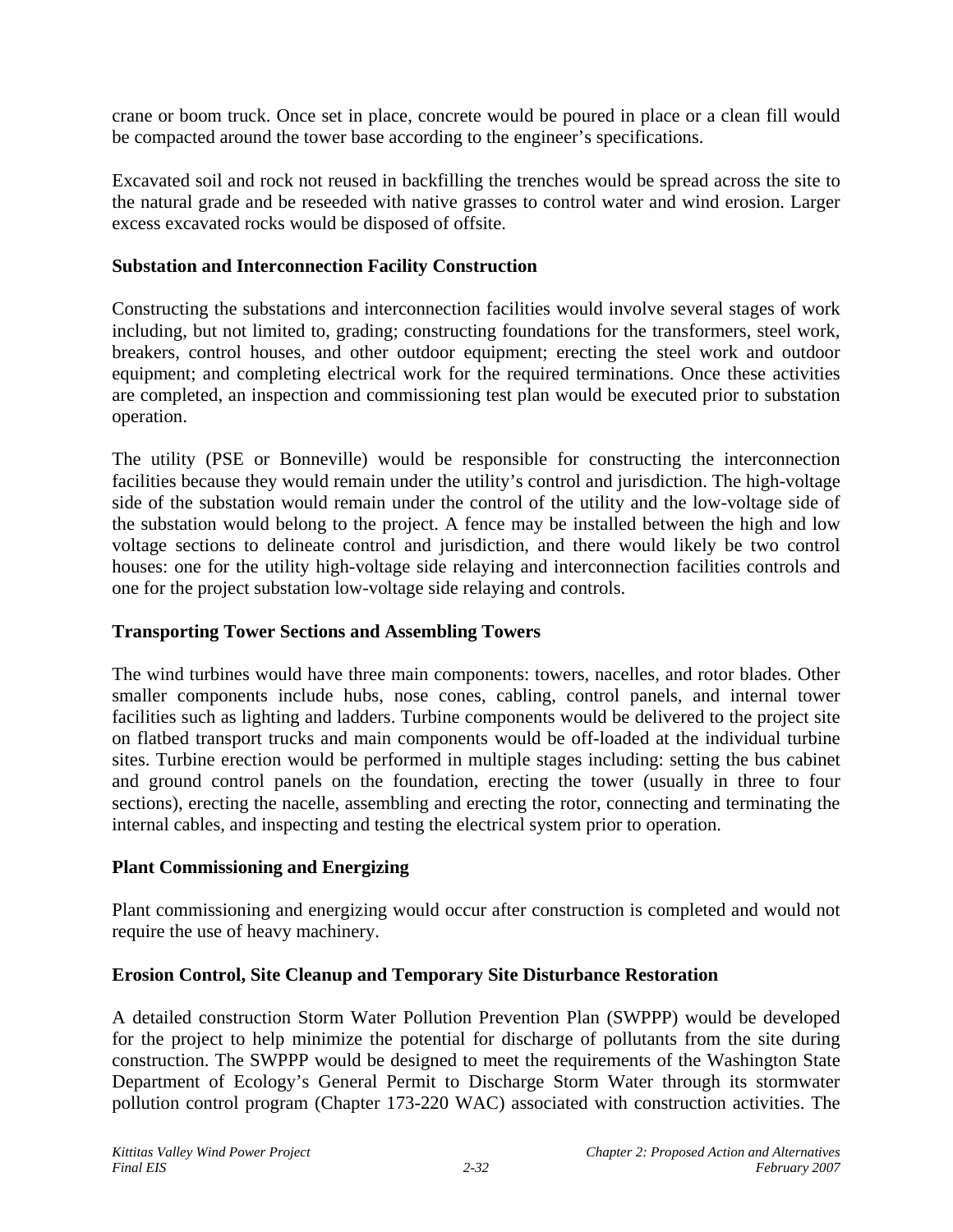SWPPP would include both structural and nonstructural BMPs. Examples of structural BMPs could include installing silt curtains or other physical controls to divert flows from exposed soils, or otherwise limit runoff and pollutants from exposed areas of the site. Examples of nonstructural BMPs include management practices such as materials handling and disposal requirements and spill prevention methods. The Applicant would prepare and submit a SWPPP meeting the conditions of the General Permit to Discharge Storm Water to EFSEC along with a Notice of Intent (NOI) for construction activities prior to the start of project construction.

After construction is completed, site restoration activities would consist of restoring temporarily disturbed areas as close as possible to their original condition. This excludes the service roads, which would remain in place for the life of the project. For example, after backfilling excavated areas disturbed to construct underground electrical cables, excess excavated soils would be spread around the surrounding areas and contoured to the natural grade. The areas affected by construction would then be seeded with an appropriate seed mix where there is adequate soil moisture, as appropriate to the location, and would be re-seeded if healthy cover vegetation does not grow. Similar restoration activities would be followed at areas temporarily disturbed for construction staging, equipment laydown, and temporary construction access. Onsite construction management would monitor the area for erosion and implement additional control measures if necessary.

Since project cleanup generally consists of landscaping and earthwork, it is weather- and seasonsensitive. Landscaping cleanup is generally completed during the first allowable and suitable weather conditions after heavy construction activities have been completed. As described above, disturbed areas outside of the graveled areas would be reseeded to control erosion by water and wind. Construction cleanup and permanent erosion-control measures would be carried out in accordance with the project SWPPP. Other project cleanup activities might include interior finishing of the O&M facility, landscaping around the substation area, washing towers, painting scratches on towers and exposed bolts, and other miscellaneous tasks that are part of normal construction cleanup.

## **Construction Site Security**

A full-time security plan would be implemented during project construction. A full-time bonded security officer would be on duty and would patrol the project site 24 hours per day, seven days per week. The officer would patrol the entire project site but would focus on those portions of the site that were under active construction. Site staff and subcontractors would be required to wear an identity badge and display vehicle clearance tags at all times. Newcomers to the project site would have to check in, log in, and log out at the main site's construction trailers. The construction trailers would be equipped with outdoor lighting and motion-sensor lighting as required.

Construction materials would be stored at the individual turbine locations or at the laydown area around the perimeter of the O&M facility and site construction trailers. Temporary fencing with a locked gate would be installed for a roughly 1.5-acre area adjacent to the site trailers for the temporary storage of special equipment or materials. After construction is completed, the temporary fencing would be removed and the area reseeded with an appropriate seed mix.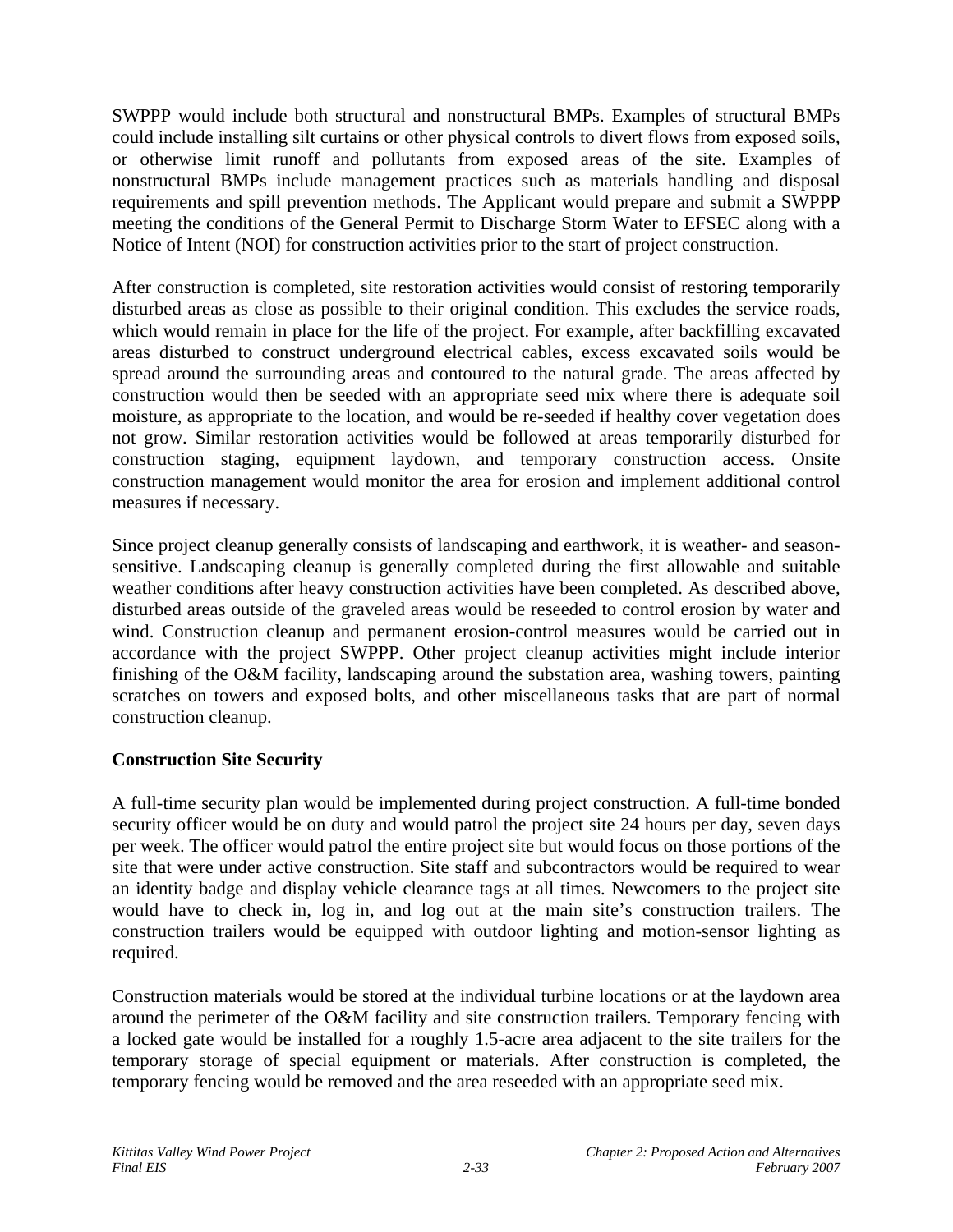The site project manager would work with a security contractor to develop a plan to effectively monitor the overall site during construction including drive-by surveys and specific checkpoints. The security inspection and monitoring plan would be changed throughout the course of construction based on the level of construction activity and amount of sensitive or vulnerable equipment and materials in specific areas.

#### **Construction Schedule and Workforce**

The Applicant anticipates that project construction would occur over a period of approximately one year from the time of site certification to commercial operation and would require the involvement of 253 personnel (Table 2-7). However, not all workers would be onsite at the same time. A peak workforce of up to 160 workers would be onsite during the busiest construction month when multiple disciplines of contractors complete work simultaneously (Table 2-8). It is estimated that local workers from Kittitas County would fill at least 40 of the projected 253 construction jobs.

Project construction would require approximately the same level of manpower and time regardless of whether the 330 or 410-foot turbine scenario is constructed. The larger turbines require a higher level of manpower and time for construction and erection since the foundations and roads are larger and preparation work for assembly requires more manpower. Regardless of the project configuration, it would require a total of approximately 253 staff to construct the project (Sagebrush Power Partners LLC 2003f). Some of the labor trades anticipated to be required during project construction include electricians, riggers, crane operators, blasting specialists, and heavy equipment operators (Taylor, pers. comm., 2003).

| <b>Construction Phase</b>                 | <b>Project</b><br><b>Management</b><br>and<br><b>Engineers</b> | Field<br><b>Technical</b><br><b>Staff</b> | <b>Skilled Labor</b><br>and<br>Equipment<br><b>Operators</b> | <b>Unskilled</b><br>Labor | <b>Total</b> |
|-------------------------------------------|----------------------------------------------------------------|-------------------------------------------|--------------------------------------------------------------|---------------------------|--------------|
| Engineering/surveying/design              | h                                                              | 12                                        |                                                              |                           | 18           |
| Road construction                         |                                                                |                                           | 15                                                           |                           | 30           |
| Foundation construction                   |                                                                |                                           | 23                                                           | 30                        | 60           |
| Electrical collection system construction |                                                                |                                           | 23                                                           | 12                        | 40           |
| Substation construction                   |                                                                |                                           | 8                                                            |                           | 20           |
| Wind turbine assembly and erection        |                                                                | 6                                         | 15                                                           | 15                        | 40           |
| Commissioning and energizing the plant    |                                                                | 10                                        | 15                                                           |                           | 30           |
| Construction punchlist cleanup            |                                                                |                                           | 3                                                            | 10                        | 15           |
| Total                                     | 31                                                             | 44                                        | 102                                                          | 76                        | 253          |

**Table 2-7: Construction Labor Force Mix (Approximate Number of Personnel)** 

Source: Sagebrush Power Partners LLC 2003a, Section 2.12.3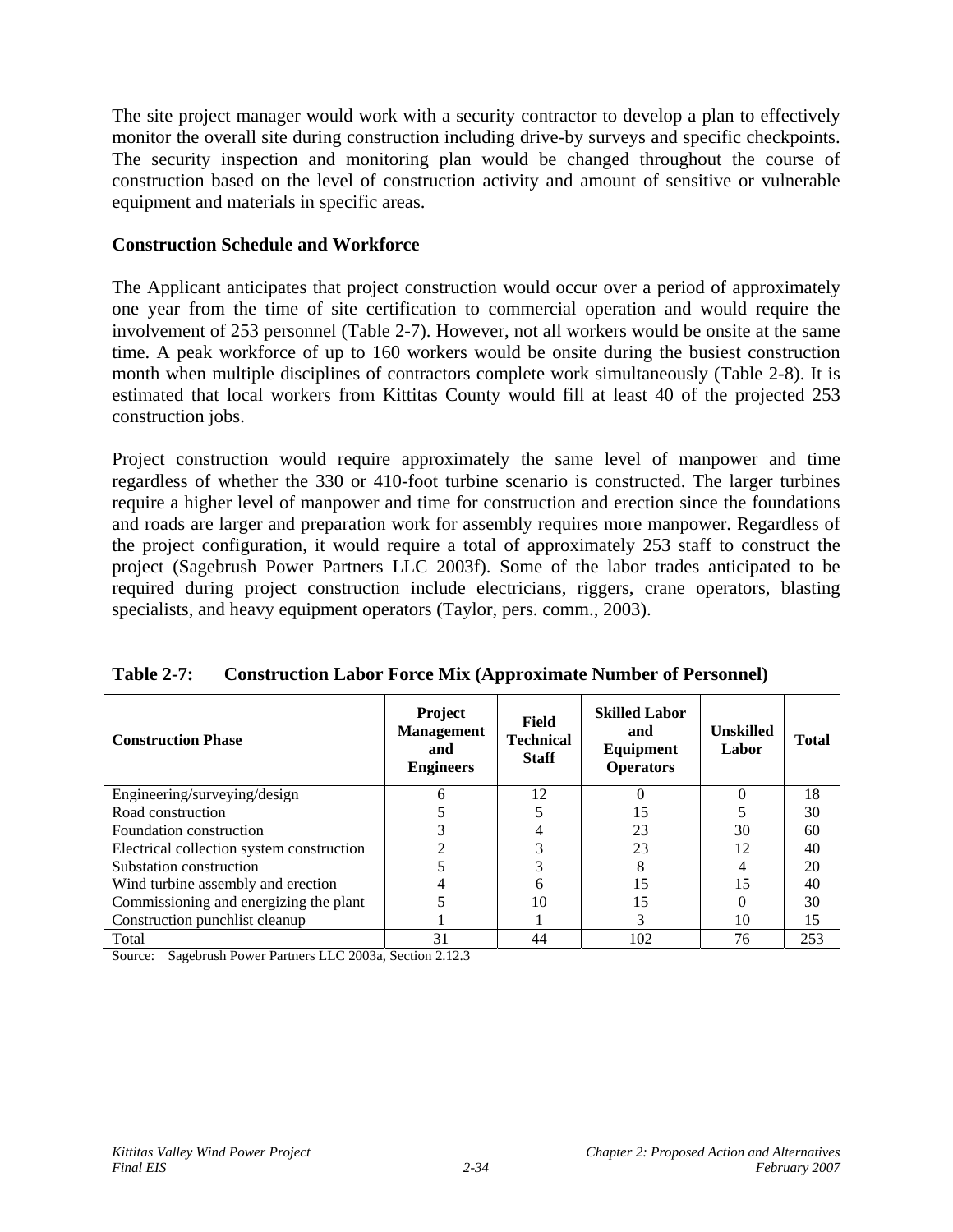| <b>Number of Months</b><br><b>Prior to Commercial</b><br>Operation | Project<br><b>Management</b> and<br><b>Engineers</b> | Field<br><b>Technical Staff</b> | <b>Skilled Labor and</b><br>Equipment<br><b>Operators</b> | <b>Unskilled</b><br>Labor | <b>Total</b> |
|--------------------------------------------------------------------|------------------------------------------------------|---------------------------------|-----------------------------------------------------------|---------------------------|--------------|
| 14                                                                 | 6                                                    | $\theta$                        | $\Omega$                                                  | $\Omega$                  | 6            |
| 13                                                                 | h                                                    | 12                              | 0                                                         | 0                         | 18           |
| 12                                                                 |                                                      | 5                               | 15                                                        | 5                         | 30           |
| 11                                                                 | 8                                                    | 9                               | 38                                                        | 35                        | 90           |
| 10                                                                 | 10                                                   | 12                              | 61                                                        | 47                        | 130          |
| 9                                                                  | 10                                                   | 12                              | 61                                                        | 47                        | 130          |
| 8                                                                  | 10                                                   | 10                              | 54                                                        | 46                        | 120          |
|                                                                    | 10                                                   | 10                              | 54                                                        | 46                        | 120          |
| h                                                                  | 14                                                   | 16                              | 69                                                        | 61                        | 160          |
| 5                                                                  | 14                                                   | 19                              | 38                                                        | 19                        | 90           |
| 4                                                                  | 9                                                    | 16                              | 30                                                        | 15                        | 70           |
| 3                                                                  | 9                                                    | 16                              | 30                                                        | 15                        | 70           |
| 2                                                                  | 9                                                    | 16                              | 30                                                        | 15                        | 70           |
|                                                                    |                                                      | 10                              | 15                                                        | $\theta$                  | 30           |
|                                                                    |                                                      | 10                              | 15                                                        | $\theta$                  | 30           |
| Cleanup                                                            |                                                      |                                 | 3                                                         | 10                        | 15           |

**Table 2-8: Construction Labor Resource Loading (Approximate Number of Personnel)** 

Source: Sagebrush Power Partners LLC 2003a, Section 2.12.3

## **2.2.5 Operation and Maintenance Activities**

#### **Routine Operation and Maintenance**

The amount of downtime from scheduled maintenance is predictable from year to year. The proposed project's operating plan includes a planned outage schedule that consists of wind turbine inspections and maintenance after the first three months of operation, a break-in diagnostic inspection (includes inspection of oil and all other elements of the wind turbine generator) and subsequent services every six months. The six-month servicing generally takes a wind turbine off-line for one day. The six-month routine consists of inspecting and testing safety systems; inspecting wear and tear on components such as seals, bearings, and bushings; lubricating the mechanical systems; performing electronic diagnostics on the control systems; verifying pre-tension of the mechanical fasteners; and inspecting the overall structural components of the wind turbines. Blades would be inspected and, if heavily soiled, rinsed once per year to maintain overall aerodynamic efficiency. Blade washing is not anticipated as a requirement for the project since fall and spring rains would remove most if not all of the dirt.

Electrical equipment such as breakers, relays, and transformers requires weekly visual inspections, which does not affect overall availability, and testing or calibrations every one to three years, which may force outages. To the extent practical, the short-term off-line routine maintenance procedures would be coordinated with periods of little or no wind to minimize the impact on the amount of overall energy generation.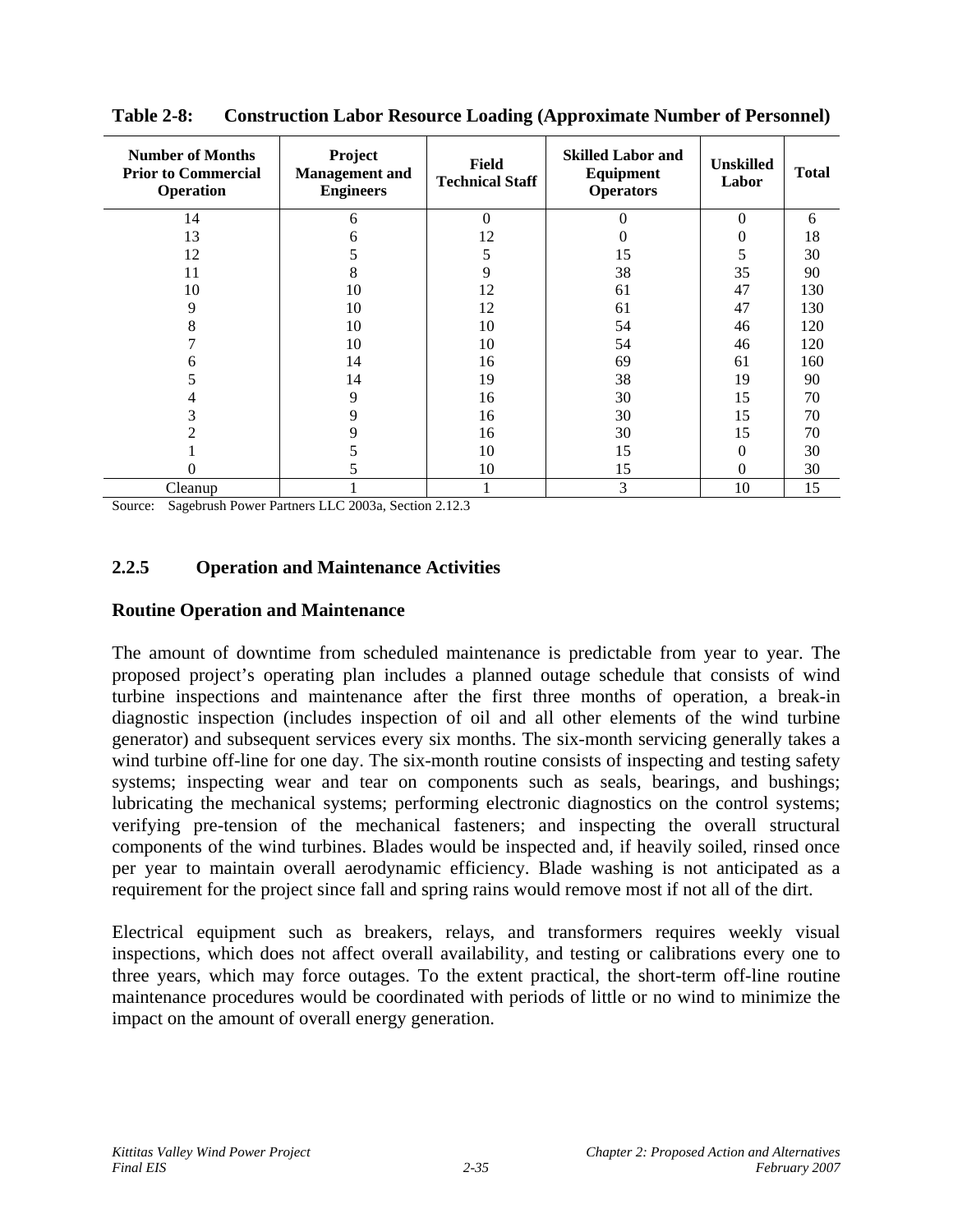## **Unscheduled Maintenance - Forced Outages**

Historically, modern wind power projects operate with an available range of 95% to 99%. Several components and systems of an individual wind turbine can be responsible for forced, non-routine outages such as the malfunction of mechanical and electrical components, or computer controls. It is anticipated that most of the outages would result from auxiliaries and controls, not malfunction or failure of the heavy rotating machinery. Most machinery failures are found during routine inspections, with the failing part being replaced before complete failure.

Although the newer control systems have added a high level of detection and diagnostic capability, they normally require frequent minor adjustments in the first few months of operation. As a result, available energy from wind power projects is generally lower in the first few months until the turbines are fully tuned. Once a wind plant is properly tuned, unplanned outages are rare and downtime is limited to the routine service schedule.

The O&M facility would be stocked with sufficient spare parts to support high levels of availability during operation. The modular design of modern wind turbines allows most of the parts to be quickly changed, especially in the electrical and control systems. This modularity and the fact that the turbines would be identical means components could be swapped between turbines to quickly determine causes of failures even if the correct spare part is not in stock. As part of their supply agreements, almost all major turbine equipment vendors guarantee the availability of spare parts for 20 years.

General project operations would require between 12 and 14 onsite staff consisting of a plant/site manager, operations manager, administration manager, administrative assistant, and operating technicians (Sagebrush Power Partners LLC 2003f). The number of on-site personnel is not only determined by the number of turbines, but also the type of turbine selected since some turbines require more man-hours of maintenance per year than others. It is estimated that approximately one-half of the full-time staff would be hired locally (i.e., from within Kittitas County).

## **Site Security**

The plant operations group would prepare a detailed security plan to protect the project and project personnel. Site visitors including vendor equipment personnel, maintenance contractors, material suppliers, and all other third parties would require permission for access from authorized project staff at the O&M facility prior to entrance to secured project areas such as the turbines and substations. The plant operations manager, or designee, would grant access to critical areas of the site on an as-needed basis. Arrangements would be made with adjacent landowners that have legal ingress and egress easements across areas where project facilities would be located to ensure continued access to their property.

Currently, almost all existing field access driveways in the area are equipped with lockable gates. Similarly, access to the main O&M facility area, site trailers, and all wind turbine string roads would be constructed with lockable gates. The access gates would be open during working hours only while O&M staff are present on a particular access road and would be secured by project security personnel after working hours.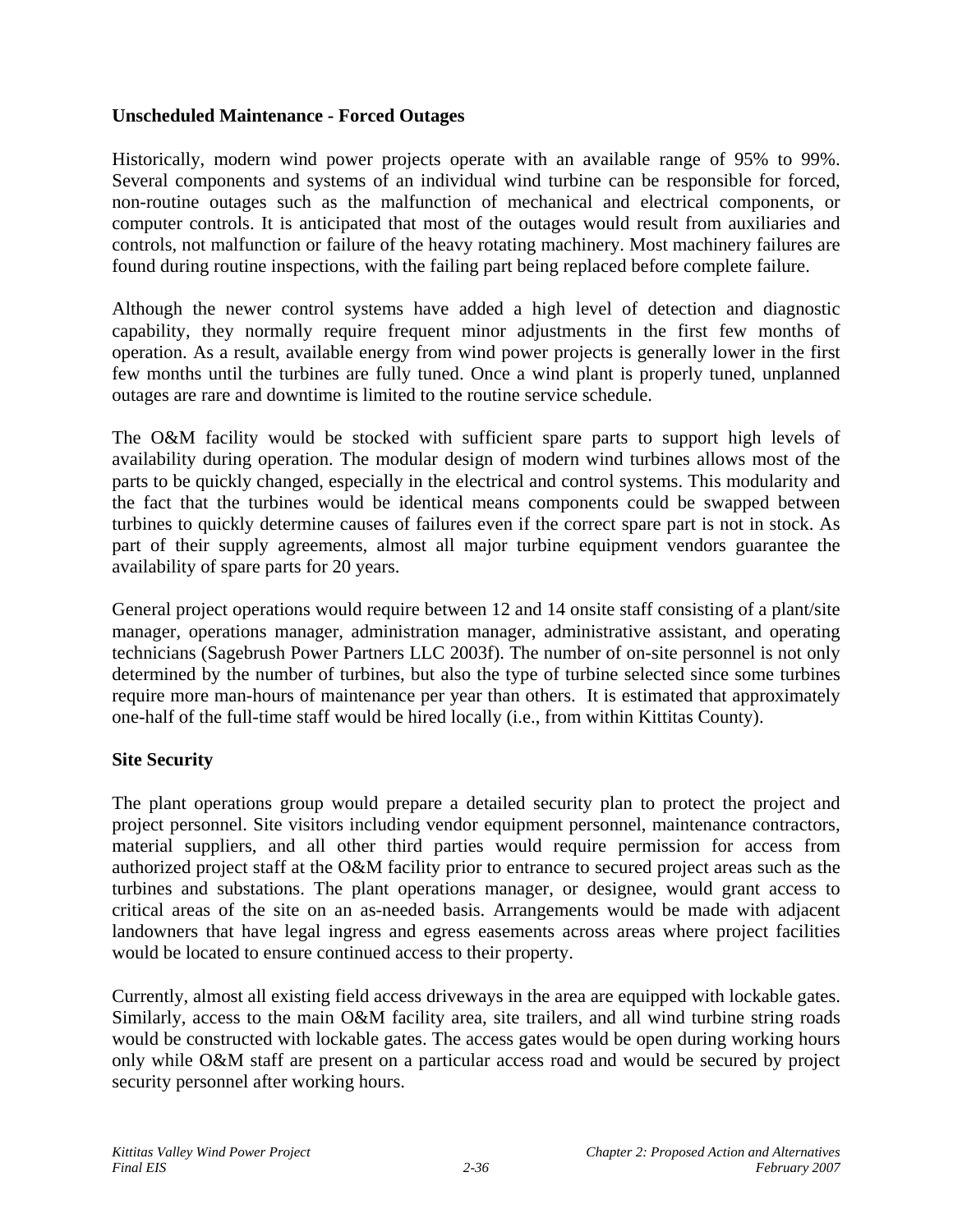Both the O&M facility and the substations would be equipped with outdoor lighting and motionsensor lighting. The PSE substation would be visible from the O&M facility. An 8-foot-tall chain-link fence would surround the substations with razor wire along the top. Wind turbines, pad transformers, pad-mounted switch panels, and other outdoor facilities would have secure, lockable doors.

An Emergency Response Plan would be established for the project to ensure employee safety for emergencies such as personnel injury, fires, explosions, and other scenarios where project evacuation would be required. The Emergency Response Plan would cover project employees, site visitors, and onsite contractors, and would be administered by the project operations manager or designee.

## **2.2.6 Decommissioning**

The design life of major project equipment such as the turbines, transformers, substations, and supporting plant infrastructure is at least 20 years. The trend in the wind energy industry has been to repower older wind projects by upgrading older equipment with more efficient turbines. It is likely that after mechanical wear takes its toll, the project could be upgraded with more efficient equipment and could have a useful life longer than 20 years. Such upgrades may require additional EFSEC review and approval in advance of the repowering being performed.

If the project were terminated, the Applicant would request the necessary authorizations from EFSEC and landowners with which leases have been established to decommission the facilities. Foundations would be removed to a depth of 3 feet below grade and unsalvageable material would be disposed of at authorized sites. The soil surface would be restored as close as reasonably possible to its original condition. The Applicant proposes to provide a financial surety for funding decommissioning and site restoration activities (Sagebrush Power Partners LLC 2006). These funds would be made available to EFSEC once the project construction is substantially complete.

The project substation(s) is generally valuable and often times in older power projects, the substation would revert to the ownership of the utility (PSE or Bonneville). If the overhead power lines could not be used by the utility, all structures, conductors, and cables would be removed (Sagebrush Power Partners LLC 2003a, Section 7.3.2). The Applicant proposes to leave the underground electrical collection system in place subject to landowner approval. At the time of decommissioning, the Applicant would consult with the applicable landowner(s) to determine the appropriate disposition of the O&M facility (Taylor, pers. comm., 2003).

Reclamation procedures would be based on site-specific requirements and techniques commonly used at the time the area would be reclaimed and would include regrading, adding topsoil, and revegetating all disturbed areas. Decommissioned roads would be reclaimed or left in place based on landowner preferences, and rights-of-way and the leased property would be vacated and surrendered to the landowners.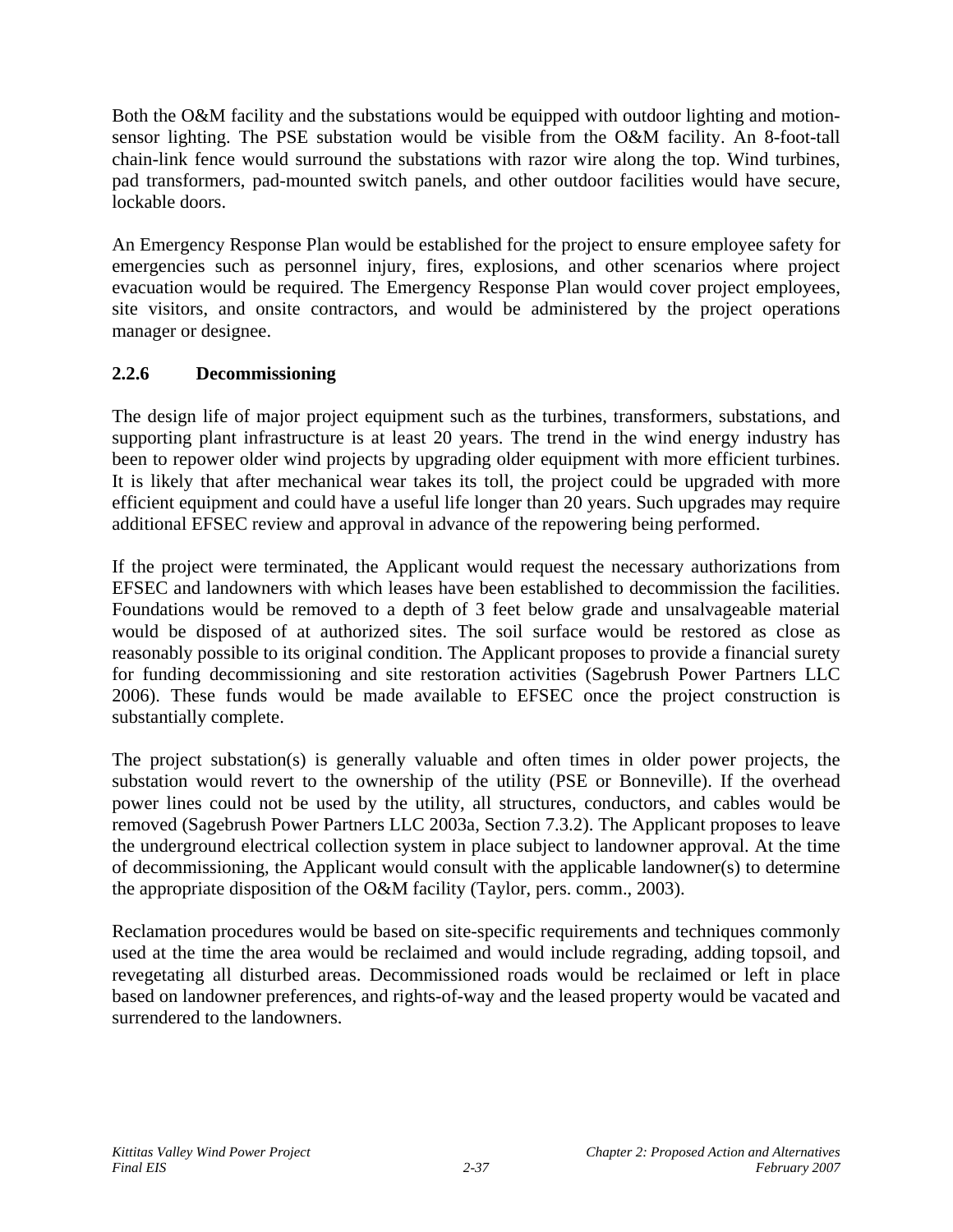# **2.3 CONSTRUCTION COSTS**

The total project construction cost, including the equipment, construction, development, financing, legal, and study costs, is estimated to be \$190,000,000 for a 65-turbine project (ECONorthwest 2006).

## **2.4 MITIGATION MEASURES INHERENT IN THE PROJECT DESIGN**

In addition to complying with applicable codes and standards and implementing best management practices for erosion and sedimentation control, a number of measures have been included in the facility design to eliminate or minimize the project's impacts on the environment. These measures are presented throughout Chapter 3, Affected Environment, Impacts, and Mitigation Measures, for each resource topic. These measures have also been summarized in Table 1-3.

#### **2.5 ALTERNATIVES CONSIDERED BUT ELIMINATED FROM DETAILED STUDY**

During the development phase of this project, the Applicant considered alternative wind turbine technologies to be used, alternative wind turbine locations, and an alternative project layout. The alternatives considered but rejected are described below.

| <b>Technology Type</b>    | <b>Typical</b><br><b>Generator Size</b> | <b>Typical Size</b> | <b>Approximate Number of</b><br><b>Units Required for 181.5</b><br><b>MW</b> | <b>Typical</b><br><b>Rotational</b><br><b>Speed</b> |
|---------------------------|-----------------------------------------|---------------------|------------------------------------------------------------------------------|-----------------------------------------------------|
| (A) Darrieus rotor        | 50-100 kW                               | $100 - 150$ feet    | 2,400                                                                        | 50-70 RPM                                           |
| (B) Two bladed (downwind) | $50-200$ kW                             | $150-200$ feet      | 2,400                                                                        | 60-90 RPM                                           |
| (C) Three bladed (upwind) | 500-750 kW                              | 240-300 feet        | 290                                                                          | 28-30 RPM                                           |
| (D) Three bladed (upwind) | 1,300-2,500 kW                          | 300-400 feet        | 121                                                                          | 10-23 RPM                                           |
| (Proposed Project)        | $(1.5-2.5$ MW)                          |                     |                                                                              |                                                     |

### **Table 2-9: Comparison of Various Wind Turbines**

Source: Sagebrush Power Partners LLC 2003b

### **2.5.1 Alternative Wind Energy Technologies**

Several types of wind energy conversion technologies have been pursued over the past 30 years. Figure 2-6 and Table 2-9 compares various wind turbine technologies on the basis of the relative scale of commercially used wind turbine units and their typical sizes. For comparison purposes, Figure 2-6 also depicts, to scale, the existing Bonneville transmission lines in the project area. Although larger scale versions of these models have been produced, the diagram illustrates the average size of versions that have been implemented on a large scale with hundreds of units installed.

The proposed action contemplates the use of megawatt-class wind turbines, identified in Figure 2-6 and Table 2-9 as technology "D." Compared to the other three technologies illustrated, this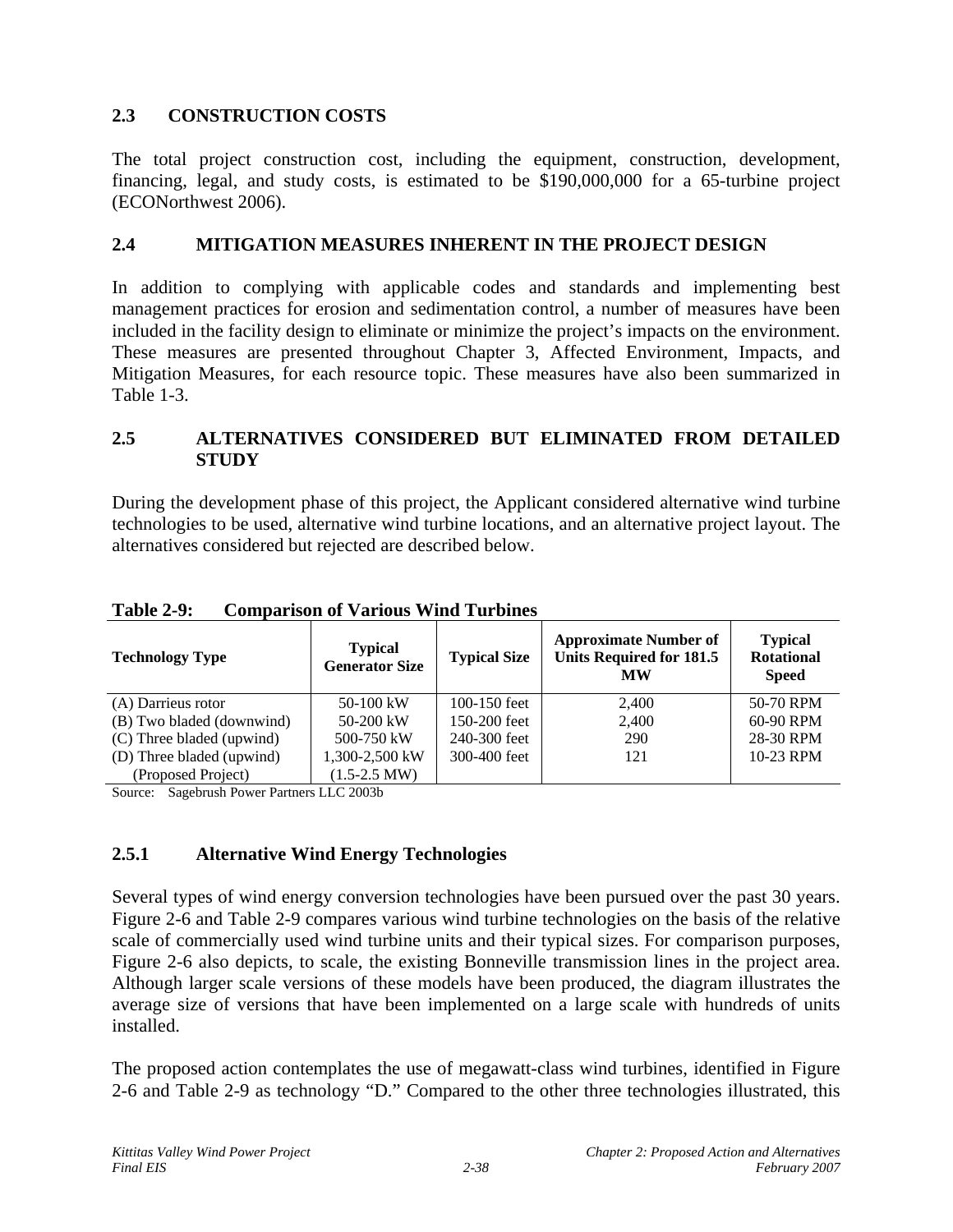type of turbine requires fewer machines, covers a smaller overall project footprint, and is anticipated to have fewer avian impacts because of a smaller Rotor Swept Area (RSA) and lower RPM. A discussion of other available wind energy technologies and the reasons for their rejection is presented below (Sagebrush Power Partners LLC 2003b). The choice of the three bladed, upwind, horizontal axis wind turbine (HAWT) technology meets the Applicant's need for: producing power cost effectively; maximizing equipment reliability; producing power at a commercially viable utility scale; maximizing power conversion efficiency; minimizing turbine footprint and associated ground disturbance, and minimizing avian impacts.

## **Vertical Axis Darrieus Wind Turbines (Technology "A")**

French engineer D.G.M. Darrieus invented the most widely used vertical axis wind turbine (VAWT) in the 1920s. It is called the Darrieus wind turbine, Darrieus rotor, and is commonly referred to as the "eggbeater" (see Figure 2-6).

The Darrieus turbine was experimented with and used in a number of wind power projects in the 1970s and 1980s including projects in California; an experimental machine installed by FloWind on Thorp Prairie is located about 2 miles southwest of the Kittitas Valley Wind Power Project site. Despite years of design, experimentation, and application, the Darrieus turbine never reached full commercial-scale maturity and success to the level that the horizontal axis turbines have for a number of reasons including many inherent design and operation disadvantages, as discussed below (Sagebrush Power Partners LLC 2003b).

### Higher Wind Speeds Higher Above the Ground

Darrieus rotors are designed with much of their swept area close to the ground compared to HAWTs. As the wind speed increases with the height above ground, HAWTs benefit from having higher wind speeds and higher wind energy incident to their rotor plane that can be extracted.

### Start-up Wind Speed

VAWTs require a higher level of wind speed to actually start spinning compared to HAWTs. In older VAWT machines, the generator was used as a motor to start up the rotors. Modern VAWTs do not require generator to start up the rotor. HAWTs require less wind speed for start-up and most have the advantage of variable pitch blades, which allow the turbine to start up by a simple change to the blade pitch.

### Variable Pitch

VAWTs do not have variable pitch capability and rely on stall regulation, which results in less efficient energy capture. Most modern HAWTs have mechanisms that pitch blades along their axis to change the blade angle to catch the wind. Variable pitch allows the turbine to maximize and control power output.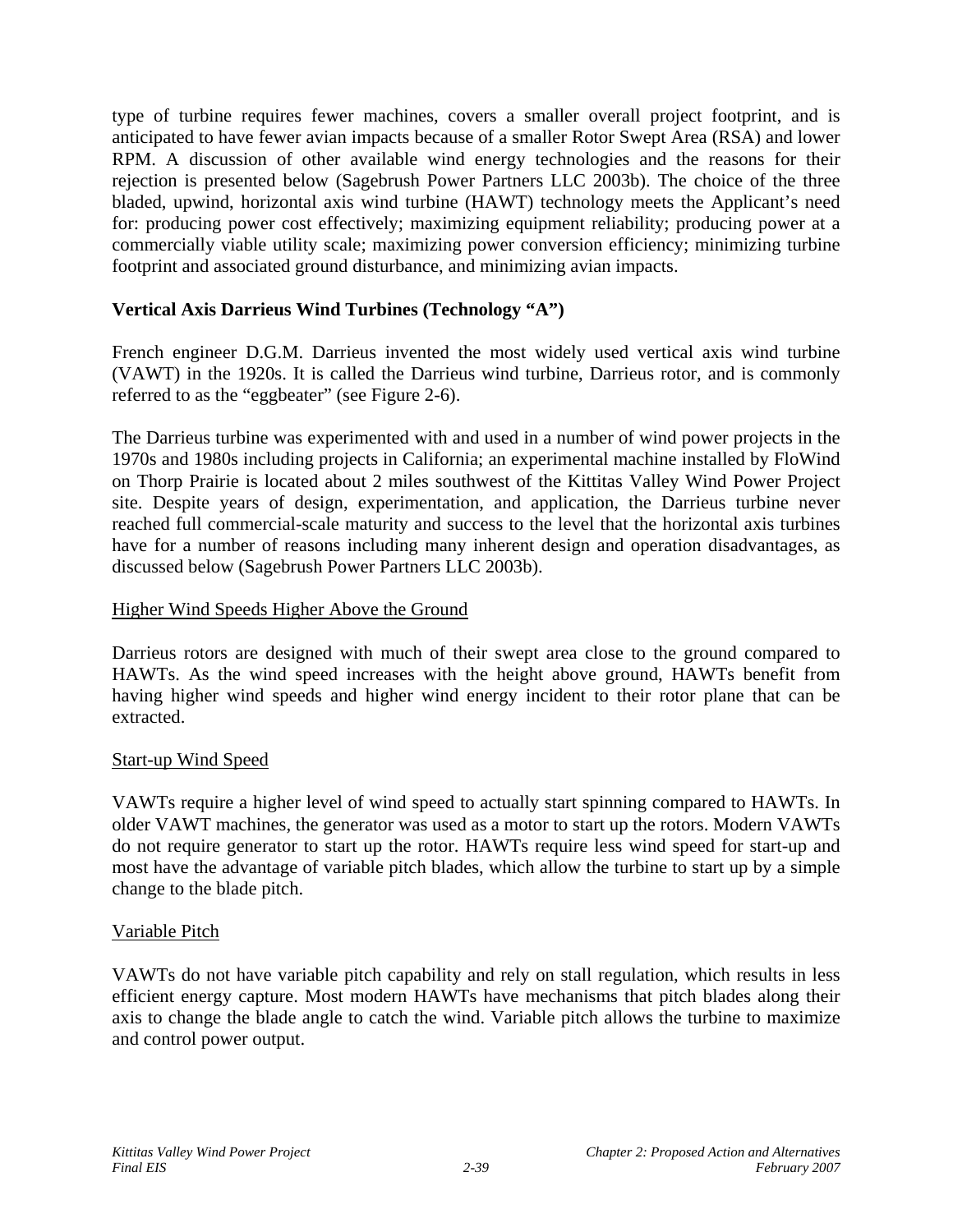#### Bird Crash Hazards – Guy Wires

VAWTs are constructed with guy wires that add to the overall disturbed airspace area. Guy wires have been shown to be a greater hazard to birds than turbines themselves because they are difficult for birds to see. HAWTs are typically erected on free-standing tubular steel towers and do not require the use of guy wires.

#### Turbine Footprint

VAWTs are fitted with four sets of guy wires that span from the top of the central tower and are anchored in foundations. Including the tower base foundation, VAWTs require a total of five foundations all spread apart. The result is that the overall footprint and disturbed area for a VAWT is larger than that for a comparably sized HAWT. HAWTs on freestanding towers use only one main foundation and have a smaller overall footprint.

#### Fatigue Life Cycles

Because of their design, VAWTs have higher fatigue life cycles than HAWTs, resulting in earlier and more frequent mechanical failures. As the VAWT rotor blades rotate through one full revolution, they pass upwind, downwind, and through two neutral zones (directly upwind of the tower and directly downwind of the tower). In contrast, the rotor blades on a HAWT do not pass through similar upwind/downwind neutral zones, and their fatigue life cycles are lower.

#### **Two-Bladed Downwind Wind Turbines (Technology "B")**

The most widely used vertical two-bladed wind turbines are of the downwind variety and are in the size range of 50 to 200 kW. They are referred to as downwind since the blades are downwind of the supporting tower structure. Although there is continued experimentation with prototype wind turbines of this design of a larger scale (300-500 kW), they are not as well proven as the three-bladed upwind technology. The two-bladed turbines require a higher rotational speed to reach optimal aerodynamic efficiency compared to a three-bladed turbine. Two-bladed turbines and the rotors also are more difficult to balance and this, combined with the downwind tower shadow, results in more mechanical failures compared to the three-bladed counterparts. As in the case of Darrieus turbines, two-bladed downwind turbines use guy wires, with higher associated avian impacts.

### **Smaller Three-Bladed Upwind Wind Turbines (Technology "C")**

Over the past 20 to 30 years, wind turbines have become larger and more efficient. For comparison purposes, a smaller 660-kW turbine is about 73% the height of a 1500 kW (1.5- MW), while its output is only 44% that of the 1.5-MW turbine. Compared to the proposed action, using smaller turbines in the 500 to 750 kW range would be less cost-effective and would require more than twice as many total turbines for an equivalent energy output. This would result in more turbine foundations, a larger project footprint, and an overall higher impact on the surrounding environment. Compared to the proposed project, use of such smaller turbines would also result in a greater total RSA to produce the same amount of energy, and therefore a greater incidence of avian impacts.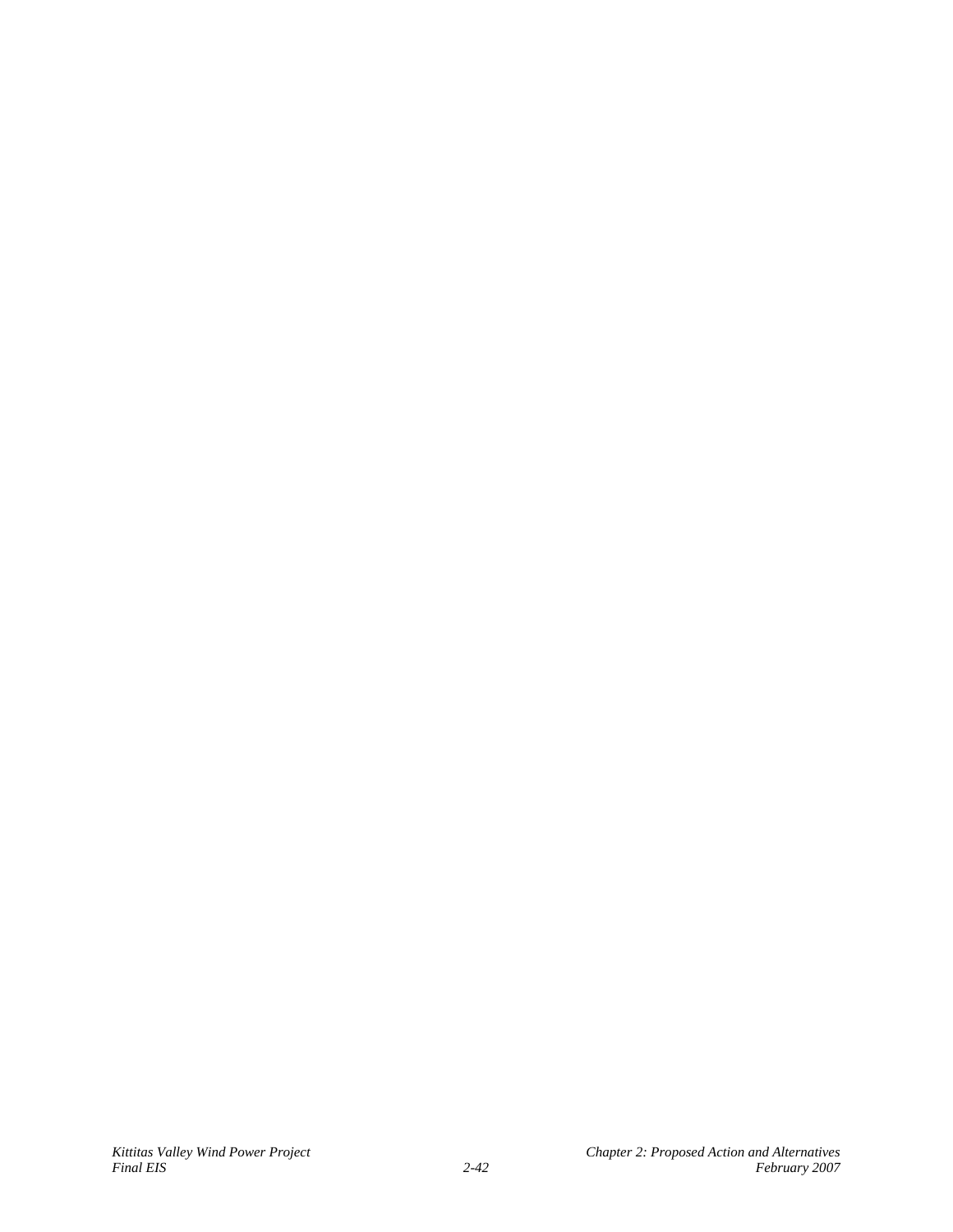### **2.5.2 Alternative Wind Turbine Locations**

### **Alternative Project Sites Considered by the Applicant**

The siting of wind turbines is constrained by the need for a location with a sufficient wind resource to allow the project to operate in a commercially and technically viable manner. Therefore, wind turbines must be sited in locations where data show there are sufficient wind speeds on a regular basis throughout the year (Bonneville et al. 2002).

The Applicant's proposal for the Kittitas Valley Wind Power Project identified and presented only the proposed project area for development. However, other alternative sites for the Applicant's proposal have been considered, as described in Section 2.6.

The study area was chosen primarily for its energetic wind resource suitable for producing electricity at competitive prices and access to several sets of power transmission lines that traverse the site and have adequate capacity to allow the wind-generated power to be integrated into the power grid. Other factors considered were site accessibility and surrounding land use compatibility. These combined factors rendered the proposed site the most practical and feasible from a technical and economic standpoint.

Other criteria used by the Applicant to determine if a possible site could jeopardize a project's feasibility include lack of sufficient wind resource (leading to a price for the project's output that would be higher than the market price, thereby rendering the project economically infeasible) and/or remoteness from nearby transmission lines (which would require constructing a lengthy transmission line to interconnect with the power grid) (Bonneville et al. 2002). In Washington, the choice of potential project sites for producing wind-generated power is severely limited by the lack of sites with adequate wind resource potential to produce electricity at competitive prices. Compared with other states, Washington is ranked in the bottom tier in terms of wind energy potential (Pacific Northwest Laboratory 1991). Although there are other areas of the state predicted to have a wind resource adequate for producing energy at competitive prices, long-term ground-based measurements would be necessary to confirm the wind resource in these areas, and many of the areas would not be suitable for wind power development because of site inaccessibility (e.g., Cascade mountaintops) or incompatible land uses (e.g., the Yakima Training Center). Based on wind measurements collected in the mid-1990s and from late 2001 to the present, the proposed project site has a proven wind resource suitable for producing electricity at competitive prices.

Another factor in identifying a viable site for a wind power project is access to existing transmission lines with adequate outlet capacity. Wind power projects generally cannot absorb the capital cost of constructing tens of miles of new transmission lines to interconnect with the grid because of their generally smaller size and higher overall capital costs per MW of installed capacity. The project site is crisscrossed by six sets of high voltage transmission lines, several of which have adequate capacity and are of an appropriate voltage (230 to 287 kV) for a project of this size (97 to 195 MW).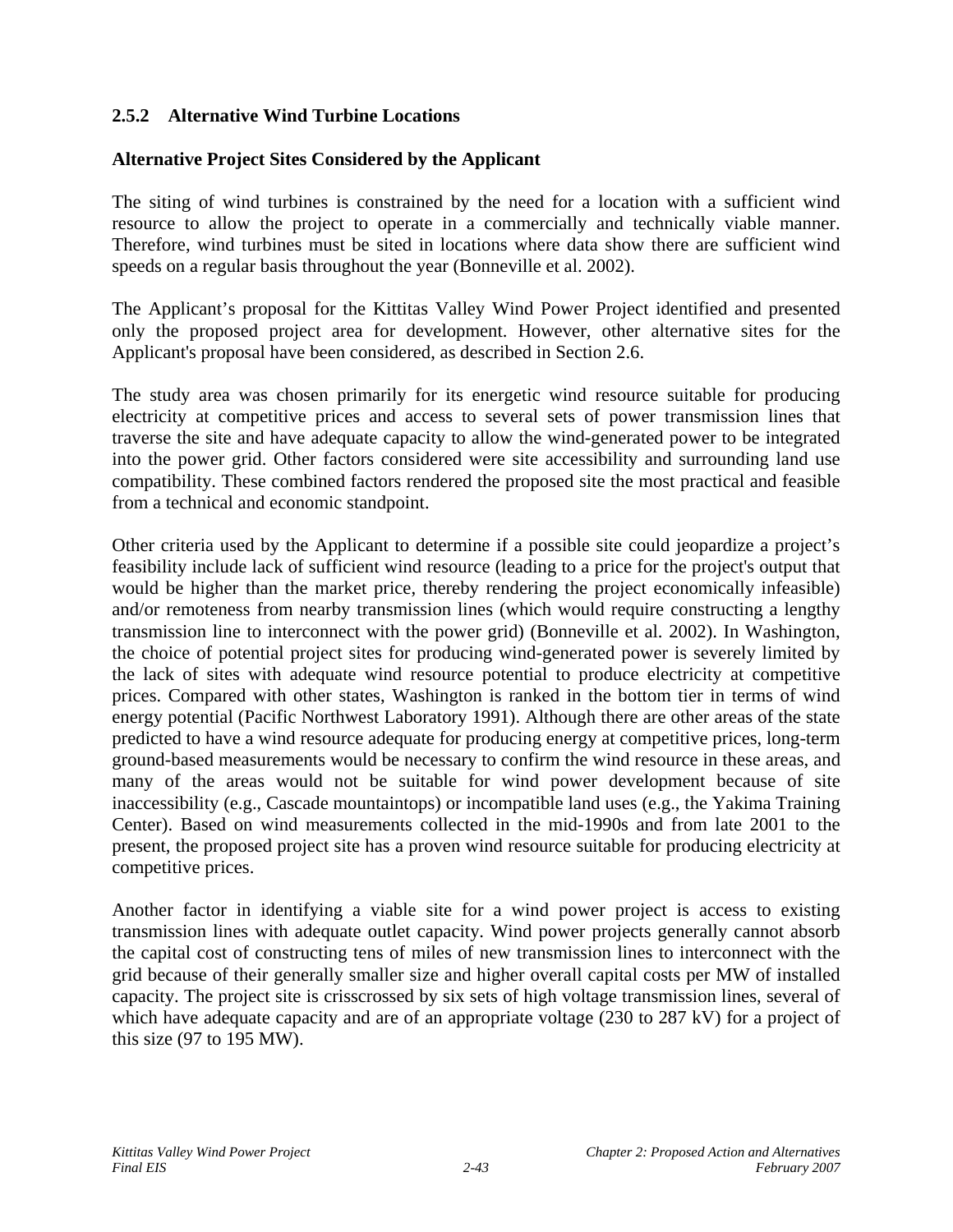To address the viability of other sites suitable for wind project development, Section 2.6 discusses other potential sites in Kittitas County and whether such sites meet baseline criteria for wind power development and are reasonably available to Sagebrush Power Partners LLC.

#### **Alternative Project Layout**

In siting the individual turbines within strings at the project site, the same factors that were used in choosing the study area were considered. The turbines have been sited to minimize environmental effects to the greatest extent possible while maintaining the commercial viability of the project. Mitigation is identified in this EIS to further reduce and avoid potential impacts.

An alternative layout of individual turbines and turbine strings in the project area (referred to as Alternative A) was evaluated during the early stages of project development and was subsequently refined to reduce potential impacts; the resulting layout defines the proposed action. The Applicant rejected Alternative A because of its higher environmental impacts. A summary of Alternative A is presented below (Sagebrush Power Partners LLC 2003b). The discussion below is limited to the "most likely" choice of turbine size.

Alternative A is composed of 174 wind turbine generators that would disrupt an approximate footprint of 105 acres (compared to approximately 93 acres for the proposed action) (Figure 2-7). Alternative A would extend several miles to the west of the proposed project area, across Swauk Creek to the western edge of Lookout Mountain. Alternative A would require constructing approximately 28 miles of new and upgraded access roads (2 miles more than under the proposed action) and about 5 miles of overhead electrical power lines (more than double the amount compared to the proposed action).

The larger permanent footprint covered by Alternative A would result in a greater magnitude of impacts on footprint-driven environmental resources, including land use conversion, area of visual disturbance, habitat loss, cultural resources disturbance, and construction truck trips. For example, Alternative A would generate 2,200 more construction truck trips than the proposed action. Alternative A also would result in potential interference to directional microwave telecommunication systems such as television and radio signals caused by eight turbines located on the edge of Lookout Mountain.

Compared to the proposed action, the additional turbines considered under Alternative A would likely result in additional wildlife impacts in terms of overall avian and bat mortality. Nine of the 174 turbines proposed under Alternative A would be located within three-quarters of a mile of the Yakima River. The proximity of turbines to the Yakima River could cause higher (per turbine) waterfowl and eagle mortality.

For example, compared to the proposed action, bird and bat mortality impacts would be greater by approximately 40%. A range of approximately zero to seven raptor fatalities per year could occur if 174 turbines were constructed, an increase of approximately two raptor fatalities per year over predictions under the proposed action. It is also estimated that approximately 70 to 430 birds may be killed annually, an increase of 20 to 130 passerine fatalities each year compared to the proposed action. It is further estimated that approximately 350 bats may be killed annually, an increase of approximately 110 bat fatalities each year compared to the proposed action.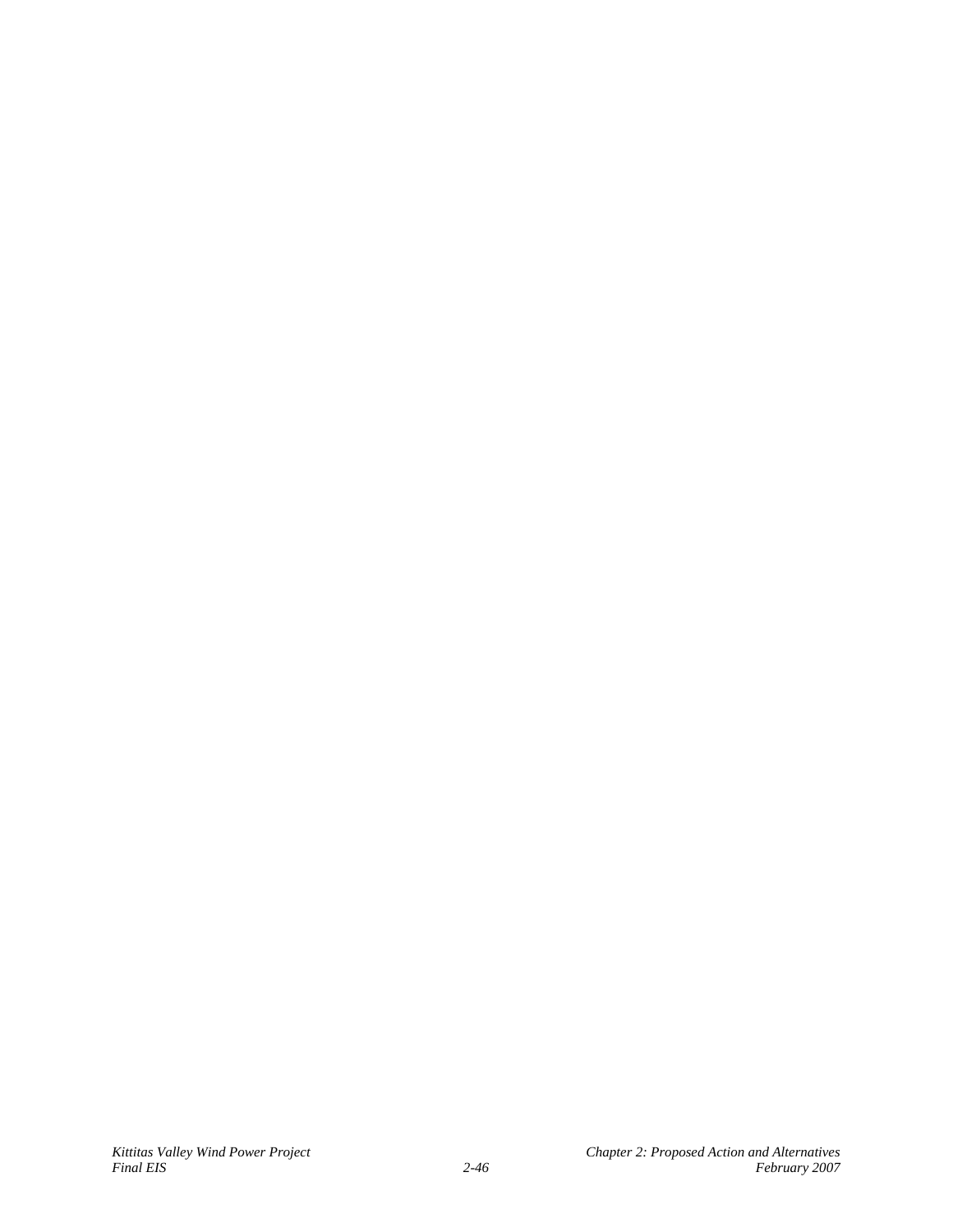Impacts such as bird and big game displacement would also increase as the number of turbines and roads increases. Furthermore, the impacts in the western portion of the study area near the nine turbines under Alternative A may be higher on a per turbine basis than most other areas of the wind plant because of the current low levels of human disturbance in that area. More elk and mule deer were observed in the western portion of the wildlife baseline study area, probably because of the lower levels of human disturbance.

### **2.6 CONSIDERATION OF OFFSITE ALTERNATIVES**

Before the KVWPP Draft EIS was issued, EFSEC coordinated with Kittitas County regarding the evaluation of offsite alternative sites in the county. Four broad geographic areas were defined for investigation: west of US 97, east of US 97, Whiskey Dick Mountain, and south of the Whiskey Dick/Boylston mountains. The four areas were then compared against five key suitability criteria: (1) sufficient wind resource (the most important); (2) proximate/adequate transmission facilities; (3) large land area; (4) absence of significant environmental constraints; and (5) property owner interest.

After the Draft EIS was published, EFSEC re-examined the four sites considered in the KVWPP Draft EIS, namely Springwood Ranch, Swauk Valley Ranch, Manastash Ridge, and the Boylston Mountains, and two new sites, Skookumchuck Creek and Quilomene (Jones and Stokes 2004a). These sites were then evaluated against five criteria that are generally necessary for a site to be amenable for wind farm development. Two of the four sites, Swauk Valley Ranch and Springwood Ranch, were selected for further offsite alternative analysis, as were the Wild Horse Wind Power (Wild Horse) Project and the Desert Claim Wind Power (Desert Claim) Project. The analysis of these four sites was presented in a Draft Supplemental EIS issued in August 2004

The permitting and review status of the Wild Horse and Desert Claim projects has changed since issuance of the Draft Supplemental EIS. Governor Gregoire approved construction and operation of the Wild Horse Wind Power Project in July 2005. In October 2005 Puget Sound Energy (PSE) purchased the Wild Horse project from Horizon Wind. Project construction is expected to be substantially complete in late 2006, with commercial electricity sales beginning in December 2006.

Desert Claim Wind Power LLC submitted an application for the Desert Claim Wind Power Project in January 2003 to Kittitas County Community Development Services for permits to construct and operate the wind facility. Kittitas County issued the Desert Claim Final EIS in August 2004. The Kittitas County Board of County Commissioners denied Desert Claim's application in April 2005 (BOCC 2005). On November 7, 2006, Desert Claim LLC submitted an Application for Site Certification (ASC) to EFSEC (Desert Claim Wind Power LLC 2006).

As a result of the changes described above, the Wild Horse and Desert Claim alternative locations are not reasonably available to the Applicant. Consideration of these sites is therefore not included in this Final EIS. However, the Energy Facility Site Evaluation Council has considered the environmental impacts of the Wild Horse and Desert Claim projects (as presented in SEPA EIS documents) through other permitting actions (EFSEC 2004b, 2005a; Kittitas County 2004; Desert claim Wind Power Project LLC 2006).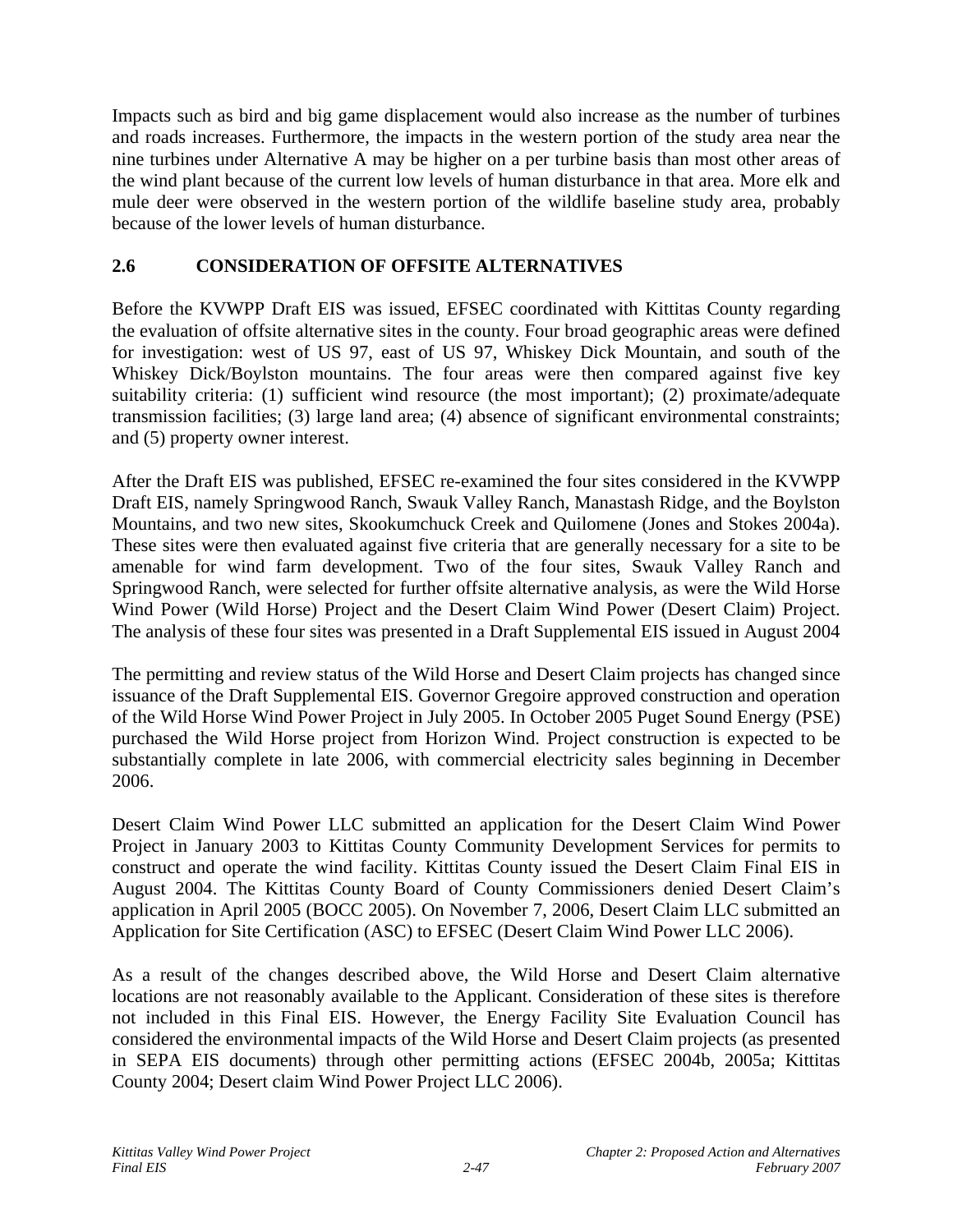## **2.6.1 Process for Identifying Offsite Alternatives**

The method used to identify and evaluate offsite locations for the KVWPP was modeled after the approach used in the Desert Claim Wind Power Project Draft EIS developed by Kittitas County. The objective of the investigation was to identify wind resource sites within Kittitas County that could accommodate a wind power project in the megawatt size range and project footprint of the 330-foot turbine scenario for the KVWPP (i.e., 121 wind turbines and a permanent project footprint of 93 acres). The permanent project footprint for the 330-foot turbine scenario would include 21 miles of gravel access roads, 65 turbine tower foundations, underground and overhead electrical lines, grid interconnection substations, step-up substations, feeder lines from the onsite step-up substations to the interconnection substations, an operations and maintenance center, and supporting infrastructure.

In order to be considered as a potential offsite location, a site had to generally meet the following criteria:

- Minimum average wind speed of 16 mph. In the Pacific Northwest, the site for a potential wind power facility must have a minimum average wind speed of 16 mph to be considered economically viable. Potential sites are initially identified using wind energy maps, such as those published by the U.S. Department of Energy's National Renewable Energy Laboratory (NREL). Promising sites undergo intensive meteorological investigations, typically over a one- to two-year period. Once a site is selected, a computer model is used to identify the optimal location for each turbine;
- Existing 115-kV or 230-kV transmission line with unused capacity within 10 miles of site. Wind energy projects must connect to an electric transmission line to deliver power to the regional power grid. The costs associated with constructing a transmission line more than 10 miles to connect to the regional grid can make a site financially impractical;
- Large undivided parcels of land totaling a minimum of 6,000 acres. The amount of land required for a wind power project is directly related to the size of the project (in terms of power output) and the size and number of turbines. Large parcels in rural or agricultural settings with a dispersed population are preferred and tend to minimize the potential for land use conflicts;
- Kittitas County zoning classification of AG 20, Commercial AG, or Forest and Range. The zoning classifications of Agriculture (AG) 20, Commercial AG, and Forest and Range are associated with land uses that are generally compatible with wind farm development. The Kittitas County Zoning Code (Title 17) includes a Wind Farm Resource Overlay Zone that can be applied to any zone as long as the proposed site is appropriate, the welfare of the public can be protected, and the wind farm is compatible with nearby land uses;
- Absence of significant environmental constraints or conflicting land uses. Examples of significant onsite environmental constraints include lakes, rivers, and streams; wetlands; critical habitat; or recorded cultural or archaeological resources. Conflicting land uses include parks, recreation areas, and wildlife refuges. Sites with significant environmental constraints or conflicting land uses typically experience higher construction costs. Such sites are also subject to a complicated federal, state, and local permitting process that can be time-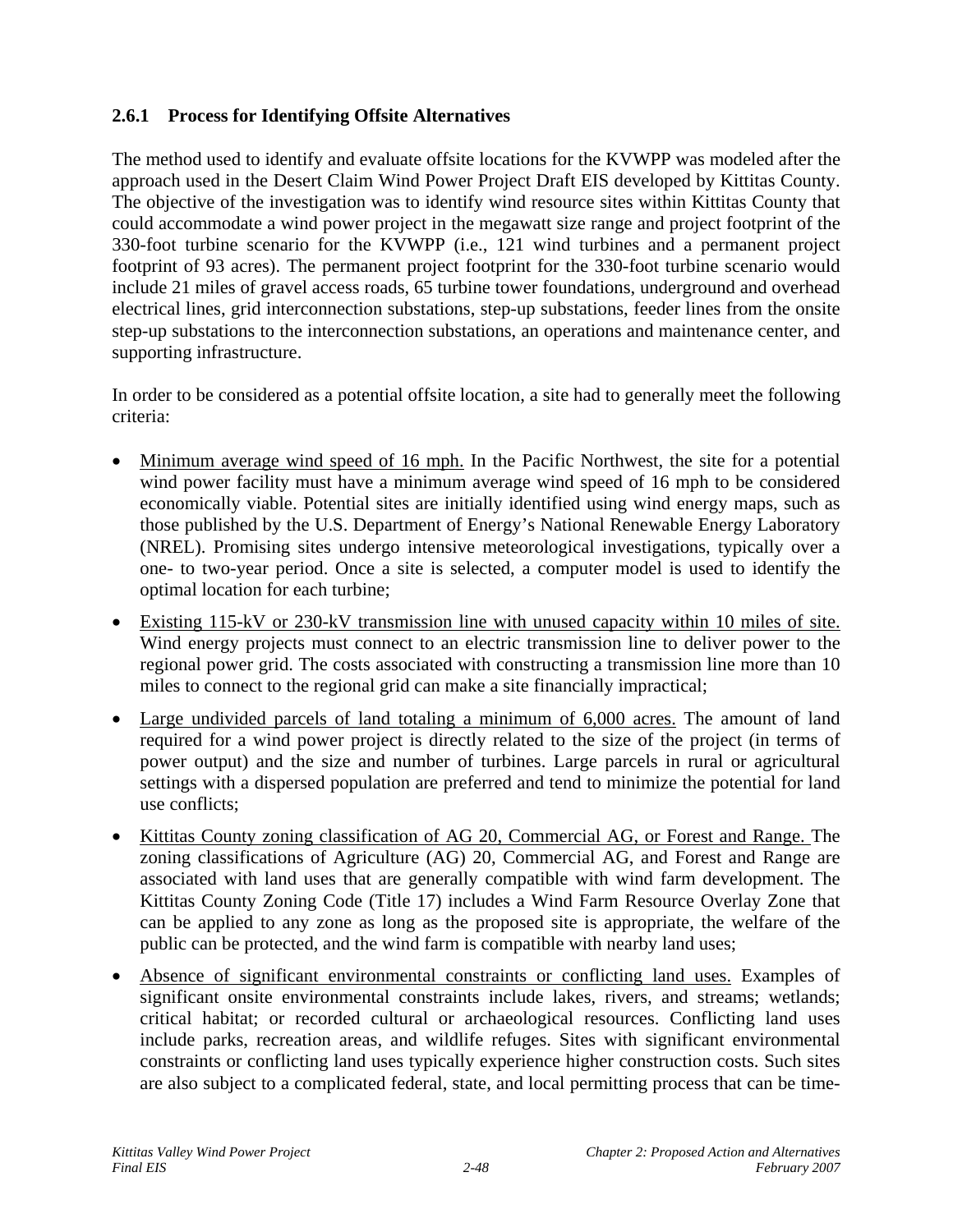consuming and unpredictable. It is often best to entirely avoid sites burdened with substantial environmental constraints or conflicting land uses.

Consideration of alternatives has been limited to sites within Kittitas County based on EFSEC's requirement to consider alternative locations within the same county where the project has been proposed (WAC 463-28-040 [3]).

A variety of Geographic Information System (GIS) files for Kittitas County were obtained to assist with identifying potential wind power sites. Wind speed data were obtained from the NREL. NREL wind data for potential sites were reviewed and validated by a professional meteorologist with extensive knowledge of wind conditions in Kittitas County (Jones and Stokes 2004a).

Information on transmission line locations was obtained from Bonneville. GIS maps showing parcel boundaries, zoning designations, parks and recreation land, and wildlife refuges were obtained from Kittitas County. Information on wetlands was obtained from the U.S. Fish and Wildlife Service (USFWS) National Wetland Inventory and Kittitas County. Information on priority habitats was obtained from the Washington Department of Fish and Wildlife (WDFW) Priority Habitats and Species Database.

A total of six potential offsite locations were identified using the criteria and GIS maps described above. These sites are Springwood Ranch, Swauk Valley Ranch, Manastash Ridge, Boylston Mountains and two new sites—Skookumchuck Creek and Quilomene. Figure 2-8 shows the locations of these offsite alternatives in relation to one another.

# **2.6.2 Results of Site Screening Process**

Table 2-10 summarizes how the offsite alternatives compare to each other relative to the five major screening criteria described in the previous section. A summary for each site is presented below. It should be noted that NREL wind maps for Kittitas County have been found to have an average error of  $+/-2.5$  mph in most locations. In particular, the NREL maps tend to overestimate wind speeds at higher elevations (Nierenberg 2004).

### **Swauk Valley Ranch**

The Swauk Valley Ranch site is located north of the Yakima River approximately 12 miles northwest of the City of Ellensburg near Lookout Mountain (Figure 2-9). Topography on the more than 6,000-acre site is gently rolling to steep. Typical elevations range from 1,640 to 3,280 feet above sea level.

The NREL wind maps show the quality of wind resources on the site falling primarily in the "Good 15.7 – 16.8 mph" range with a few upper elevation locations falling into the "Excellent 16.8 - 17.9 mph" and "Outstanding 17.9 – 19.7 mph" categories. However, wind data from other public domain and confidential sources suggest a more accurate rating for the site would be "Good 15.7 – 16.8 mph." A transmission line crosses through the center of the site in an eastwest direction.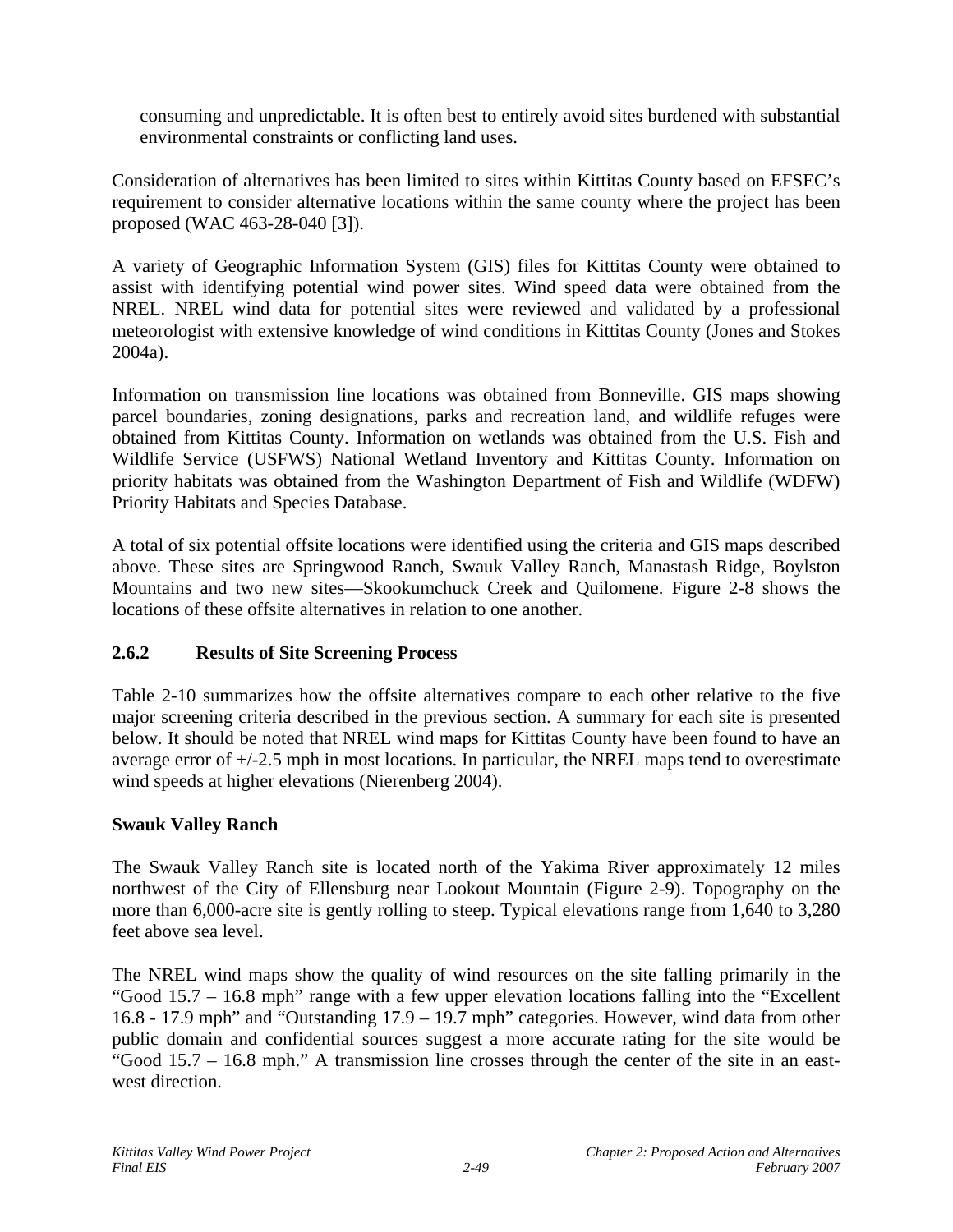Several streams and small lakes are located on the site. Kittitas County wetlands maps identify nine wetlands on the site ranging from 0.25 acre to slightly more than 3 acres. The WDFW identifies approximately 220 acres of the northern portion of the site as western bluebird nesting habitat (a WDFW Monitor Species) and oak woodland as priority habitat. Several DNRdesignated Natural Heritage Areas (thyme buckwheat/Sandberg's bluegrass, Ponderosa pine/common snowberry, and Oregon oak/Geyer's sedge plant communities) are located along the eastern edge of the site. The WDFW also indicates the entire site is mule deer/black-tailed deer habitat and the northern portion is elk habitat (WDFW 2004).

No recorded archaeological sites are located within the boundaries of Swauk Valley Ranch; however, eleven sites are within a 1-mile radius of the site. Most of the site is composed of large parcels (i.e., larger than 80 acres). Fifteen or so smaller parcels are located in the central portion of the site. Land cover on the southern half of the site is a mixture of grasslands and shrublands whereas the northern half of the site is dominated by conifer forest. The entire site is zoned Forest and Range. A large part of the site in the northern panhandle (over 3 square miles) is designated as a Nature Conservancy easement and is off limits to development.

### **Springwood Ranch**

Springwood Ranch is an approximately 4,200-acre site located approximately 0.5 mile northwest of the town of Thorp and 10 miles northwest of Ellensburg. Springwood Ranch is bounded by I-90 (or Thorp Prairie Road) on the south and the Yakima River on the north (Figure 2-10). The western end of the property abuts the Sunlight Waters community in the Elk Heights area. The Iron Horse State Park/John Wayne Trail runs adjacent to or through the northern and eastern edges of the site. The northern boundary of the L. T. Murray Wildlife Recreation Area, which is managed by WDFW, is near the site but south of I-90.

The topography of most of the site is gently rolling, but steep bluffs and numerous canyons are located along the northern and eastern edges of the site. Typical elevations on the site range from 1,640 to 2,625 feet above sea level. Taneum Creek runs in a southwest-northeast direction through the eastern one-third of the site. The predominantly upland terrain on the site drops approximately 200 feet to the valley along Taneum Creek, causing a wind shadow over the eastern one-third of the property.

The quality of wind resources on the site fall primarily in the "Good 15.7 – 16.8 mph" category based on NREL wind speed maps. A Bonneville transmission line is located 1.5 miles north of the site across the Yakima River.

A tributary to the Yakima River (Taneum Creek) cuts across the southern half of the site in a southwest-northeast direction. Several smaller streams and irrigation canals are scattered across the site. National Wetland Inventory maps identify numerous (up to 20) wetlands on the site ranging from less than 3 acres to approximately 8 acres in size. Most wetlands are associated with irrigation channels or excavated ponds. The WDFW designates both the Yakima River and Taneum Creek as priority habitat for anadromous spawning and rearing. Riparian habitat along the entire length of Taneum Creek within the Springwood Ranch site is designated as priority habitat, as are portions of the Yakima River on the eastern boundary of the site (WDFW 2004).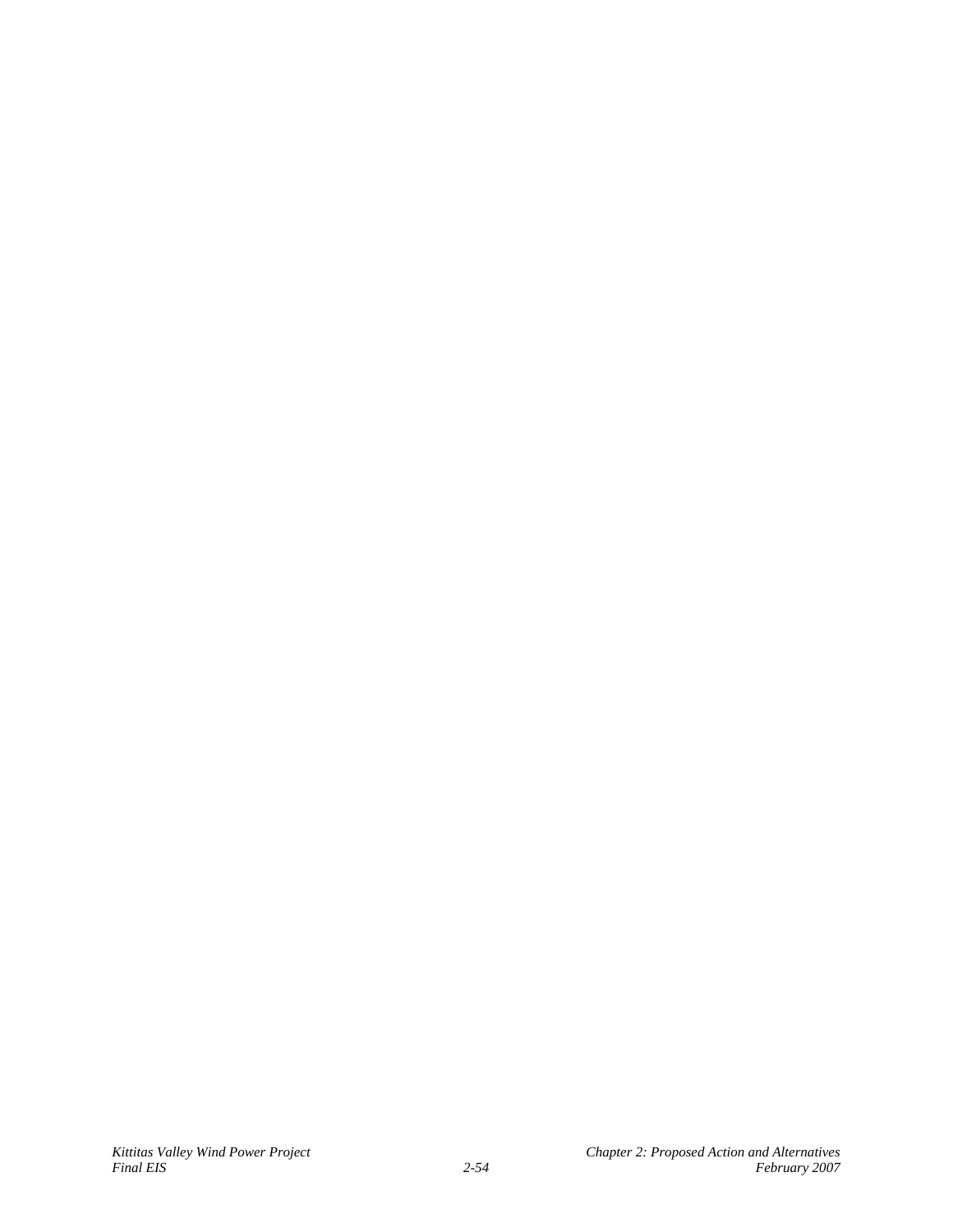| <b>Screening Criteria</b>                                             | <b>Swauk Valley Ranch</b>                                                                                                                                                                                                                                                                                                              | <b>Springwood Ranch</b>                                                                                                                                                                                       | <b>Manastash Ridge</b>                                                                                                                                                                                                                                        | <b>Boylston Mountains</b>                                                                                                                                                                                                                                                                | <b>Skookumchuck Creek</b>                                                                                                                                                                                                                      | <b>Ouilomene</b>                                                                                                                                                                                                                   |
|-----------------------------------------------------------------------|----------------------------------------------------------------------------------------------------------------------------------------------------------------------------------------------------------------------------------------------------------------------------------------------------------------------------------------|---------------------------------------------------------------------------------------------------------------------------------------------------------------------------------------------------------------|---------------------------------------------------------------------------------------------------------------------------------------------------------------------------------------------------------------------------------------------------------------|------------------------------------------------------------------------------------------------------------------------------------------------------------------------------------------------------------------------------------------------------------------------------------------|------------------------------------------------------------------------------------------------------------------------------------------------------------------------------------------------------------------------------------------------|------------------------------------------------------------------------------------------------------------------------------------------------------------------------------------------------------------------------------------|
| Minimum average<br>wind speed of 16 mph                               | Good $15.7 - 16.8$ mph                                                                                                                                                                                                                                                                                                                 | Good $15.7 - 16.8$ mph                                                                                                                                                                                        | Good 15.7 - 16.8 mph                                                                                                                                                                                                                                          | Good $15.7 - 16.8$ mph                                                                                                                                                                                                                                                                   | Good 15.7 - 16.8 mph                                                                                                                                                                                                                           | Good $15.7 - 16.8$ mph                                                                                                                                                                                                             |
| Existing transmission<br>line within 10 miles<br>of site              | Existing line crosses<br>through center of the site                                                                                                                                                                                                                                                                                    | Existing line located<br>approx. 1.5 miles north<br>of site across the<br>Yakima River                                                                                                                        | Two existing lines are<br>located within 3 miles of<br>the site                                                                                                                                                                                               | Existing line approx. 2 to<br>3 miles east of site across<br>the Columbia River                                                                                                                                                                                                          | Closest line is approx. 6<br>miles east of site across the<br>Columbia River                                                                                                                                                                   | Closet line is approx. 8<br>miles east of site across the<br>Columbia River                                                                                                                                                        |
| Large undivided<br>parcels of land<br>totaling approx. 6,000<br>acres | Most parcels are large,<br>but some smaller parcels<br>in central portion of site;<br>total size $>6,000$ acres                                                                                                                                                                                                                        | Most parcels within site<br>are moderate in size<br>$(-80 \text{ acres})$ ; total size<br>$~1$ -4.200 acres                                                                                                   | Most parcels are very<br>large; total size $>6,000$<br>acres                                                                                                                                                                                                  | Large parcels; total size<br>$>6000$ acres                                                                                                                                                                                                                                               | Large parcels; total size<br>$>6.000$ acres                                                                                                                                                                                                    | Checkerboard site with<br>seven or more very large 1-<br>square-mile parcels.; total<br>size $\approx$ 5,000 acres                                                                                                                 |
| Zoning: AG20,<br>Commercial AG, or<br>Forest and Range                | Forest and Range                                                                                                                                                                                                                                                                                                                       | Primarily Forest and<br>Range, some<br>Commercial AG and AG<br>20                                                                                                                                             | <b>Commercial Forest</b>                                                                                                                                                                                                                                      | Commercial AG: site<br>currently used for military<br>training                                                                                                                                                                                                                           | Forest and Range                                                                                                                                                                                                                               | Commercial AG and Forest<br>and Range                                                                                                                                                                                              |
| Absence of<br>significant<br>environmental<br>constraints             | Numerous small<br>streams, small lakes, and<br>scattered wetlands.<br>Western bluebird<br>nesting, several DNR-<br>designated plant<br>communities, designated<br>mule deer and black-<br>tailed deer habitat. No<br>recorded archaeological<br>sites. Northern portion<br>of site is designated as<br>Nature Conservancy<br>easement. | Taneum Creek crosses<br>the site and Yakima<br>River borders eastern<br>edge. Riparian habitat,<br>anadromous fish habitat.<br>scattered wetlands, steep<br>slopes, and two recorded<br>archaeological sites. | South Fork Manastash<br>Creek crosses site and<br>provides priority fish<br>habitat, scattered small<br>lakes, wetlands, and<br>steep slopes. Site<br>supports elk, mule/black-<br>tailed deer, and bighorn<br>sheep. Three recorded<br>archaeological sites. | Numerous springs, small<br>streams, and scattered<br>wetlands. Site supports<br>mule deer and chuckar<br>partridge, nesting for<br>Swainson's hawk, prairie<br>falcon, and peregrine<br>falcon, and four sensitive<br>plant communities. Fifty-<br>six recorded<br>archaeological sites. | Situated between two<br>wildlife areas.<br>Skookumchuck Creek<br>flows eastward through the<br>center of the site. Site<br>supports mule deer, elk,<br>bighorn sheep, and two<br>sensitive plant species. No<br>known archaeological<br>sites. | Two streams and three<br>archaeological sites. Site<br>supports shrub-steppe, mule<br>deer, elk, and two sensitive<br>plant species. Adjacent to<br>Quilomene Wildlife Rec.<br>Area and Ginkgo State Park<br>and Petrified Forest. |

# **Table 2-10 Summary of Initial Screen Findings**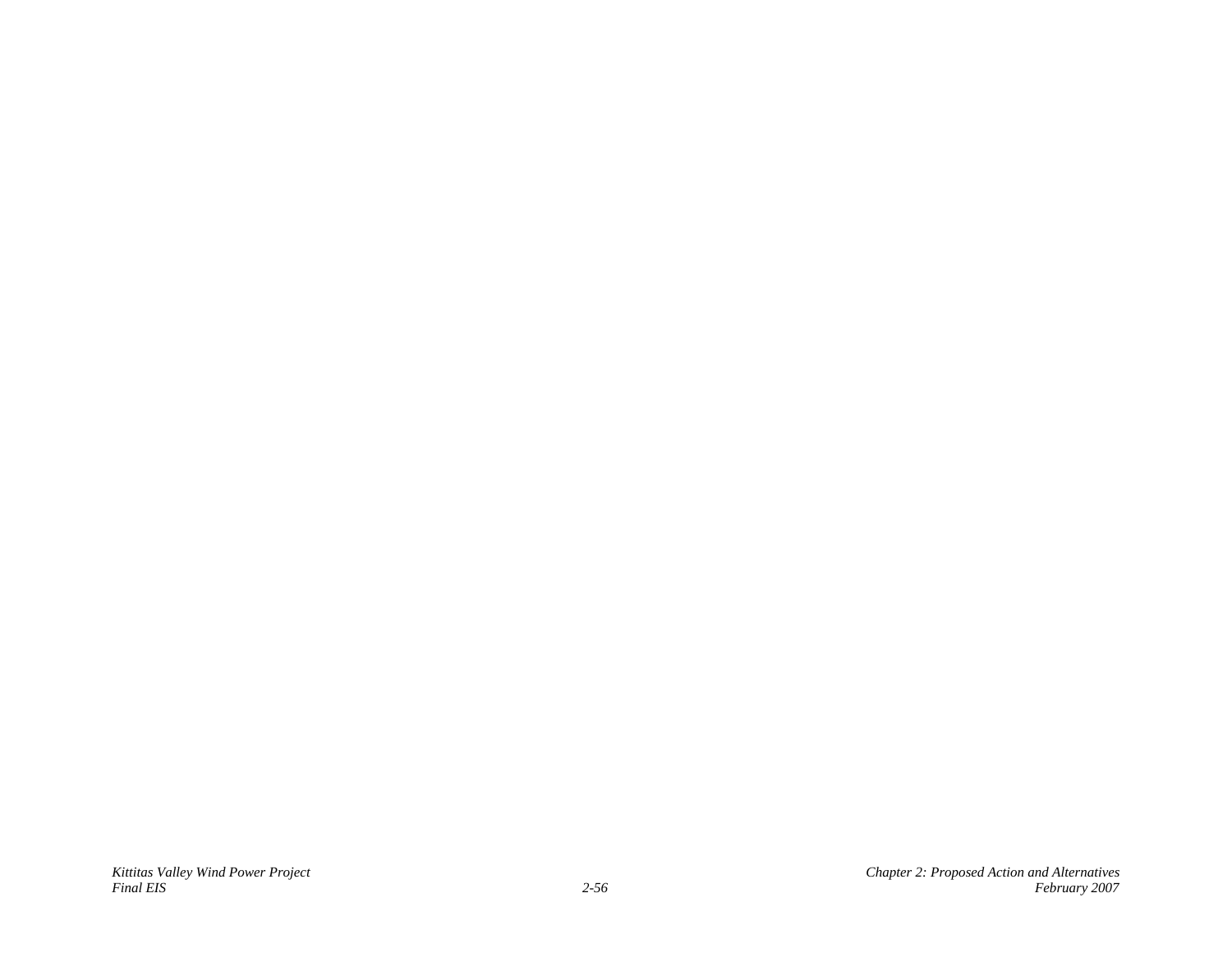Habitat on the site would support animals adapted to open grasslands or the ecotone between forest and grasslands. The Yakima River in this vicinity supports spring chinook salmon. Several species of trout, including bull and steelhead, have been reported. Lower Taneum Creek has been historically used by resident trout and anadromous fish for spawning and rearing. Taneum Creek is listed as a "water quality limited" surface water (for temperature and instream flow) under Section 303(d) of the federal Clean Water Act.

Two recorded archaeological sites are located within the boundaries of Springwood Ranch, and eight sites are located within a 1-mile radius of the site.

The surrounding area is primarily rural/agricultural (designated Forest Multiple Use and Agriculture in the Kittitas County Comprehensive Plan and zoned AG-20 and Forest and Range). A small cluster of commercial uses is located at Thorp (designated an Urban Growth Node in the Kittitas County Comprehensive Plan). Most of the site is zoned Forest and Range and a small portion of the site east of Taneum Creek is zoned Commercial Agriculture and AG-20. A ranch house and several accessory structures are located onsite. Most parcels within the boundaries of the site are moderate in size (i.e., larger than 80 acres). A few isolated residential and commercial land uses can be found around the perimeter of the site. Existing land cover includes substantial amounts of pastureland on the southern portion of the site and grasslands and shrublands on the northern portion of the site. A narrow band of conifer forest is located along the Yakima River along the site's northern boundary.

# **Manastash Ridge**

The Manastash Ridge site is located south of I-90 and west of the Yakima River approximately 12 miles from the City of Ellensburg (Figure 2-11). The more than 6,000-acre site is situated between the L. T. Murray Wildlife Recreation Area and the Wenatchee National Forest. Site topography is generally steep with typical elevations ranging from 1,640 to 4,921 feet above sea level.

Wind resources are clustered in the northern and southern portions of the site ranging primarily from the "Good  $15.7 - 16.8$  mph" range to a few locations in the "Excellent  $16.8 - 17.9$  mph" and "Outstanding 17.9 – 19.7 mph" ranges based on NREL wind speed maps. Similar concerns over the positive bias of the NREL data for higher elevations suggest the "Excellent" and "Outstanding" ratings should be downgraded to "Good." Two transmission lines are located approximately 3 miles from the site—one to the north and one to the east.

South Fork Manastash Creek flows eastward through the center of the site. Numerous other streams and small lakes are located on the site. Kittitas County wetland maps identify four wetlands on the site ranging from less than 0.25 acre to 4.5 acres in size. The WDFW designates the South Fork Manastash Creek as priority fish habitat for its entire length within the site. The WDFW also indicates the eastern and southern portions of the site are cliff habitat and bighorn sheep priority habitat, and much of the site north of the South Fork Manastash Creek is elk and mule deer/black-tailed deer habitat (WDFW 2004).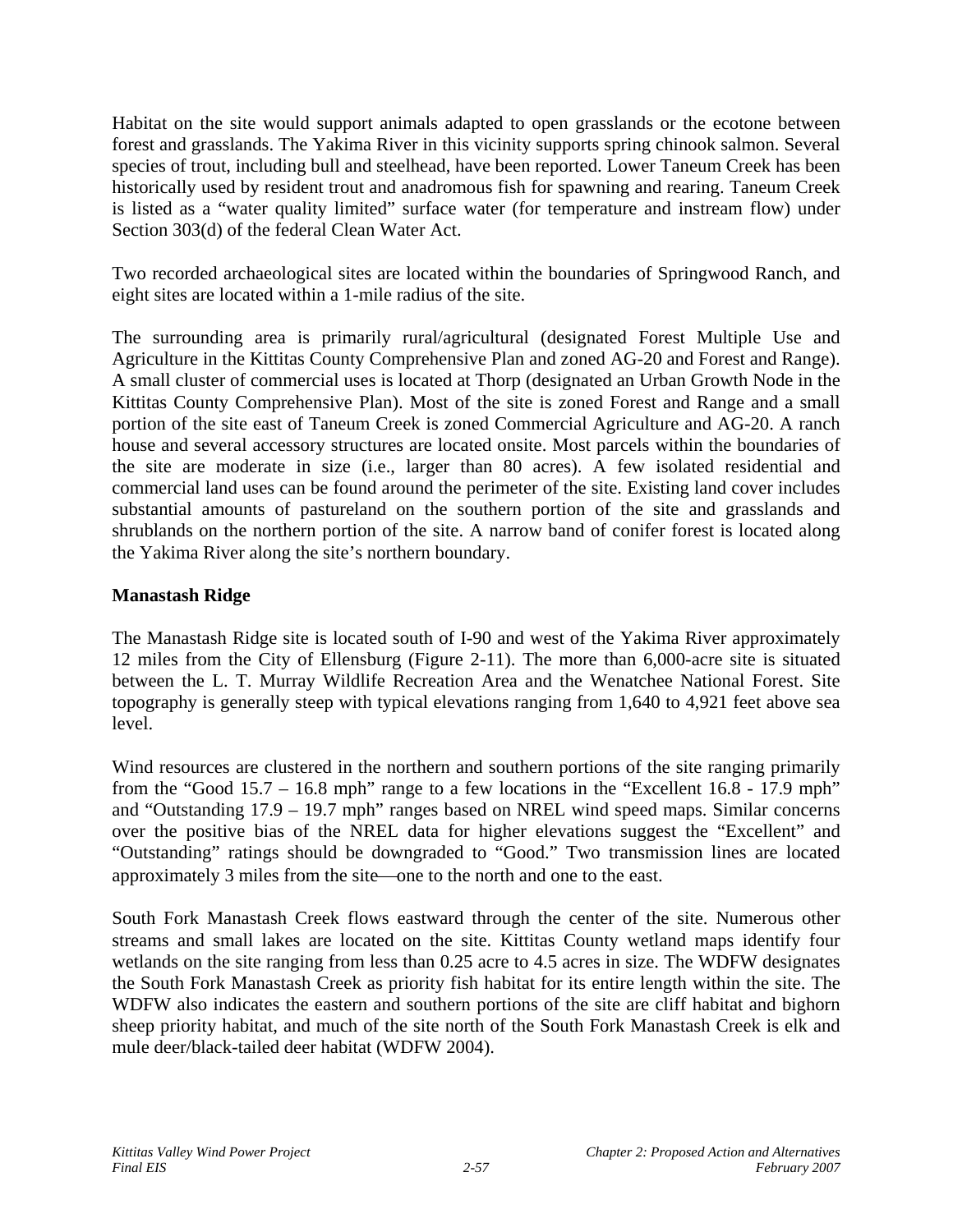Three recorded archaeological sites are located within the boundaries of Manastash Ridge, and twenty-one sites are located within a 1-mile radius of the site. Most of the site is made up of large parcels (i.e., larger than 160 acres). The land cover is a heterogeneous mixture of grasslands, shrublands, and conifer forest, and the entire site is zoned Commercial Forest.

### **Boylston Mountains**

The Boylston Mountains site is located along an east-west trending ridge within the Yakima Training Center (Figure 2-12). Topography on the more than 6,000-acre site is generally steep with typical elevations ranging from 3,280 to 3,937 feet above sea level.

According to NREL wind speed maps, high quality wind resources ranging from "Excellent 16.8 - 17.9 mph" to "Superb >19.7 mph" span the entire length of the site. However, multi-year observations conducted by others suggest the site should more accurately be rated as "Good 15.7 – 16.8 mph." The closest transmission line is located 2 to 3 miles east of the site across the Columbia River.

Numerous springs and small streams can be found on the site including a few scattered wetlands. Kittitas County wetland maps identify only one small wetland on the site just over 0.25 acre in size. The WDFW identifies nesting habitat for Swainson's hawk, prairie falcon, and peregrine falcon in the west and central portions of the site and cliff habitat to the east. DNR-designated habitat for four sensitive plant species is located on the eastern portion of the site. The WDFW designates most of the south-facing drainages (approximately 7,000 acres) on the site as mule deer habitat and the eastern portion (3,400 acres) as chuckar partridge habitat.

Fifty-six recorded archaeological sites are located within the boundaries of the Boylston Mountains site, and twenty-three sites are located within a 1-mile radius of the site.

The entire site is located within the boundaries of the Yakima Training Center, a federal military reservation administered by the U.S. Department of Defense and actively used for military training. Existing land cover is primarily shrublands interspersed with small areas of grasslands. The entire site is zoned Commercial Agriculture.

### **Skookumchuck Creek**

The Skookumchuck Creek site is located 6.5 miles north of I-90, west of the Columbia River (Figure 2-13). The more than 6,000-acre site is situated between the Quilomene Wildlife Area (on the north) and the Schaake Wildlife Area (on the south). Site topography is generally very hilly and steep with typical elevations ranging from 1,312 to 2,625 feet above sea level.

Wind resources across the site are considered "Good 15.7 – 16.8 mph" based on NREL wind speed maps. Onsite observations conducted by others confirm the rating for the site. The closest transmission line is approximately 6 miles east of the site across the Columbia River.Figure 2-9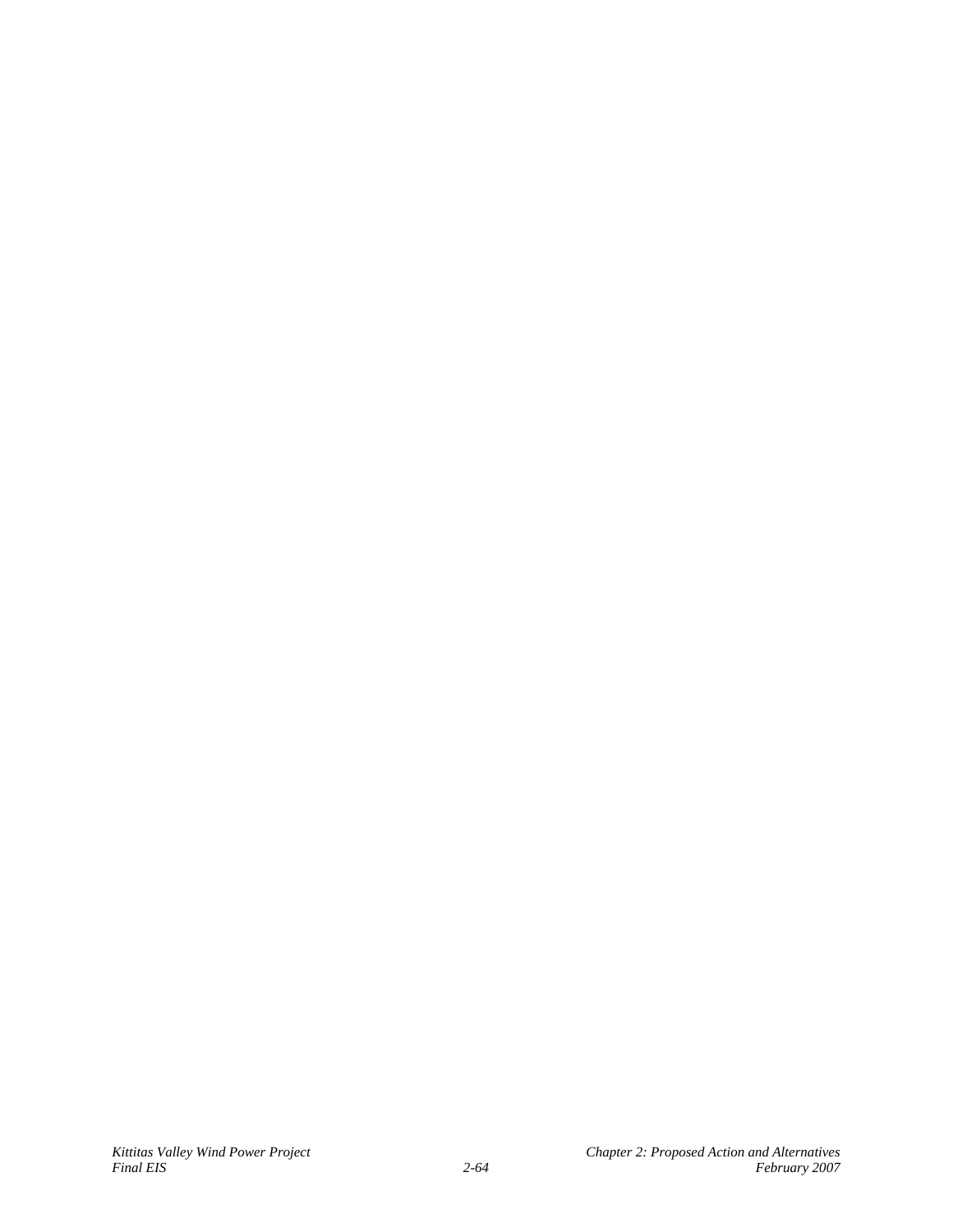Skookumchuck Creek flows eastward through the center of the site. Numerous other streams are located on the site. Kittitas County wetland maps do not show any wetlands on the site. The site is known to support white-tailed jackrabbit and two sensitive plant species. The WDFW has designated the entire site as mule deer, elk, and Rocky Mountain bighorn sheep habitat (WDFW 2004).

No known archaeological sites were identified within the boundaries of the Skookumchuck Creek site, although fifteen known sites are located within a 1-mile radius. The entire site is made up of 1-square-mile parcels and the existing land cover is mostly shrublands. The entire site is zoned Forest and Range.

# **Quilomene**

The Quilomene site is located immediately north of I-90 approximately 4 miles northwest of the town of Vantage (Figure 2-14). The 5,000-acre site is made up of seven or more 1-square-mile parcels; some are contiguous but others are not. Each parcel making up the site abuts an adjacent 1-square-mile parcel that is part of the Quilomene Wildlife Recreation Area. The southernmost parcel abuts the Ginkgo State Park and Petrified Forest. Site topography is generally gently rolling with elevations ranging from 1,575 to 1,706 feet above sea level.

Wind resources for the site range from "Good 15.7 – 16.8 mph" to "Outstanding 17.9 - 19.7 mph" based on NREL wind speed maps. However, onsite observations conducted near the site by others suggest a more accurate rating for the site would be "Good 15.7 – 16.8 mph." One transmission line is approximately 9 miles northwest of the site and another is located approximately 6 miles east of the site across the Columbia River.

Two small tributaries to the Columbia River flow eastward through the site. National Wetland Inventory maps do not show wetlands present on the site. Shrub-steppe habitat has been identified as priority habitat, as well as habitat for the night snake, elk, and mule deer (WDFW 2004). Two sensitive plant species have been recorded in the western portion of the site.

Three recorded archaeological sites are located within the boundaries of the Quilomene site, and seventeen sites are located within a 1-mile radius. Existing land cover is shrubland, and the site is zoned a combination of Commercial Agriculture and Forest and Range.

### **Offsite Alternatives Selection**

All six sites were found to meet the minimum average wind criteria of 16 mph; however, none of the alternatives stood out as being superior to others based on wind data alone. Four of the sites (Springwood Ranch, Swauk Valley Ranch, Manastash Ridge, and Boylston Mountains) had existing transmission lines either on the site or within 3 miles of the site. Skookumchuck Creek and Quilomene were the farthest from existing lines at 6 and 8 miles, respectively.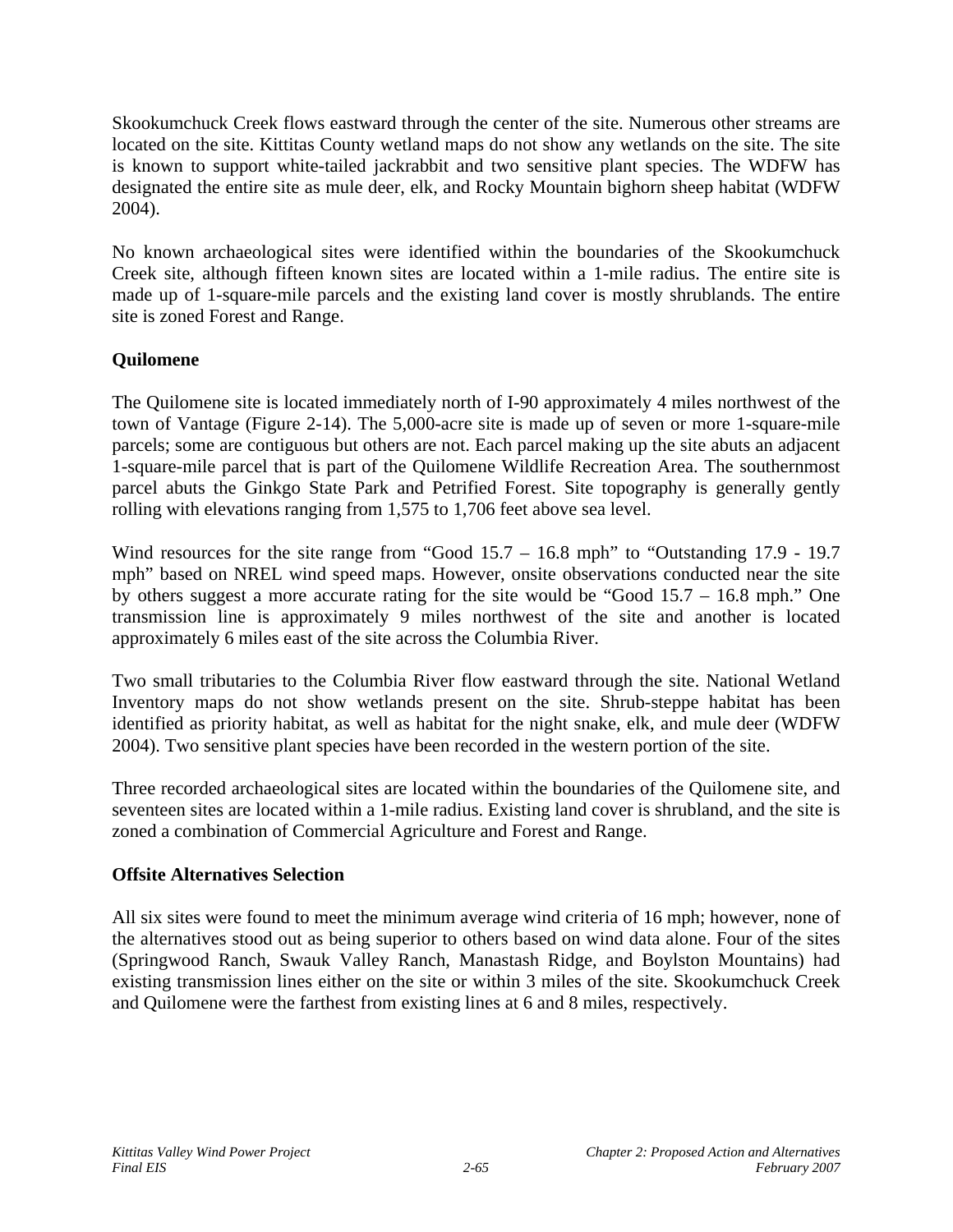All six sites are composed of fairly large parcels. Four sites (Swauk Valley Ranch, Manastash Ridge, Boylston Mountains, and Skookumchuck Creek) are well over the desired size threshold of 6,000 acres. At 5,000 and 4,200 acres, respectively, Quilomene and Springwood Ranch are below the desired size threshold.

Most of the sites have the required zoning classifications of AG-20, Commercial Agriculture, and Forest and Range. The exception is Manastash Ridge, which is zoned Commercial Forest, and is therefore not suitable for operation of a wind farm. The Boylston Mountains site is also unsuitable because it is actively used for military training purposes—a use that is incompatible with operation of a wind farm.

All of the sites have varying degrees of environmental constraints including onsite springs, streams, and wetlands. Springwood Ranch, Manastash Ridge, and Skookumchuck Creek all have large streams flowing across their sites, which can complicate site design, especially placement of access roads and other major facilities. The northern portion of the Swauk Valley Ranch site is off limits to development because it is protected by a Nature Conservancy easement.

All sites also have varying amounts of designated priority habitat for anadromous fish and large mammals, and known nest sites for raptors (WDFW 2004). The Springwood Ranch site has the most spawning and rearing habitat for anadromous fish, whereas the Manastash Ridge and Skookumchuck Creek sites support diverse large mammal populations (elk, mule deer, blacktailed deer, bighorn sheep). Sensitive shrub-steppe plant communities occur at Quilomene, and four sensitive plant communities are found at the eastern edge of the Swauk Valley Ranch site.

In addition, most sites have at least a few recorded archaeological sites within their boundaries. The Boylston Mountains site has the most at fifty-six recorded archaeological sites. The presence of archaeological sites can increase development costs by requiring expensive measures to avoid and possibly recover known or discovered cultural artifacts. Skookumchuck Creek and Quilomene are both immediately adjacent to wildlife areas that could be problematic for a wind farm operation. Quilomene also abuts Gingko State Park and Petrified Forest, both heavily used recreation areas.

Based on the screening criteria, only one site, Swauk Valley Ranch, stands out as a practical offsite alternative to the KVWPP. The Springwood Ranch site was also retained as a reasonable candidate for comparative offsite alternatives analysis, even though a wind resource project developed on this site would have lower economic viability.

In addition to the Swauk Valley Ranch and Springwood Ranch sites, the Wild Horse Wind Power Project and Desert Claim Wind Power Project, which have been formally proposed for wind power development, also meet the selection criteria for offsite alternatives listed above.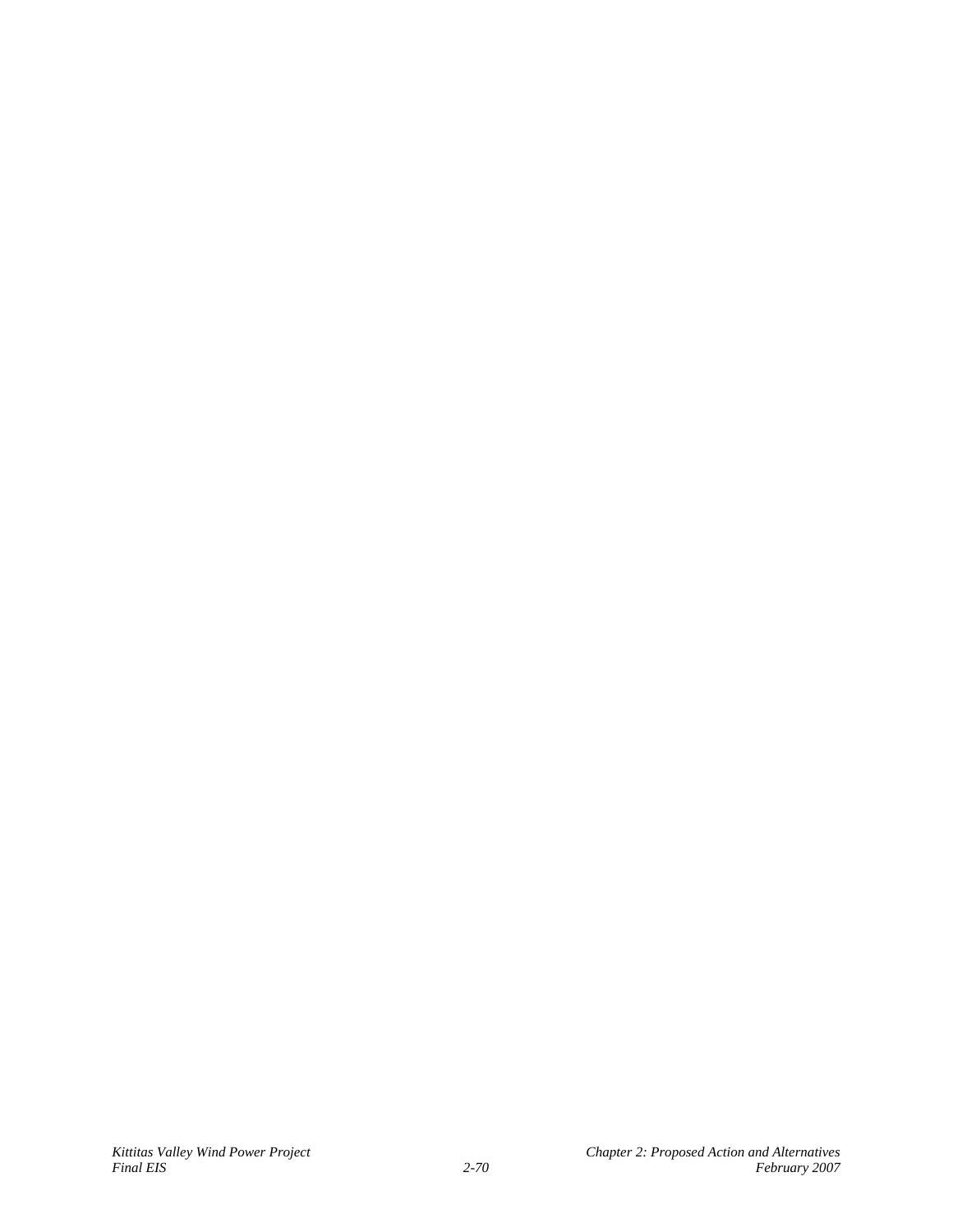## **2.6.3 Reasonable Offsite Alternatives Brought Forward for Impact Analysis**

#### **Alternative 1: Swauk Valley Ranch**

Although wind energy companies have investigated the prospects for wind energy development in the Swauk Valley Ranch area, there has been no specific proposal for a wind energy project on this site. The following project description is based on a conceptual layout prepared by Wind Ridge Power Partners LLC. The location of the site is presented in Figure 2-8, and the layout is shown in Figure 2-15. A conceptual layout of wind turbines and meteorological towers was prepared, but it does not include access roads, power collection cables, a substation, operations and maintenance facility, or a transmission interconnection. These facilities would be required for a wind power project at this site, and their characteristics would likely be similar to those defined in Section 2.2 for the KVWPP.

#### Location and Site Characteristics

The location and site characteristics of the Swauk Valley Ranch site are described in Section 2.6.2 above.

#### Wind Power Facilities

It is estimated that the Swauk Valley Ranch site could accommodate approximately 42 turbines, as shown in Figure 2-15. A smaller or larger number of turbines could potentially be accommodated through micro-siting. Using a 1.5-MW turbine, this number of turbines would generate approximately 63 MW of electric power, which is less than the capacity of the KVWPP under the 330-foot turbine scenario. This limited output raises questions whether this could be a commercially viable site; in any case, it is below the Applicant's objectives for a wind power facility (i.e., at least 181 MW) and would not produce the amount of wind power currently being sought by regional utilities (e.g., in November 2003 PSE issued a request for proposals to acquire approximately 150 MW of capacity from wind power [PSE 2003b]). Because Bonneville electrical supply lines cross the middle portion of the site, connection to the power transmission grid could be readily accommodated.

Other project facilities and construction techniques would be the same as described for the proposed action. The project substation would be located on the property, whereas a switchyard would be located at the interconnection point. Project access roads would be similar in design to the proposed action and are estimated to be 10 miles in length. Based on corresponding unit factors for the various project components, the total area permanently occupied by project facilities in this case would be approximately 53 acres. The labor force required for construction and for long-term operation and maintenance of the 63-MW wind project on the Swauk Valley Ranch site would be smaller than for the proposed action, but the specific numbers or differences have not been estimated.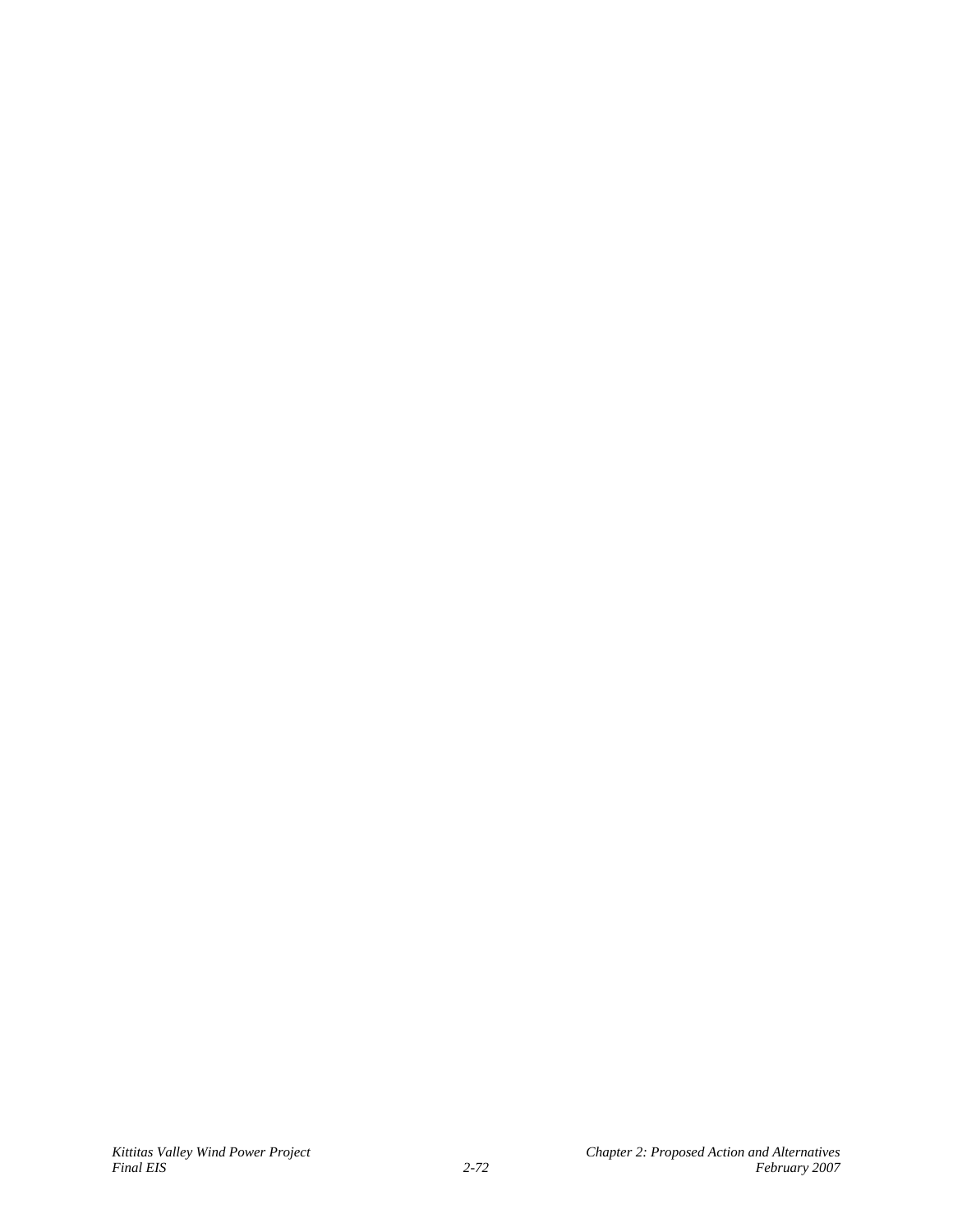Figure 2-15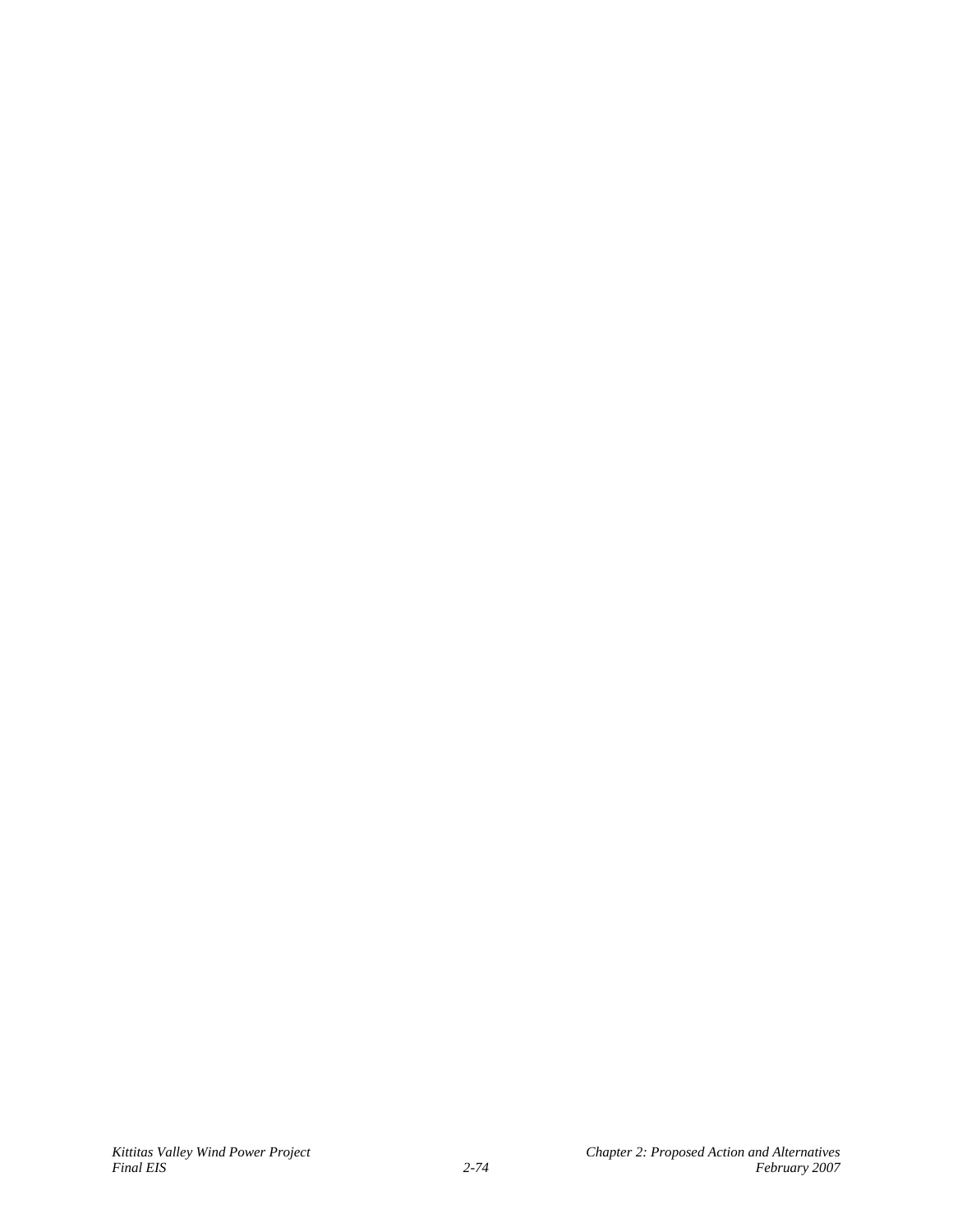## **Alternative 2: Springwood Ranch**

Although wind energy companies have investigated the prospects for wind energy development in the Springwood Ranch area, there has been no specific proposal for a wind energy project on this site. The following project description is based on a conceptual layout for a wind power project on the Springwood Ranch site, which was prepared by enXco, Inc. at Kittitas County's request specifically for use in the Desert Claim EIS. The location of the site is presented in Figure 2-8, and the site layout is shown in Figure 2-16. A conceptual layout of wind turbines and meteorological towers is presented in Figure 2-10 of the KVWPP Draft EIS, but it does not include access roads, power collection cables, a substation, operations and maintenance facility, or a transmission interconnection. These facilities would be required for a wind power project at this site, and their characteristics would likely be similar to those defined in Section 2.2 for the KVWPP.

### Location and Site Characteristics

The location and site characteristics of the Springwood Ranch site are described in Section 2.6.2 above.

### Wind Power Facilities

As described in Section 2.7.3 of the KVWPP Draft EIS, the Springwood Ranch site could accommodate 40 to 45 turbines. A smaller or larger number of turbines could potentially be accommodated through micro-siting. Using a 1.5-MW turbine, this number of turbines would generate approximately 64.5 MW of electric power, which is less than the capacity of the proposed action under the 330-foot turbine scenario. This limited output raises questions whether this could be a commercially viable site (PSE 2003b). Connection to transmission facilities (for the Bonneville lines) would require building a transmission line approximately 5 miles long and crossing the Yakima River. Easements would also need to be acquired to travel across private properties located between the project site and the transmission line.

Other project facilities and construction techniques would be the same as described for the proposed action. The project substation would be located on the property, whereas a switchyard would be located at the interconnection point. Project access roads would be similar in design to the proposed action but would be proportionally less in terms of total distance and disturbance. Based on corresponding unit factors for the various project components, the total area disturbed by construction activities for this alternative site would be approximately 110 acres. The total area permanently occupied by project facilities in this case would be approximately 30 acres. The labor force required for construction and for long-term operation and maintenance of a 65- MW wind project on the Springwood Ranch site would be smaller than for the proposed action, but the specific numbers or differences have not been estimated.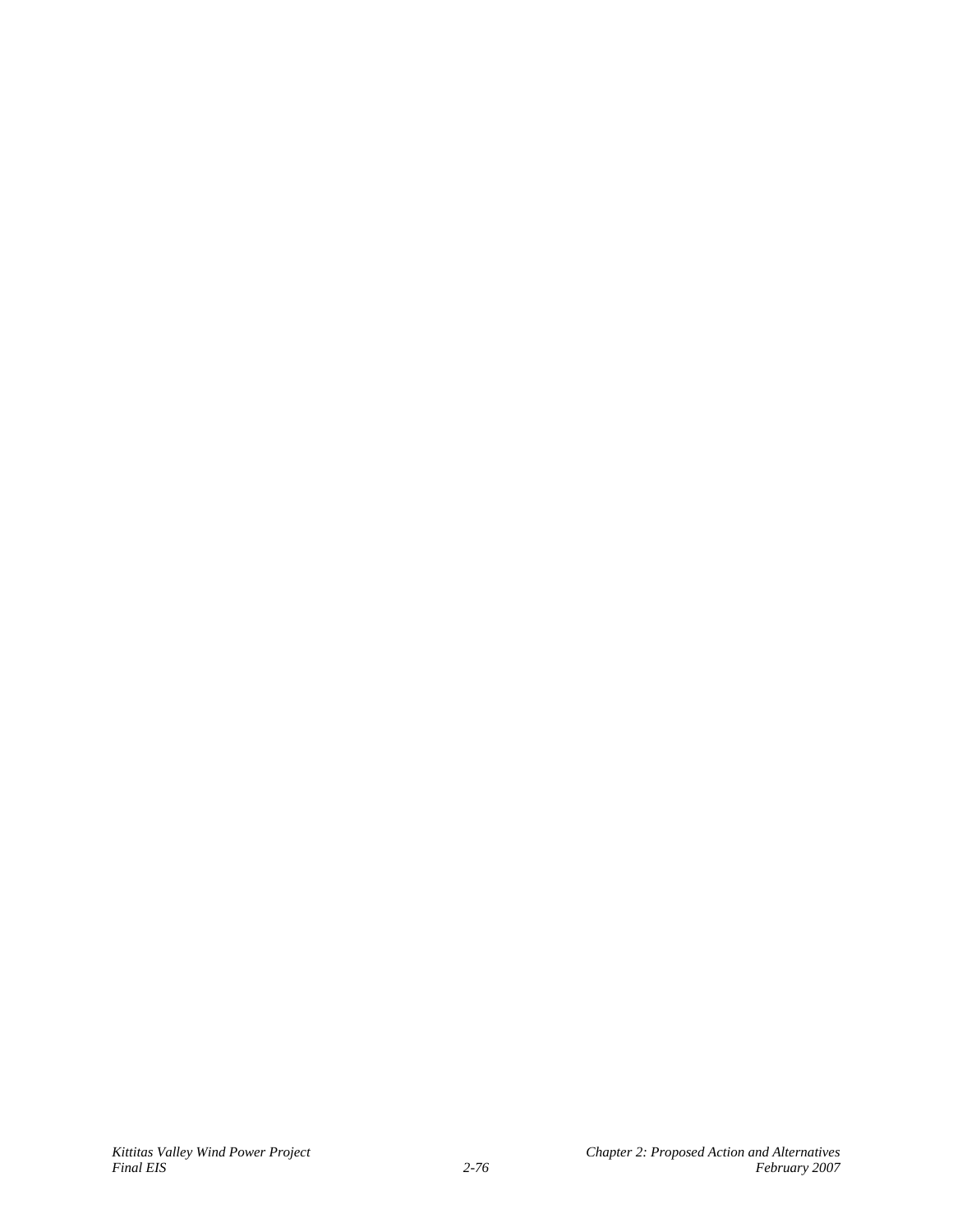Figure 2-16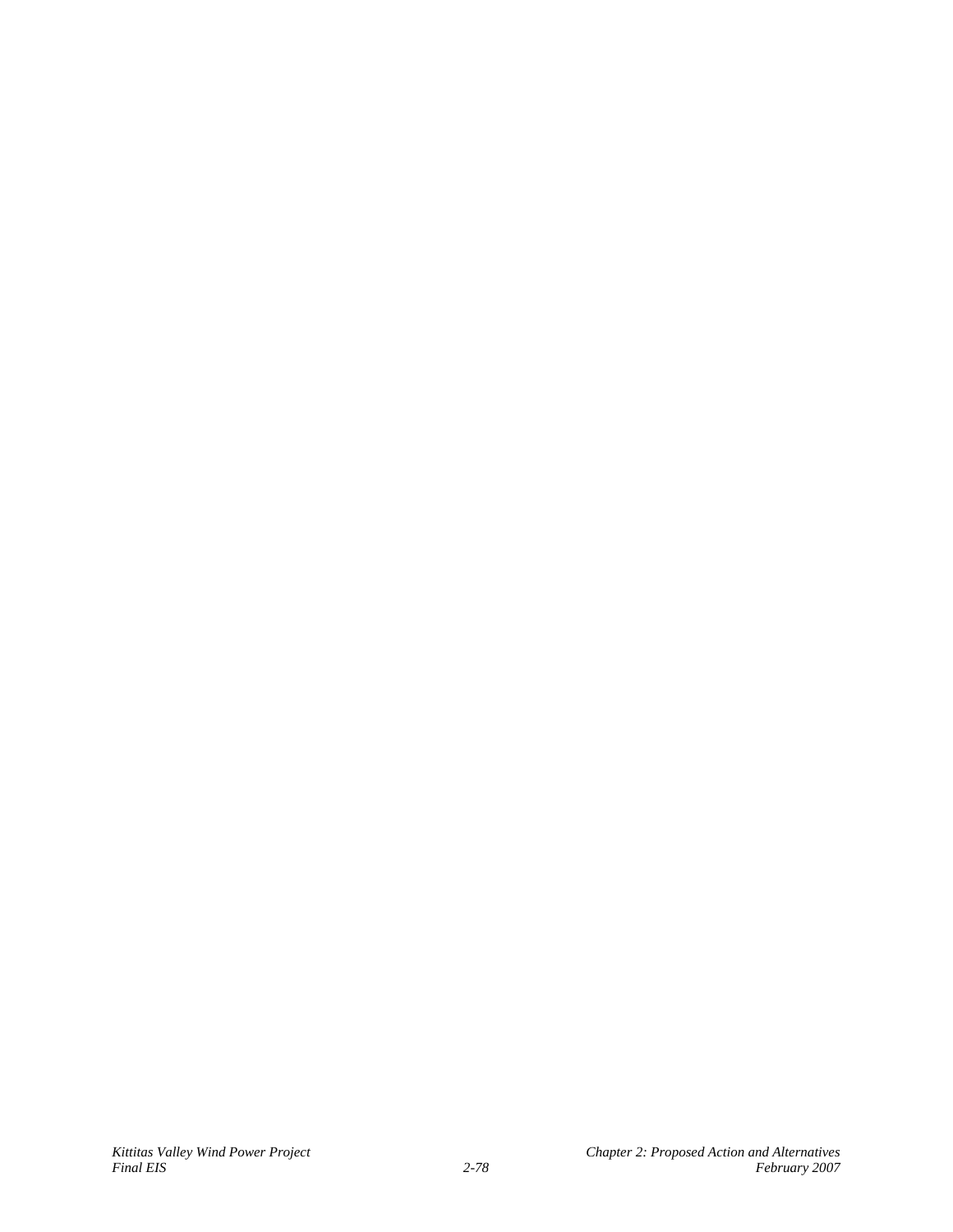# **2.7 DESCRIPTION OF NO ACTION ALTERNATIVE**

Under the No Action Alternative, the project would not be constructed or operated, and the environmental impacts described in this EIS would not occur. The No Action Alternative assumes that future development would comply with existing zoning requirements for the project area, which is zoned AG-20 and Forest and Range. According to the County's zoning code, the AG-20 zone is dominated by farming, ranching, and rural lifestyles, and permitted uses include residential and agriculture and forestry practices. Permitted uses in the Forest and Range zone include logging, mining, quarrying, and agricultural practices, as well as residential uses (Kittitas County 1991). Since the KVWPP ASC was submitted to EFSEC in 2003, such development has already been occurring in vicinity of the project area. Ellensburg Ranches Road has seen continued subdivision and development of larger recreational lots to smaller lots.

The Bettas Road area has also continued to be developed with a recent subdivision called Horse Canyon Estates consisting of 23 lots, and 10 structures already constructed (Garrett 2006).

If the proposed project is not constructed, it is likely that the region's need for power would be addressed by a combination of energy efficiency and conservation measures at the user's end, existing power generation sources, or by the development of new renewable and nonrenewable generation sources. Baseload demand would likely be filled be expanding existing or developing new thermal generation sources, such as gas-fired combustion turbine technology. Such development could occur at conducive locations throughout the state of Washington. Because constructing and operating a gas-fired combustion turbine is a predictable consequence of not building the project, it is considered a predictable outcome of the No Action Alternative (Bonneville et al. 2002).

Because the project would have a nameplate capacity of approximately 97 to 195 MW and is expected to have a 33% net capacity factor, a natural gas-fired combustion turbine would have to generate 32 to 64 average MW of energy to replace an equivalent amount of power generated by the project. (An average MW or "aMW" is the average amount of energy supplied over a specified period of time, in contrast to "MW," which indicates the maximum or peak output [capacity] that can be supplied for a short period.) Table 2-11 presents the basic parameters of a hypothetical 60 aMW natural gas-fired combustion turbine. The hypothetical combustion turbine could either be a new facility or an expansion of an existing facility.

# **Table 2-11: Potential Annual Requirements of Energy Generation for a 60-Average Megawatt Natural-Gas-Fired Combined-Cycle Combustion Turbine**

| <b>Acreage Requirements</b>     | <b>Onshore Gas Extraction</b> | <b>Transportation</b> | Generation <sup>1</sup> |
|---------------------------------|-------------------------------|-----------------------|-------------------------|
| Permanent (acres)               | NO                            | NQ                    | 14                      |
| Temporary (acres)               | NQ                            | NQ                    | N/A                     |
| Employment                      |                               |                       |                         |
| Construction (employees/year)   | 1.74                          | 27                    | 130                     |
| Operations (employees per year) | 0.18                          | 0.78                  | 9                       |
| <b>Water Resources</b>          |                               |                       |                         |
| Consumption (acre-feet)         | N/A                           | N/A                   | 204                     |
| Discharge (acre-feet)           | $0.348$ (drilling mud)        | N/A                   | 0.486                   |